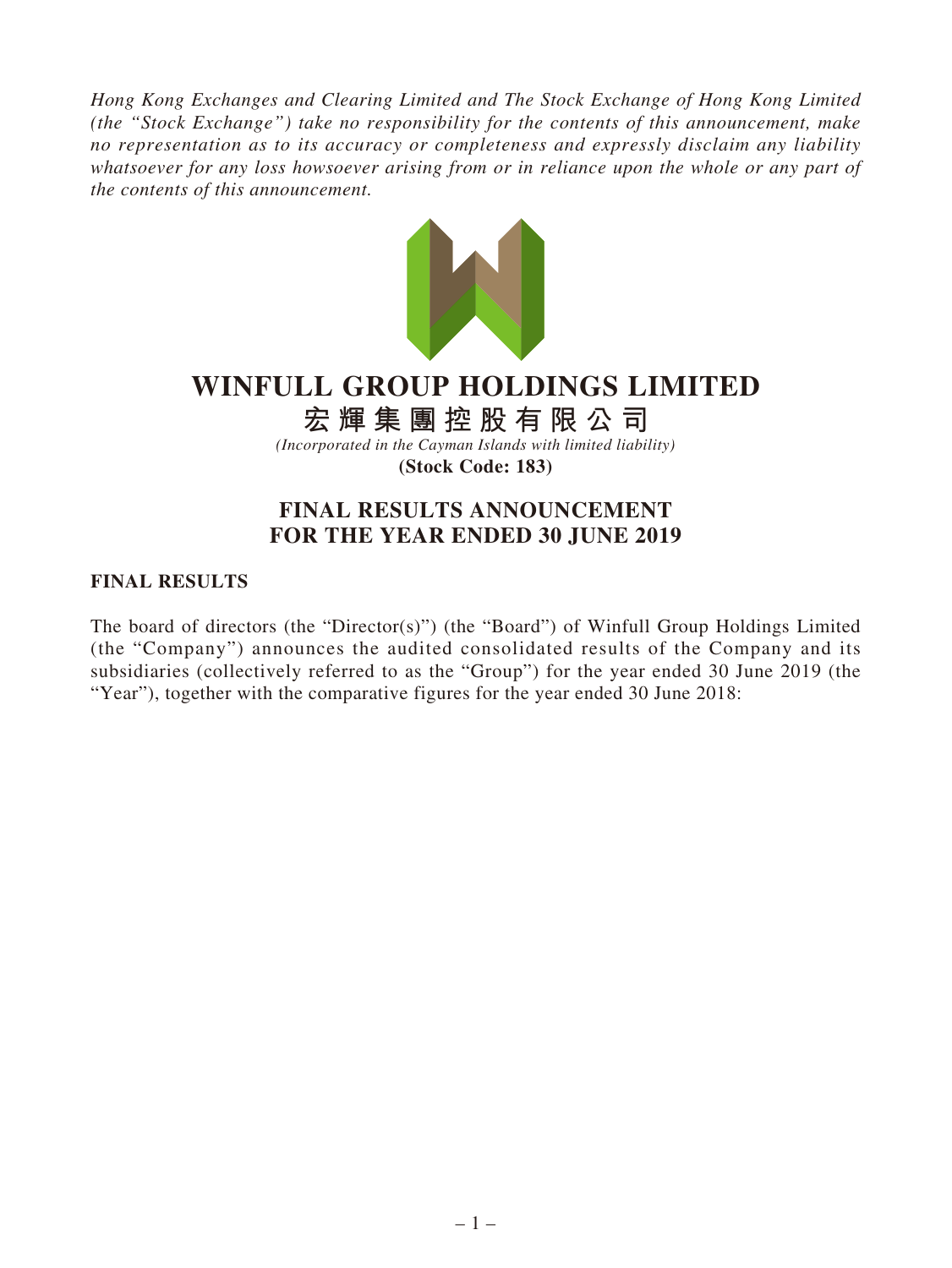# **CONSOLIDATED INCOME STATEMENT**

*For the year ended 30 June 2019*

|                                                      |                | 2019               | 2018         |
|------------------------------------------------------|----------------|--------------------|--------------|
|                                                      | <b>Notes</b>   | <b>HK\$'000</b>    | HK\$'000     |
| Revenue                                              | $\overline{4}$ | 42,944             | 638,065      |
| Cost of sales                                        |                | (16,008)           | (464, 260)   |
| <b>Gross profit</b>                                  |                | 26,936             | 173,805      |
| Other income                                         | 5              | 22,840             | 15,329       |
| Administrative expenses and other operating expenses |                | (31,650)           | (30, 921)    |
| Fair value gain of the investment properties         |                | 18,968             | 23,268       |
| Fair value gain of debt instruments at FVTPL         |                | 587                |              |
| Fair value gain of financial instruments at FVTPL    |                | 4,083              |              |
| Loss on disposal of debt instruments at FVOCI        |                | (3,870)            |              |
| Gain on disposal of an associate                     |                |                    | 82,798       |
| Gain/(Loss) on disposal of subsidiaries              |                | 9,055              | (6,821)      |
| Finance costs                                        |                | (2,787)            | (2,121)      |
| Profit before income tax                             | 6              | 44,162             | 255,337      |
| Income tax expense                                   | $\overline{7}$ | (1,062)            | (45,004)     |
| <b>Profit for the year</b>                           |                | 43,100             | 210,333      |
| Profit for the year attributable to:                 |                |                    |              |
| Owners of the Company                                |                | 42,997             | 145,954      |
| Non-controlling interests                            |                | 103                | 64,379       |
|                                                      |                | 43,100             | 210,333      |
| <b>Earnings per share</b>                            | 9              |                    |              |
| Basic and diluted                                    |                | <b>HK0.77</b> cent | HK2.63 cents |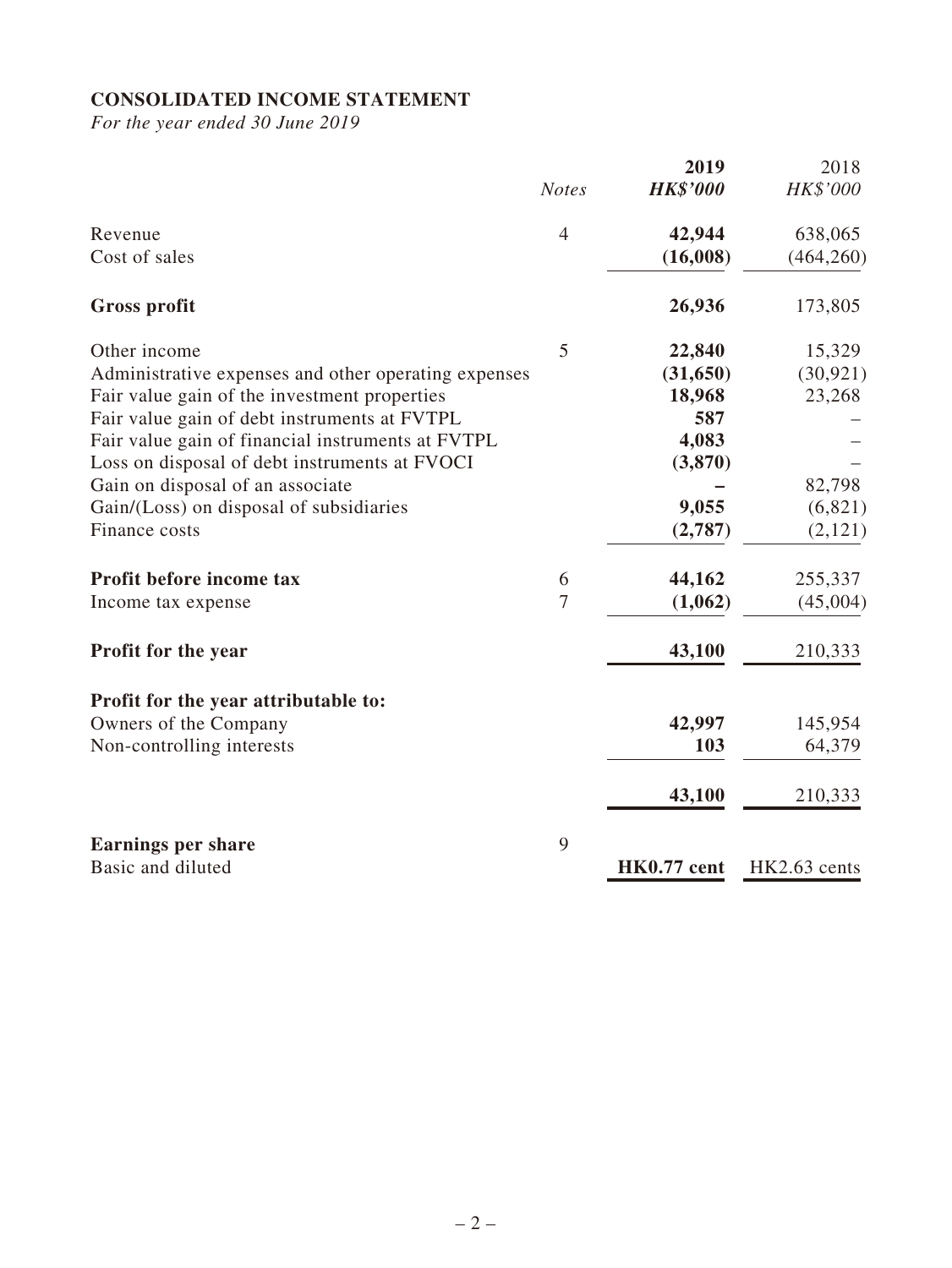# **CONSOLIDATED STATEMENT OF COMPREHENSIVE INCOME**

*For the year ended 30 June 2019*

|                                                                          | <b>Notes</b> | 2019<br><b>HK\$'000</b> | 2018<br>HK\$'000 |
|--------------------------------------------------------------------------|--------------|-------------------------|------------------|
| Profit for the year                                                      |              | 43,100                  | 210,333          |
| Other comprehensive income                                               |              |                         |                  |
| Items that will not be reclassified to profit or loss:                   |              |                         |                  |
| Changes in fair value of equity instruments at FVOCI                     |              | (895)                   |                  |
| Items that may be reclassified subsequently to<br><i>profit or loss:</i> |              |                         |                  |
| Changes in fair value of debt instruments at FVOCI                       | 10           | 2,055                   |                  |
| Net fair value loss on available-for-sale financial                      |              |                         |                  |
| assets                                                                   |              |                         | (5,005)          |
| Reclassified from equity to profit or loss on                            |              |                         |                  |
| disposals of available-for-sale financial assets                         |              |                         | (184)            |
| Release of FVOCI reserve upon disposal of debt<br>instruments at FVOCI   |              |                         |                  |
|                                                                          |              | 4,167                   |                  |
| Exchange differences arising on translation of<br>foreign operations     |              | 2,667                   | (41)             |
| Release of non-controlling interest upon disposal                        |              |                         |                  |
| of properties under development                                          |              |                         | (63, 913)        |
|                                                                          |              |                         |                  |
| Other comprehensive income for the year,                                 |              |                         |                  |
| net of tax                                                               |              | 7,994                   | (69, 143)        |
|                                                                          |              |                         |                  |
| Total comprehensive income for the year                                  |              | 51,094                  | 141,190          |
| Total comprehensive income for the year<br>attributable to:              |              |                         |                  |
| Owners of the Company                                                    |              | 50,991                  | 140,724          |
| Non-controlling interests                                                |              | 103                     | 466              |
|                                                                          |              |                         |                  |
|                                                                          |              | 51,094                  | 141,190          |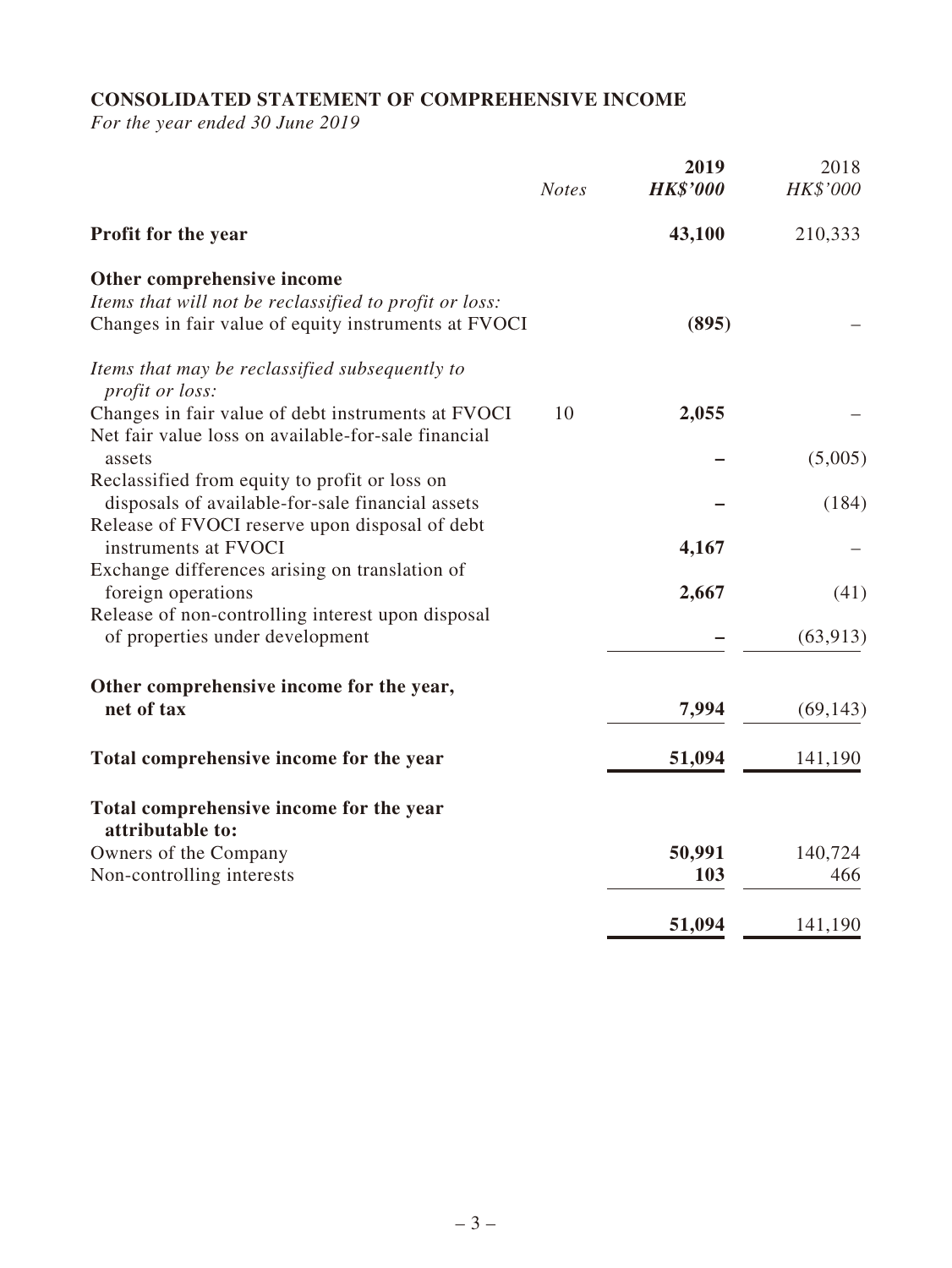# **CONSOLIDATED STATEMENT OF FINANCIAL POSITION**

*As at 30 June 2019*

|                                                   | <b>Notes</b> | 2019<br><b>HK\$'000</b> | 2018<br>HK\$'000 |
|---------------------------------------------------|--------------|-------------------------|------------------|
| <b>ASSETS AND LIABILITIES</b>                     |              |                         |                  |
| <b>Non-current assets</b>                         |              |                         |                  |
| Property, plant and equipment                     |              | 97,230                  | 87,563           |
| Investment properties                             |              | 1,006,668               | 998,852          |
| Available-for-sale financial assets               | 10           |                         | 248,053          |
| Equity instruments at FVOCI                       | 10           | 9,145                   |                  |
| Financial instruments at FVTPL                    | 10           | 288,267                 |                  |
| Debt instruments at FVOCI                         | 10           | 71,194                  |                  |
| Loan receivables                                  |              | 11,922                  |                  |
| Deposits for acquisition of property, plant and   |              |                         |                  |
| equipment                                         |              | 3,572                   | 13,023           |
| Deposits for acquisition of investment properties |              | 3,482                   | 9,785            |
| Deposits for acquisition of equity instruments    |              | 20,399                  |                  |
|                                                   |              | 1,511,879               | 1,357,276        |
| <b>Current assets</b>                             |              |                         |                  |
| Properties held for trading                       |              | 160,939                 | 175,883          |
| Properties under development                      |              | 15,406                  |                  |
| Trade receivables                                 | 11           | 1,579                   | 2,706            |
| Prepayments, deposits and other receivables       |              | 8,337                   | 5,177            |
| Loan receivables                                  |              | 31,888                  |                  |
| Debt instruments at FVTPL                         | 10           | 15,680                  |                  |
| Cash and bank balances                            |              | 314,412                 | 511,508          |
| Pledged bank deposits                             |              | 126,729                 | 64,599           |
|                                                   |              | 674,970                 | 759,873          |
| <b>Current liabilities</b>                        |              |                         |                  |
| Accrued expenses, other payables and deposits     |              |                         |                  |
| received                                          |              | 10,095                  | 33,281           |
| <b>Borrowings</b>                                 |              | 156,658                 | 106,139          |
| Amounts due to non-controlling shareholders       |              | 17,869                  | 16,009           |
| Provision for income tax                          |              | 25,136                  | 25,435           |
|                                                   |              | 209,758                 | 180,864          |
| <b>Net current assets</b>                         |              | 465,212                 | 579,009          |
| <b>Total assets less current liabilities</b>      |              | 1,977,091               | 1,936,285        |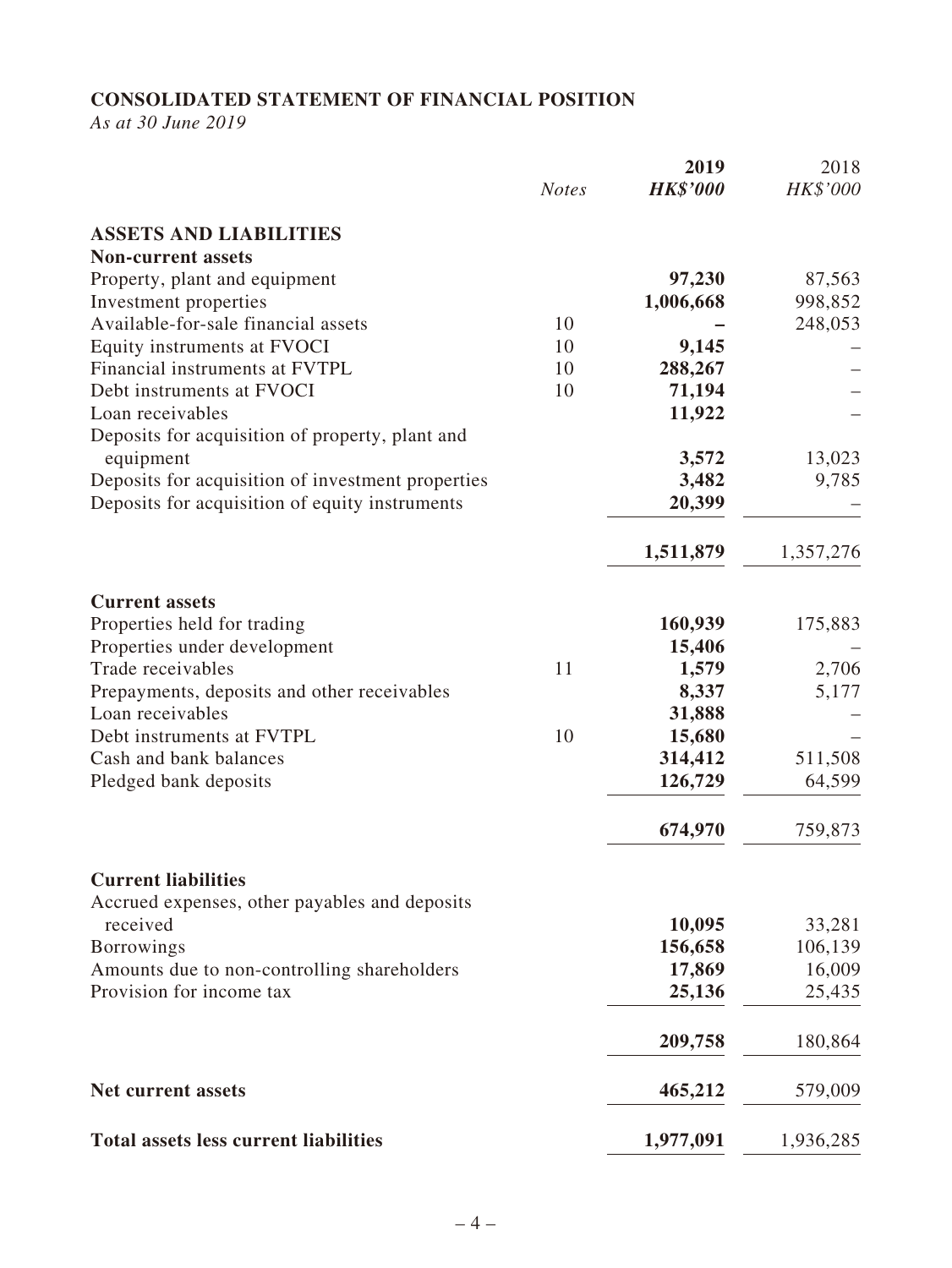|                                                     |              | 2019            | 2018      |
|-----------------------------------------------------|--------------|-----------------|-----------|
|                                                     | <b>Notes</b> | <b>HK\$'000</b> | HK\$'000  |
| <b>Non-current liabilities</b>                      |              |                 |           |
| <b>Borrowings</b>                                   |              | 16,687          | 20,308    |
| Deferred tax liabilities                            |              | 9,998           | 9,998     |
|                                                     |              | 26,685          | 30,306    |
| <b>Net assets</b>                                   |              | 1,950,406       | 1,905,979 |
| <b>EQUITY</b>                                       |              |                 |           |
| Share capital                                       |              | 55,481          | 55,481    |
| Reserves                                            |              | 1,895,810       | 1,851,486 |
| <b>Equity attributable to owners of the Company</b> |              | 1,951,291       | 1,906,967 |
| <b>Non-controlling interests</b>                    |              | (885)           | (988)     |
| <b>Total equity</b>                                 |              | 1,950,406       | 1,905,979 |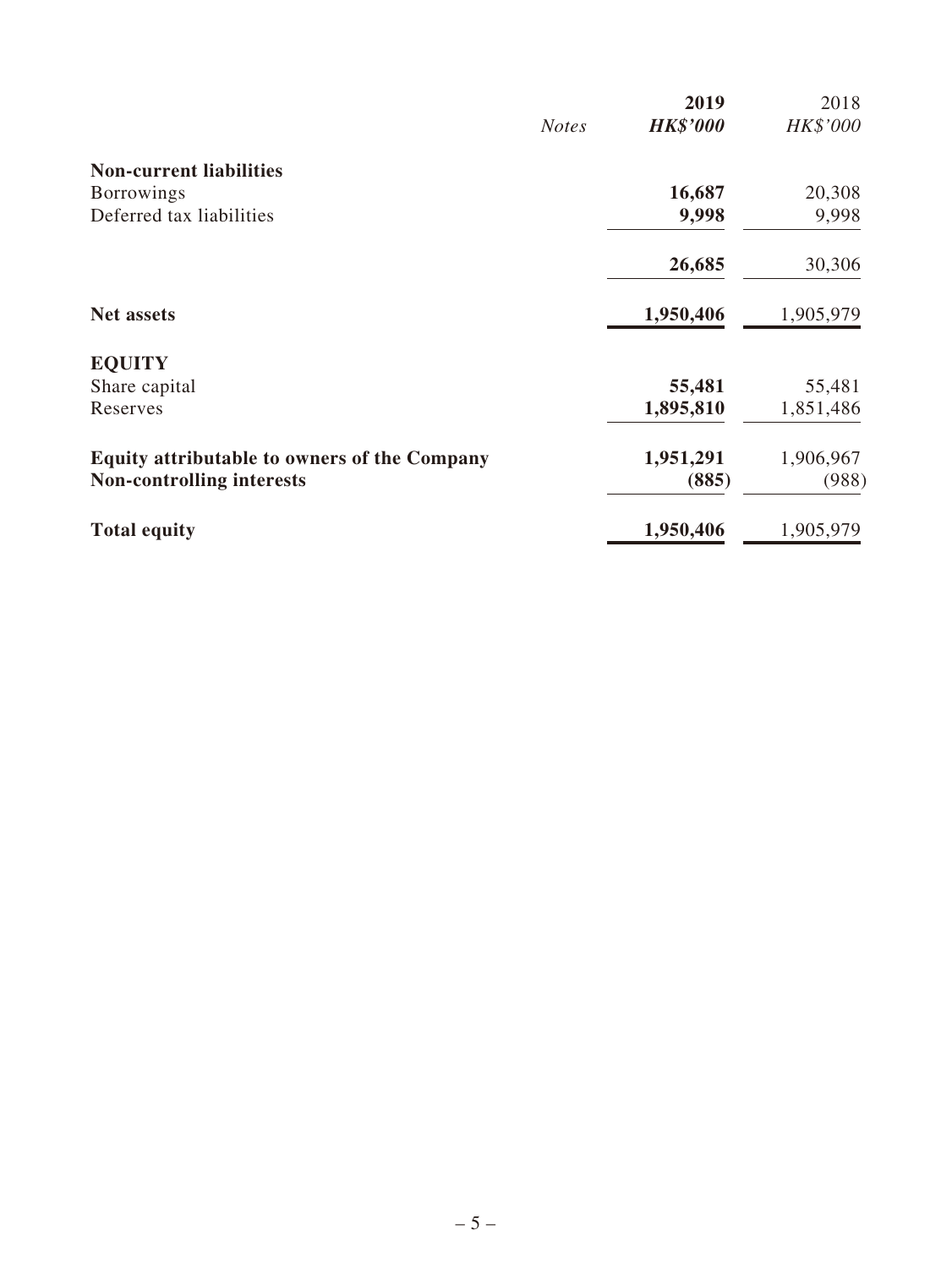# **CONSOLIDATED STATEMENT OF CHANGES IN EQUITY**

*For the year ended 30 June 2019*

|                                                       | Equity attributable to owners of the Company |           |             |             |             |          |          |          |           |             |           |
|-------------------------------------------------------|----------------------------------------------|-----------|-------------|-------------|-------------|----------|----------|----------|-----------|-------------|-----------|
|                                                       |                                              |           |             | Share-based |             |          | Proposed |          |           | Non-        |           |
|                                                       | Share                                        | Share     | Translation | payment     | Revaluation | Other    | final    | Retained |           | controlling | Total     |
|                                                       | capital                                      | premium   | reserve     | reserve     | reserve     | reserve  | dividend | profits  | Total     | interests   | equity    |
|                                                       | HK\$'000                                     | HK\$'000  | HK\$'000    | HK\$'000    | HK\$'000    | HK\$'000 | HK\$'000 | HK\$'000 | HK\$'000  | HK\$'000    | HK\$'000  |
| At 1 July 2017                                        | 55,481                                       | 1,568,267 | 91          | 11,074      | 6,770       | 4,377    |          | 123,180  | 1,769,240 | (1, 454)    | 1,767,786 |
| Lapse of share options                                |                                              |           |             | (2,346)     |             |          |          | 2,346    |           |             |           |
| Release of other reserve upon disposal of             |                                              |           |             |             |             |          |          |          |           |             |           |
| properties under development                          |                                              |           |             |             |             | (2,997)  |          |          | (2,997)   |             | (2,997)   |
| <b>Transactions with owners</b>                       |                                              |           |             | (2, 346)    |             | (2,997)  |          | 2,346    | (2,997)   |             | (2,997)   |
| Profit for the year                                   |                                              |           |             |             |             |          |          | 145,954  | 145,954   | 64,379      | 210,333   |
| Other comprehensive income:                           |                                              |           |             |             |             |          |          |          |           |             |           |
| Net fair value losses on available-for-sale financial |                                              |           |             |             |             |          |          |          |           |             |           |
| assets (note 10)                                      |                                              |           |             |             | (5,005)     |          |          |          | (5,005)   |             | (5,005)   |
| Reclassified from equity to profit or loss on         |                                              |           |             |             |             |          |          |          |           |             |           |
| disposals of available-for-sale financial assets      |                                              |           |             |             |             |          |          |          |           |             |           |
| (note 5)                                              |                                              |           |             |             | (184)       |          |          |          | (184)     |             | (184)     |
| Exchange differences arising on translation of        |                                              |           |             |             |             |          |          |          |           |             |           |
| foreign operations                                    |                                              |           | (41)        |             |             |          |          |          | (41)      |             | (41)      |
| Release of non-controlling interests upon disposal    |                                              |           |             |             |             |          |          |          |           |             |           |
| of properties under development                       |                                              |           |             |             |             |          |          |          |           | (63, 913)   | (63,913)  |
| Total comprehensive income                            |                                              |           |             |             |             |          |          |          |           |             |           |
| for the year                                          |                                              |           | (41)        |             | (5,189)     |          |          | 145,954  | 140,724   | 466         | 141,190   |
| 2018 proposed final dividend                          |                                              |           |             |             |             |          | 10,000   | (10,000) |           |             |           |
| At 30 June 2018                                       | 55,481                                       | 1,568,267 | 50          | 8,728       | 1,581       | 1,380    | 10,000   | 261,480  | 1,906,967 | (988)       | 1,905,979 |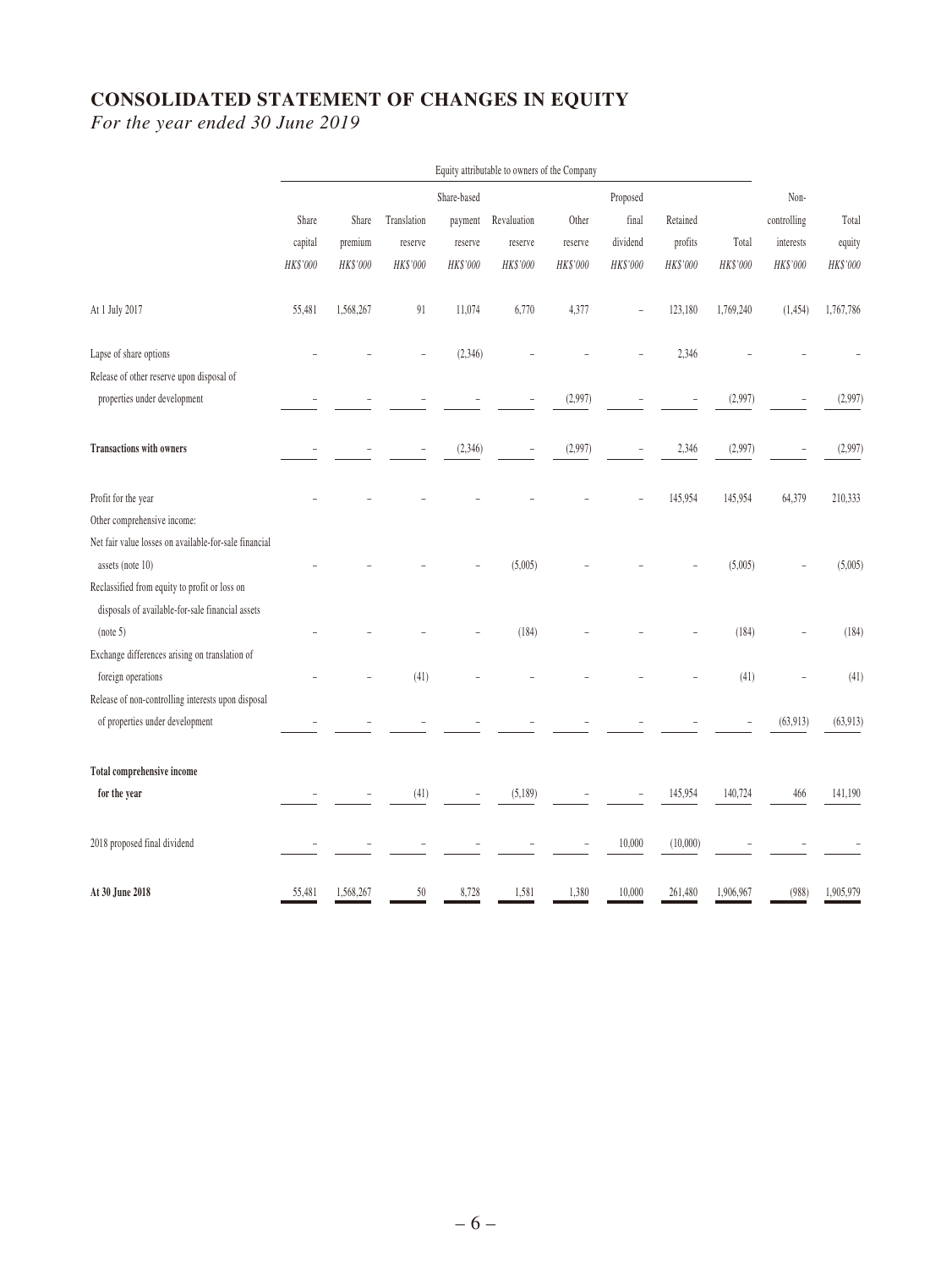|                                                   |                  |                 |                              |                                       | Equity attributable to owners of the Company |                         |                  |                               |                            |                 |                                  |                 |
|---------------------------------------------------|------------------|-----------------|------------------------------|---------------------------------------|----------------------------------------------|-------------------------|------------------|-------------------------------|----------------------------|-----------------|----------------------------------|-----------------|
|                                                   | Share<br>capital | premium         | Share Translation<br>reserve | Share-<br>based<br>payment<br>reserve | Revaluation<br>reserve                       | <b>FVOCI</b><br>reserve | Other<br>reserve | Proposed<br>final<br>dividend | <b>Retained</b><br>profits | Total           | Non-<br>controlling<br>interests | Total<br>equity |
|                                                   | <b>HK\$'000</b>  | <b>HK\$'000</b> | <b>HK\$'000</b>              | <b>HK\$'000</b>                       | <b>HK\$'000</b>                              | <b>HK\$'000</b>         | <b>HK\$'000</b>  | <b>HK\$'000</b>               | <b>HK\$'000</b>            | <b>HK\$'000</b> | <b>HK\$'000</b>                  | <b>HK\$'000</b> |
|                                                   |                  |                 |                              |                                       |                                              |                         |                  |                               |                            |                 |                                  |                 |
| At 1 July 2018 as originally presented            | 55,481           | 1,568,267       | 50                           | 8,728                                 | 1,581                                        |                         | 1,380            | 10,000                        | 261,480                    | 1,906,967       | (988)                            | 1,905,979       |
| Initial application of HKFRS 9 (note 2)           |                  |                 |                              |                                       | (1,581)                                      | (4,277)                 |                  |                               | 6,230                      | 372             |                                  | 372             |
| At 1 July 2018 as restated                        | 55,481           | 1,568,267       | 50                           | 8,728                                 | ٠                                            | (4,277)                 | 1,380            | 10,000                        | 267,710                    | 1,907,339       | (988)                            | 1,906,351       |
| 2018 final dividend paid (note 8)                 |                  |                 |                              |                                       |                                              |                         |                  | (10,000)                      |                            | (10,000)        |                                  | (10,000)        |
| Equity-settled share-based payments               |                  |                 |                              | 2,961                                 |                                              |                         |                  |                               |                            | 2,961           |                                  | 2,961           |
| Lapse of share options                            |                  |                 |                              | (444)                                 |                                              |                         |                  |                               | 444                        |                 |                                  |                 |
| <b>Transactions with owners</b>                   |                  |                 |                              | 2,517                                 |                                              |                         | ۰                | (10,000)                      | 444                        | (7, 039)        |                                  | (7, 039)        |
| Profit for the year                               |                  |                 |                              |                                       |                                              |                         |                  |                               | 42,997                     | 42,997          | 103                              | 43,100          |
| Other comprehensive income:                       |                  |                 |                              |                                       |                                              |                         |                  |                               |                            |                 |                                  |                 |
| Changes in fair value of equity instruments at    |                  |                 |                              |                                       |                                              |                         |                  |                               |                            |                 |                                  |                 |
| FVOCI (note 10)                                   |                  |                 |                              |                                       |                                              | (895)                   |                  |                               |                            | (895)           |                                  | (895)           |
| Changes in fair value of debts instruments at     |                  |                 |                              |                                       |                                              |                         |                  |                               |                            |                 |                                  |                 |
| FVOCI (note 10)                                   |                  |                 |                              |                                       |                                              | 2,055                   |                  |                               |                            | 2,055           |                                  | 2,055           |
| Release of FVOCI reserve upon disposals of debts  |                  |                 |                              |                                       |                                              |                         |                  |                               |                            |                 |                                  |                 |
| instruments                                       |                  |                 |                              |                                       |                                              |                         |                  |                               |                            |                 |                                  |                 |
| at FVOCI                                          |                  |                 |                              |                                       |                                              | 4,167                   |                  |                               |                            | 4,167           |                                  | 4,167           |
| Release of FVOCI reserve upon disposals of equity |                  |                 |                              |                                       |                                              |                         |                  |                               |                            |                 |                                  |                 |
| instruments<br>at FVOCI                           |                  |                 |                              |                                       |                                              | (876)                   |                  |                               | 876                        |                 |                                  |                 |
| Exchange differences arising on translation of    |                  |                 |                              |                                       |                                              |                         |                  |                               |                            |                 |                                  |                 |
| foreign operations                                |                  |                 | 2,667                        |                                       |                                              |                         |                  |                               |                            | 2,667           |                                  | 2,667           |
|                                                   |                  |                 |                              |                                       |                                              |                         |                  |                               |                            |                 |                                  |                 |
| Total comprehensive income                        |                  |                 |                              |                                       |                                              |                         |                  |                               |                            |                 |                                  |                 |
| for the year                                      |                  |                 | 2,667                        |                                       | $\overline{\phantom{0}}$                     | 4,451                   | -                |                               | 43,873                     | 50,991          | 103                              | 51,094          |
| At 30 June 2019                                   | 55,481           | 1,568,267       | 2,717                        | 11,245                                | $\overline{\phantom{0}}$                     | 174                     | 1,380            | $\overline{\phantom{a}}$      | 312,027                    | 1,951,291       | (885)                            | 1,950,406       |

Other reserve represents the difference between the proportionate share of the carrying amount of its subsidiaries' net liabilities, assignment of debt amount and the consideration received for the disposal of a certain interests in subsidiaries that does not result in loss of control.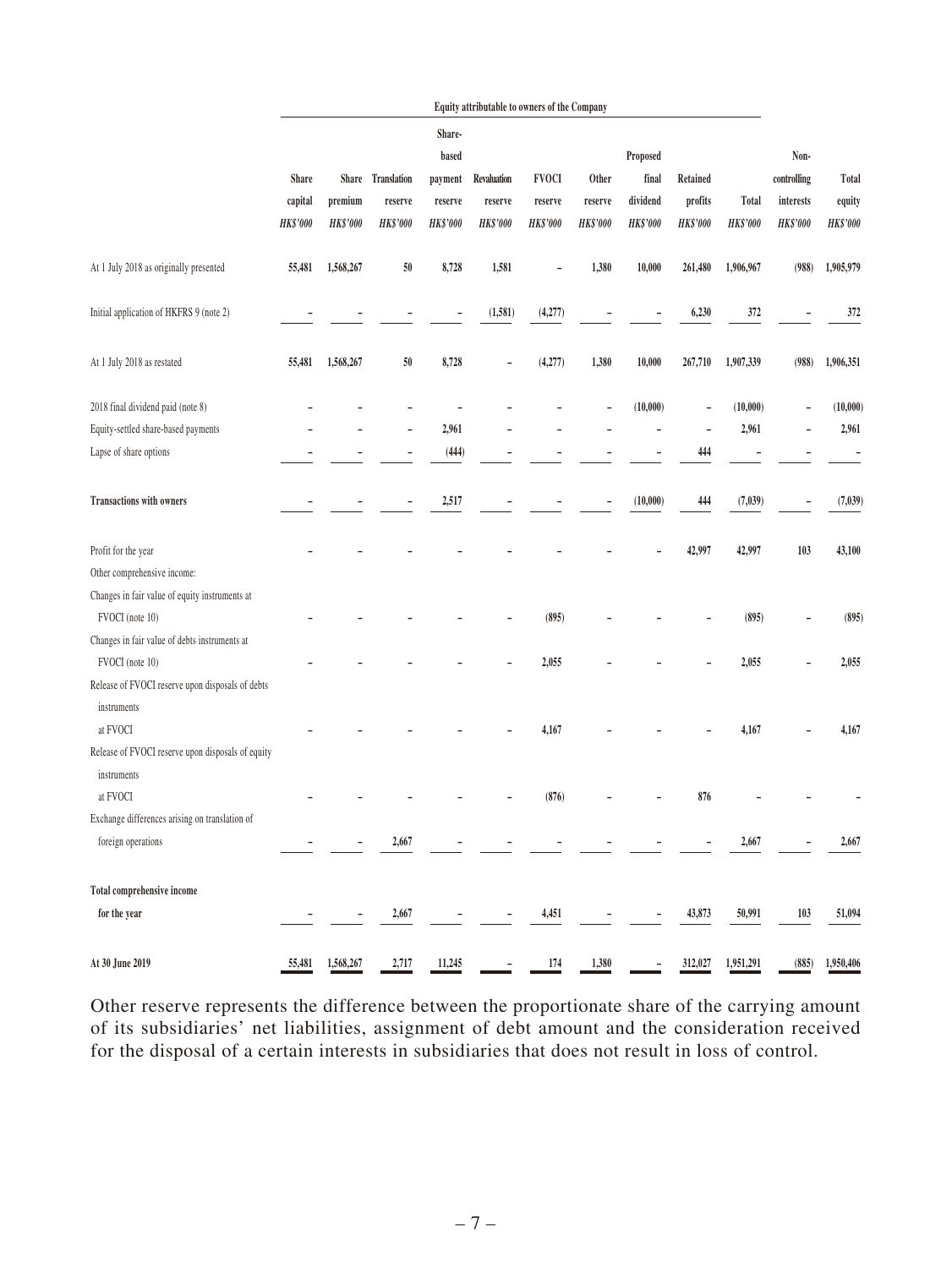#### **NOTES TO THE FINANCIAL STATEMENTS**

*For the year ended 30 June 2019*

#### **1. GENERAL INFORMATION**

Winfull Group Holdings Limited (the "Company") is an exempted company with limited liability under the Companies Law (2001 Second Revision) of the Cayman Islands. The address of its registered office is Cricket Square, Hutchins Drive, P.O. Box 2681, Grand Cayman KY1-1111, Cayman Islands and its principal place of business is Unit A, 6/F, 9 Queen's Road Central, Hong Kong. The Company's issued shares have been listed on the Main Board of The Stock Exchange of Hong Kong Limited (the "Stock Exchange") since 2 December 2010.

The principal activity of the Company is investment holding. During the year, the Group was principally engaged in the property investment and trading, property development and provision of renovation services. There were no significant changes in the Group's operation during the year.

The consolidated financial statements have been prepared in accordance with Hong Kong Financial Reporting Standards ("HKFRSs") which collective term includes all applicable individual Hong Kong Financial Reporting Standards, Hong Kong Accounting Standards ("HKASs") and Interpretations issued by the Hong Kong Institute of Certified Public Accountants (the "HKICPA"). The consolidated financial statements also include the applicable disclosure requirements of the Hong Kong Companies Ordinance and the Rules Governing the Listing of Securities on the Stock Exchange (the "Listing Rules").

The consolidated financial statements are presented in Hong Kong Dollars ("HK\$"), which is also the functional currency of the Company and all values are rounded to the nearest thousand ("HK\$'000") unless otherwise stated.

#### **2. ADOPTION OF NEW AND AMENDED HKFRSs**

#### **2.1 Adoption of new and amended HKFRSs**

In the current year, the Group has applied for the first time the following new standards, amendments and interpretations issued by the HKICPA, which are relevant to and effective for the Group's financial statements for the annual period beginning on 1 July 2018:

| Annual Improvements to<br><b>HKFRSs 2014-2016 Cycle</b> | Amendments to HKAS 28, Investments in Associates and Joint<br><b>Ventures</b> |
|---------------------------------------------------------|-------------------------------------------------------------------------------|
| Amendments to HKFRS 2                                   | Classification and Measurement of Share-based Payment                         |
|                                                         | <b>Transactions</b>                                                           |
| <b>HKFRS 9</b>                                          | <b>Financial Instruments</b>                                                  |
| HKFRS 15                                                | Revenue from Contracts with Customers                                         |
| Amendments to HKAS 15                                   | Revenue from Contracts with Customers (Clarifications to<br>$HKFRS$ 15)       |
| Amendments to HKAS 40                                   | Transfers of Investment Property                                              |
| $HK(IFRIC) - Int 22$                                    | Foreign Currency Transactions and Advance Consideration                       |
|                                                         |                                                                               |

Except as explained below, the adoption of these amendments has no material impact on the Group's financial statements.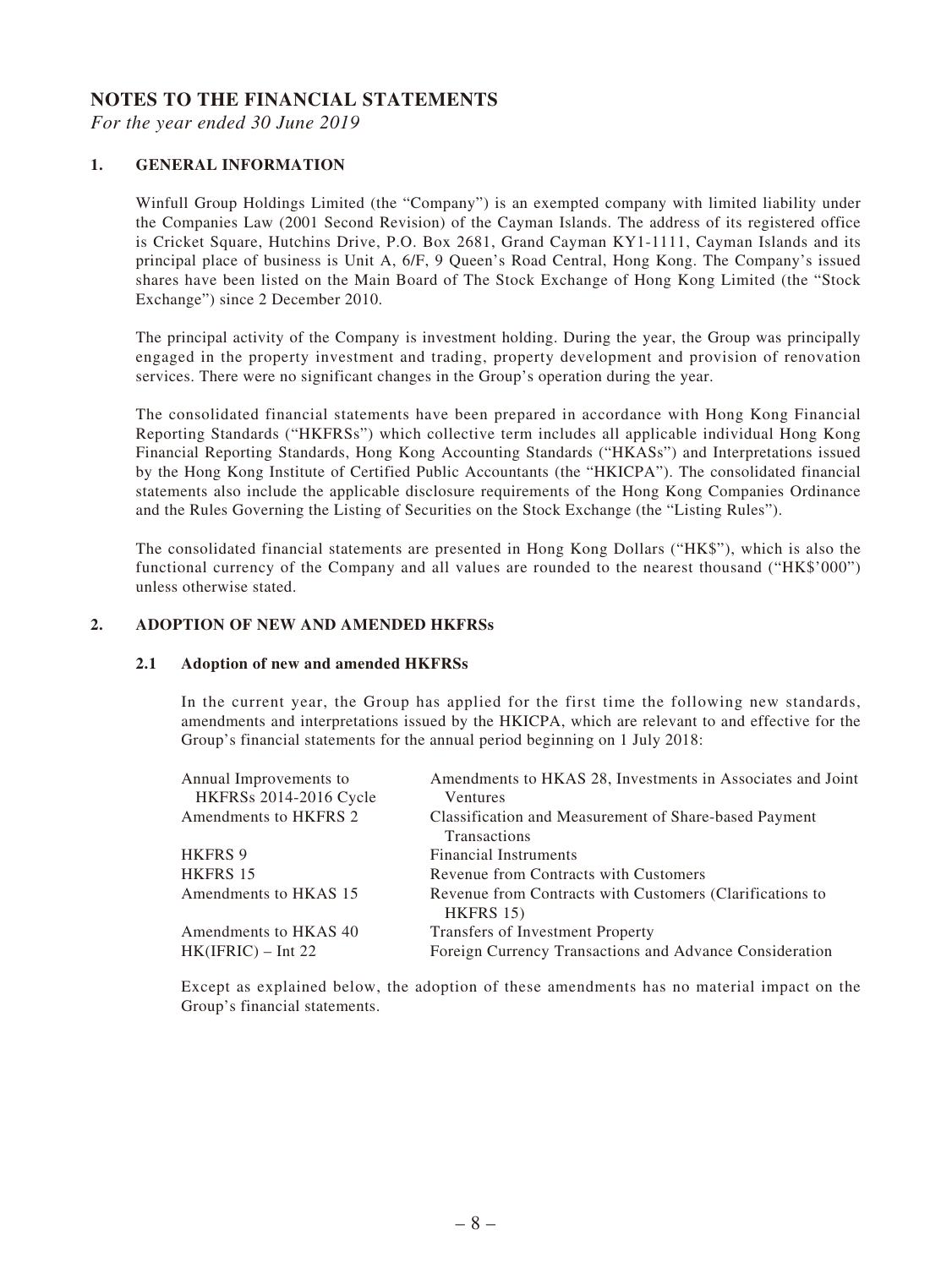#### *A. HKFRS 9 – Financial Instruments ("HKFRS 9")*

#### *(i) Classification and measurement of financial instruments*

HKFRS 9 replaces HKAS 39 Financial Instruments: Recognition and Measurement for annual periods beginning on or after 1 July 2018, bringing together all three aspects of the accounting for financial instruments: (1) classification and measurement; (2) impairment and (3) hedge accounting. The adoption of HKFRS 9 from 1 July 2018 has resulted in changes in accounting policies of the Group and the amounts recognised in the consolidated financial statements.

The following tables summarised the impact, net of tax, of transition to HKFRS 9 on the opening balance of reserves and retained profits as of 1 July 2018 as follows (increase/(decrease)):

|                                                                       | <b>Revaluation</b><br>reserve<br><b>HK\$'000</b> | <b>FVOCI</b><br>reserve<br><b>HK\$'000</b> | <b>Retained</b><br>profit<br><b>HK\$'000</b> |
|-----------------------------------------------------------------------|--------------------------------------------------|--------------------------------------------|----------------------------------------------|
| As at 30 June 2018                                                    | 1,581                                            |                                            | 261,480                                      |
| Reclassify investments from                                           |                                                  |                                            |                                              |
| available-for-sale at fair value to<br>$FVOCI$ (note $2.1A(i)$ below) | 4,277                                            | (4,277)                                    |                                              |
| Reclassify investments from                                           |                                                  |                                            |                                              |
| available-for-sale at fair value to<br>$FVTPL$ (note 2.1A(i) below)   | (5,858)                                          |                                            | 5,858                                        |
| Increase in fair value in financial                                   |                                                  |                                            |                                              |
| instruments at $FVTPL$ (note $2.1A(i)$ below)                         |                                                  |                                            | 372                                          |
| Restated as at 1 July 2018                                            |                                                  | 4.27                                       | 267,710                                      |

HKFRS 9 carries forward the recognition, classification and measurement requirements for financial liabilities from HKAS 39, except for financial liabilities designated at FVTPL, where the amount of change in fair value attributable to change in credit risk of the liability is recognised in other comprehensive income unless that would create or enlarge an accounting mismatch. In addition, HKFRS 9 retains the requirements in HKAS 39 for derecognition of financial assets and financial liabilities. However, it eliminates the previous HKAS 39 categories for financial assets of held to maturity financial assets, loans and receivables and available-for-sale financial assets. The adoption of HKFRS 9 has no material impact on the Group's accounting policies related to financial liabilities and derivative financial instruments. The impact of HKFRS 9 on the Group's classification and measurement of financial assets is set out below.

Under HKFRS 9, except for certain trade receivables (that the trade receivables do not contain a significant financing component in accordance with HKFRS 15), an entity shall, at initial recognition, measure a financial asset at its fair value plus, in the case of a financial asset not at fair value through profit or loss ("FVTPL"), transaction costs. A financial asset is classified as: (i) financial assets at amortised cost ("amortised costs"); (ii) financial assets at fair value through other comprehensive income ("FVOCI"); or (iii) FVTPL (as defined in above). The classification of financial assets under HKFRS 9 is generally based on two criteria: (i) the business model under which the financial asset is managed and (ii) its contractual cash flow characteristics (the "solely payments of principal and interest" criterion, also known as "SPPI criterion"). Under HKFRS 9, embedded derivatives is no longer required to be separated from a host financial asset. Instead, the hybrid financial instrument is assessed as a whole for the classification.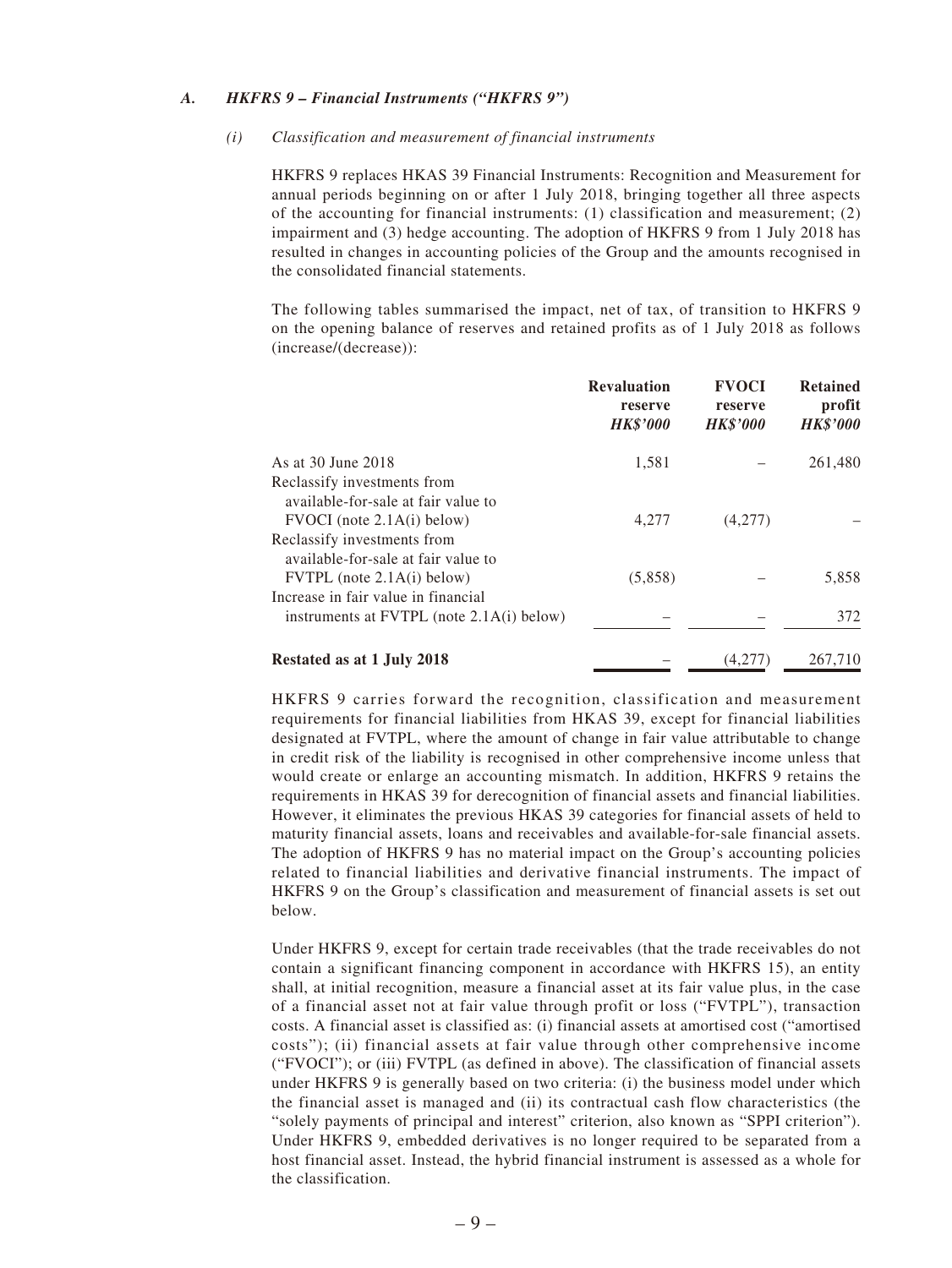A financial asset is measured at amortised cost if it meets both of the following conditions are met and it has not been designated as at FVTPL:

- It is held within a business model whose objective is to hold financial assets in order to collect contractual cash flows; and
- The contractual terms of the financial asset give rise on specified dates to cash flows that meet the SPPI criterion.

A debt investment is measured at FVOCI if it meets both of the following conditions and it has not been designated as at FVTPL:

- It is held within a business model whose objective is to achieved by both collecting contractual cash flows and selling financial assets; and
- The contractual terms of the financial asset give rise on specified dates to cash flows that meet the SPPI criterion.

On initial recognition of an equity investment that is not held for trading, the Group could irrevocably elect to present subsequent changes in the investment's fair value in other comprehensive income. This election is made on an investment-by-investment basis. All other financial assets not classified at amortised cost or FVOCI as described above are classified as FVTPL. This includes all derivative financial assets. On initial recognition, the Group may irrevocably designate a financial asset that otherwise meets the requirements to be measured at amortised cost or FVOCI at FVTPL if doing so eliminates or significantly reduces an accounting mismatch that would otherwise arise.

The following accounting policies would be applied to the Group's financial assets as follows:

| <b>FVTPL</b>                         | These are subsequently measured at fair value. Changes in fair<br>value, dividends and interest income are recognised in profit<br>or loss.                                                                                                                                                                                                                                                                    |
|--------------------------------------|----------------------------------------------------------------------------------------------------------------------------------------------------------------------------------------------------------------------------------------------------------------------------------------------------------------------------------------------------------------------------------------------------------------|
| Amortised costs                      | These are subsequently measured using effective interest rate<br>method. Interest income, foreign exchange gains and losses<br>and impairment are recognised in profit or loss. Any gain on<br>derecognition is recognised in profit or loss.                                                                                                                                                                  |
| <b>FVOCI</b><br>(debt instruments)   | These are subsequently measured at fair value. Interest income<br>calculated using effective interest rate method, foreign<br>exchange gains and losses and impairment are recognised<br>in profit or loss. Other net gains and losses are recognised<br>in other comprehensive income. On derecognition, gains<br>and losses accumulated in other comprehensive income are<br>reclassified to profit or loss. |
| <b>FVOCI</b><br>(equity instruments) | These are subsequently measured at fair value through other<br>comprehensive income are measured at fair value. Dividend<br>income is recognised in profit or loss unless the dividend<br>income clearly represents a recovery of part of the cost of<br>the investments. Other net gains and losses are recognised in<br>other comprehensive income and are not reclassified to profit<br>or loss.            |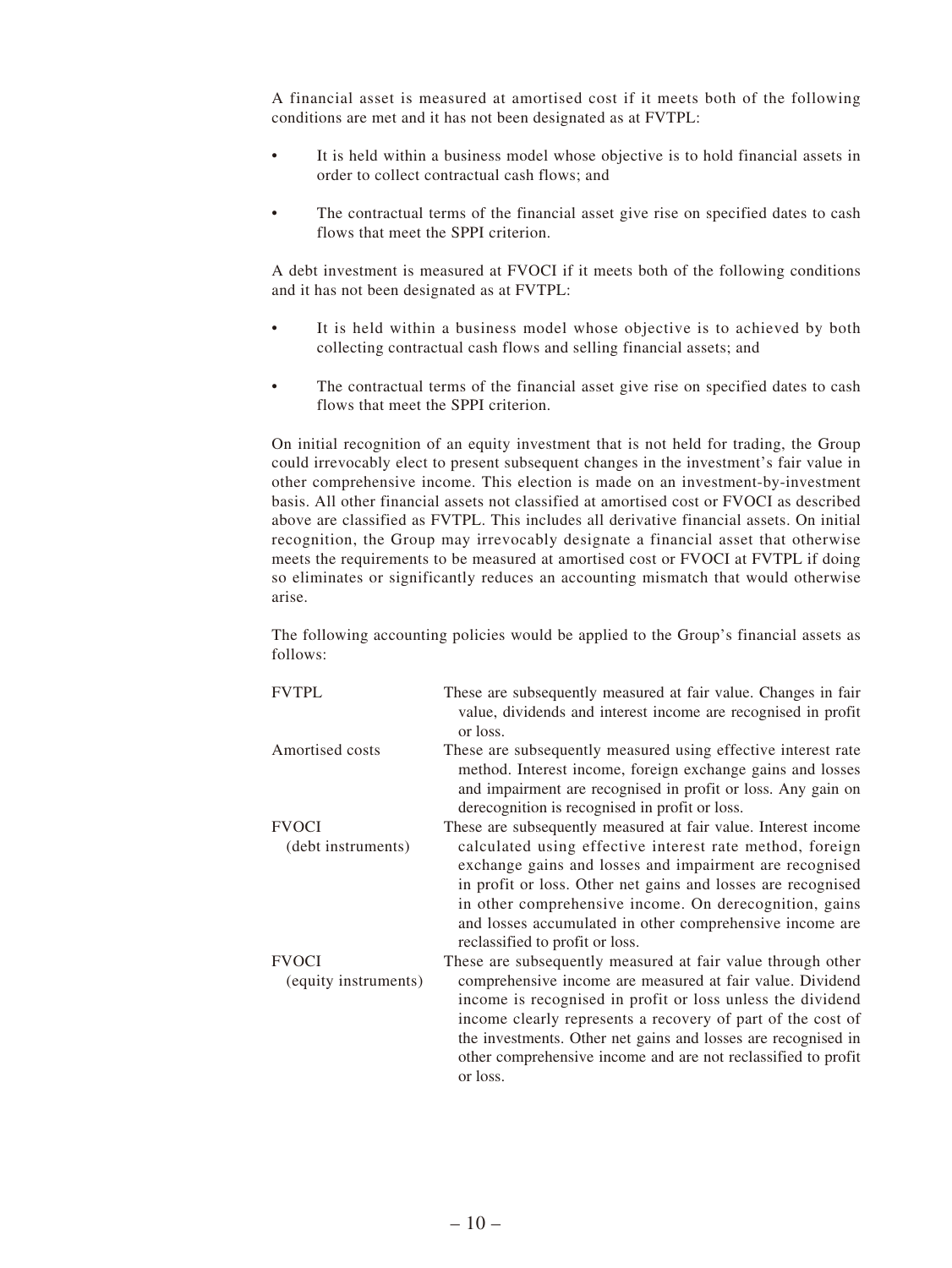- (a) As of 1 July 2018, certain investment in listed equity investments were reclassified from available-for-sale financial assets to FVOCI. The Group intends to hold these equity investments for long term strategic purposes. Under HKFRS 9, the Group has designated these equity investments at the date of initial application as measured at FVOCI. As a result, financial assets with a fair value of HK\$15,430,000 were reclassified from available-for-sale financial assets at fair value to equity investments at FVOCI.
- (b) In addition to (a) above, listed debt investments were reclassified from available-for-sale to FVOCI, as the Group's business model is to collect contractual cash flow and sell these financial assets. These listed debt investments meet the SPPI criterion. As such, listed debt investments with a fair value of HK\$104,348,000 were reclassified from available-for-sale investments to debt investments at FVOCI.
- (c) As of 1 July 2018, certain unquoted equity investments were reclassified from available-for-sale financial assets at cost to FVTPL. These unquoted equity investments have no quoted price in an active market.
- (d) As of 1 July 2018, certain unquoted investment funds were reclassified from available-for-sale at fair value to FVTPL. As a result, these unquoted investment funds with a fair value of HK\$30,804,000 were reclassified from available-for-sale investments to financial instruments at FVTPL.
- (e) In addition to (d) above, certain unquoted investment funds were reclassified from available-for-sale financial assets at cost to FVTPL. At 1 July 2018, the difference between the previous carrying amount and the fair value of HK\$372,000 has been included in the opening retained profits. Also, these unquoted investment funds with a fair value of HK\$44,403,000 were reclassified from available-for-sale investments to financial instruments at FVTPL.

The following table summarises the original measurement categories under HKAS 39 and the new measurement categories under HKFRS 9 for each class of the Group's financial assets as at 1 July 2018:

| <b>Financial assets</b>    | Original classification<br>under HKAS 39                | New classification<br>under HKFRS 9 | Carrying<br>amount as at<br>1 July 2018<br>under HKAS 39<br><b>HK\$'000</b> | Carrying<br>amount as at<br>1 July 2018<br>under HKFRS 9<br><b>HK\$'000</b> |
|----------------------------|---------------------------------------------------------|-------------------------------------|-----------------------------------------------------------------------------|-----------------------------------------------------------------------------|
| Listed equity securities   | Available-for-sale (at fair value) (note $2.1A(i)(a)$ ) | <b>FVOCI</b>                        | 15.430                                                                      | 15.430                                                                      |
| Listed debt investments    | Available-for-sale (at fair value) (note $2.1A(i)(b)$ ) | <b>FVOCI</b>                        | 104,348                                                                     | 104,348                                                                     |
| Unlisted equity securities | Available-for-sale (at cost) (note $2.1A(i)(c)$ )       | <b>FVTPL</b>                        | 53,441                                                                      | 53.441                                                                      |
| Unlisted investment funds  | Available-for-sale (at fair value) (note $2.1A(i)(d)$ ) | <b>FVTPL</b>                        | 30,804                                                                      | 30,804                                                                      |
| Unlisted investment funds  | Available-for-sale (at cost) (note $2.1A(i)(e)$ )       | <b>FVTPL</b>                        | 44,030                                                                      | 44,402                                                                      |
| Trade receivables          | Loans and receivables                                   | Amortised cost                      | 2.706                                                                       | 2,706                                                                       |
| Other receivables          | Loans and receivables                                   | Amortised cost                      | 4.868                                                                       | 4,868                                                                       |
| Cash and bank balances     | Loans and receivables                                   | Amortised cost                      | 511,508                                                                     | 511,508                                                                     |
| Pledged bank deposits      | Loans and receivables                                   | Amortised cost                      | 64.599                                                                      | 64.599                                                                      |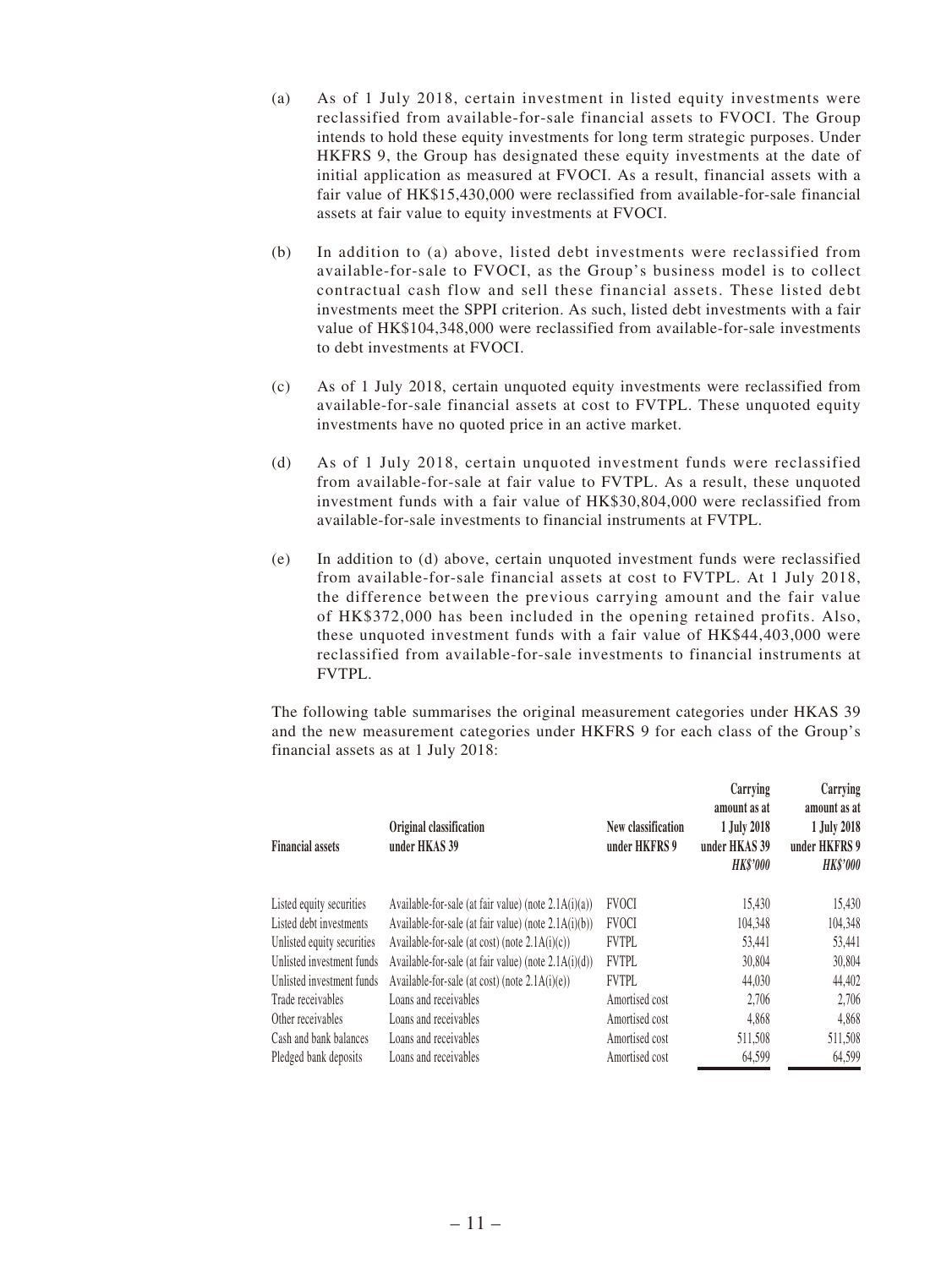#### *(ii) Impairment of financial assets*

The adoption of HKFRS 9 has changed the Group's impairment model by replacing the HKAS 39 "incurred loss model" to the "expected credit losses ("ECLs") model". HKFRS 9 requires the Group to recognised ECL for trade receivables, financial assets at amortised costs and debt investment at FVOCI earlier than HKAS 39. Cash and cash equivalents are subject to ECL model but the impairment is immaterial for the current period.

Under HKFRS 9, losses allowances are measured on either of the following bases: (1) 12 months ECLs: these are ECLs that result from possible default events within the 12 months after the reporting date: and (2) lifetime ECLs: these are ECLs that result from all possible default events over the expected life of a financial instrument.

#### Measurement of ECLs

ECLs are based on the difference between the contractual cash flows due in accordance with the contract and all the cash flows that the Group expects to receive. The shortfall is then discounted at an approximation to the assets' original effective interest rate.

The Group has elected to measure loss allowances for trade receivables using HKFRS 9 simplified approach and has calculated ECLs based on lifetime ECLs. The Group has established a provision matrix that is based on the Group's historical credit loss experience, adjusted for forward-looking factors specific to the debtors and the economic environment.

For other debt financial assets, ECLs are based on the 12-months ECLs. The 12-months ECLs is the portion of the lifetime ECLs that results from default events on a financial instrument that are possible within 12 months after the reporting date. However, when there has been a significant increase in credit risk since origination, the allowance will be based on the lifetime ECLs. When determining whether the credit risk of a financial asset has increased significantly since initial recognition and when estimating ECL, the Group considers reasonable and supportable information that is relevant and available without undue cost or effort. This includes both quantitative and qualitative information and analysis, based on the Group's historical experience and informed credit assessment and including forward-looking information. The Group's debt investment at FVOCI are considered to have low credit risk since the issuers' credit rating are high.

The Group assumes that the credit risk on a financial asset has increased significantly if it is more than 30 days past due.

The Group considers a financial asset to be in default when: (1) the borrower is unlikely to pay its credit obligations to the Group in full, without recourse by the Group to actions such as realising security (if any is held); or (2) the financial asset is more than 90 days past due.

The maximum period considered when estimating ECL is the maximum contractual period over which the Group is exposed to credit risk.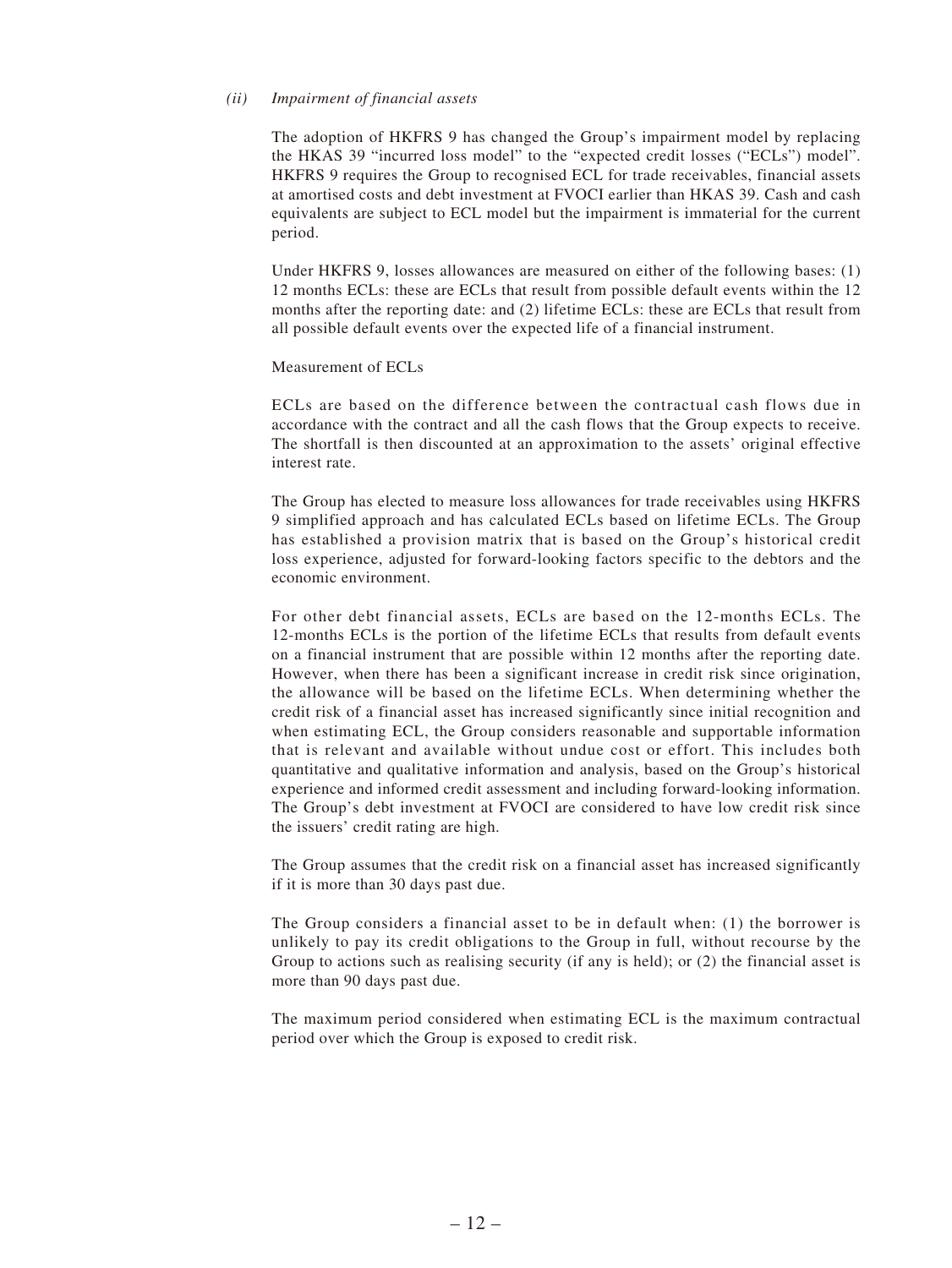#### Presentation of ECLs

Loss allowances for financial assets measured at amortised cost are deducted from the gross carrying amount of the assets. For debt investment at FVOCI, loss allowance is recognised in other comprehensive income, instead of reducing the carrying amount of the assets.

#### Impact of the ECL model

The Group has reviewed and assessed its trade receivables, financial assets at amortised costs and debt investment at FVOCI for impairment using reasonable and supportable information that is available without undue cost or effort in accordance with the requirements of HKFRS 9 and considered the application of ECL model has no significant impact to the consolidated financial statements of the Group as at 1 July 2018.

#### *(iii) Hedge accounting*

Hedge accounting under HKFRS 9 has no impact on the Group as the Group does not apply hedge accounting in its hedging relationships.

#### *(iv) Transition*

The Group has applied the transitional provision in HKFRS 9 such that HKFRS 9 was generally adopted without restating comparative information. The reclassifications and the adjustments arising from the new ECLs rules are therefore not reflected in the statement of financial position as at 30 June 2018, but are recognised in the statement of financial position on 1 July 2018. This mean that differences in the carrying amounts of financial assets and financial liabilities resulting from the adoption of HKFRS 9 are recognised in retained profit and reserves as at 1 July 2018. Accordingly, the information presented for 2018 does not reflect the requirements of HKFRS 9 but rather those of HKAS 39.

The following assessments have been made on the basis of the facts and circumstances that existed at the date of initial application of HKFRS 9 (the "DIA"):

- The determination of the business model within which a financial asset is held;
- The designation and revocation of previous designations of certain financial assets and financial liabilities as measured at FVTPL; and
- The designation of certain investments in equity investments not held for trading as at FVOCI.

If an investment in a debt investment had low credit risk at the DIA, then the Group has assumed that the credit risk on the asset had not increased significantly since its initial recognition.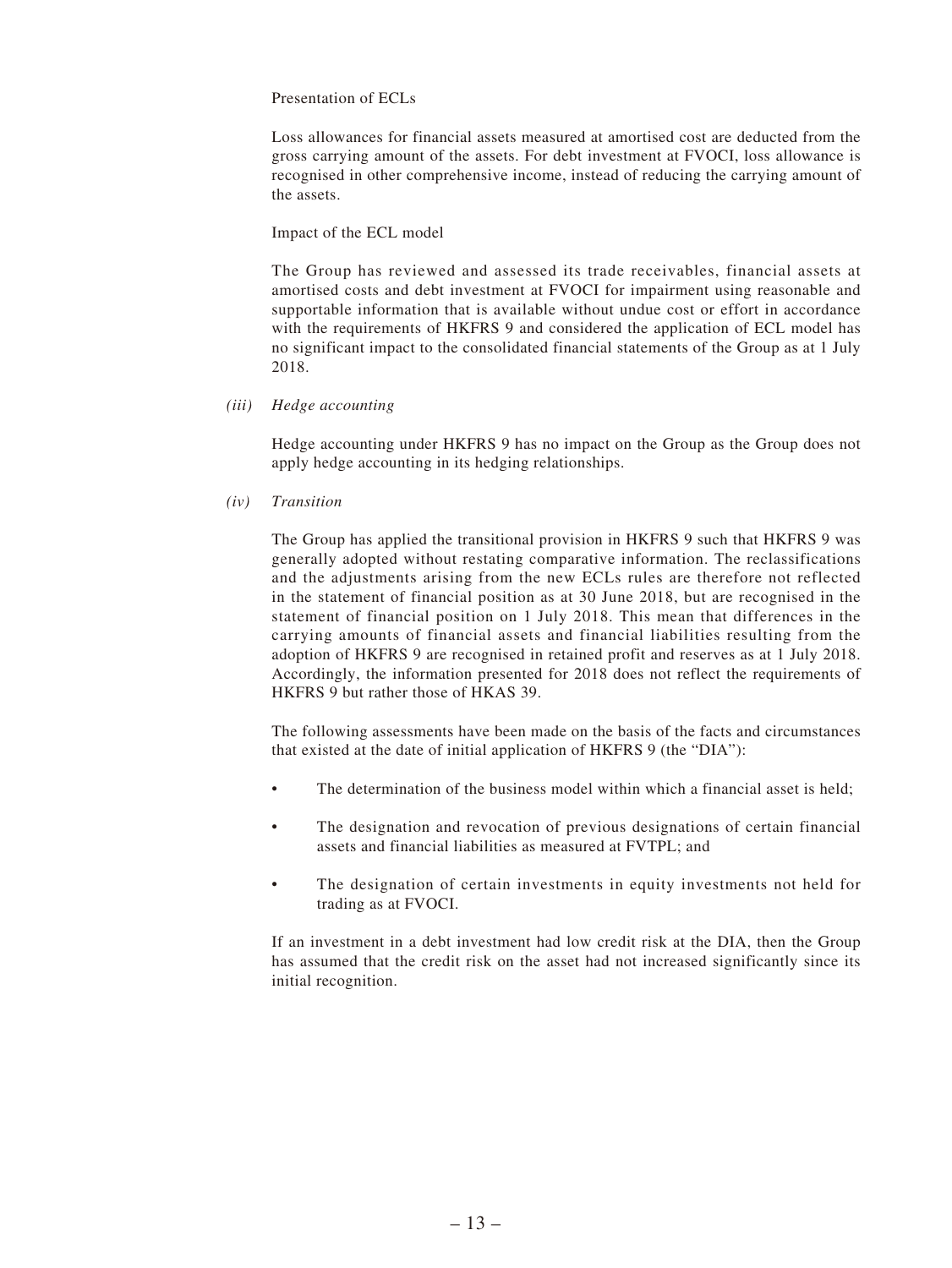#### *B. HKFRS 15 Revenue from Contracts with Customers ("HKFRS 15")*

HKFRS 15 supersedes HKAS 11 Construction Contracts, HKAS 18 Revenue and related interpretations. HKFRS 15 has established a five-steps model to account for revenue arising from contracts with customers. Under HKFRS 15, revenue is recognised at the amount that reflects the consideration to which an entity expects to be entitled in exchange for transferring goods or services to a customer.

The Group has adopted HKFRS 15 using the cumulative effect method without practical expedients. The Group has recognised the cumulative effect of initially applying HKFRS 15 as an adjustment to the opening balance of retained earnings at the date of initial application (that is, 1 July 2018). As a result, the financial information presented for 2018 has not been restated.

The Group has reassessed its business model and contract terms to assess the effects of applying the new standard on the Group's financial statements. The directors of the Company considered that HKFRS 15 did not result in significant impact on the Group's accounting policies.

#### **2.2 New and amended HKFRSs that have been issued but are not yet effective**

At the date of authorisation of these financial statements, certain new and amended HKFRSs have been published but are not yet effective, and have not been adopted early by the Group. The directors of the Company anticipate that all of the pronouncements will be adopted in the Group's accounting policy for the first period beginning after the effective date of the pronouncement. Information on new and amended HKFRSs that are expected to have impact on the Group's accounting policies is provided below. Certain new and amended HKFRSs have been issued but are not expected to have a material impact of the Group's financial statements.

| HKFRS 16                                         | Leases $1$                                                                                            |
|--------------------------------------------------|-------------------------------------------------------------------------------------------------------|
| HK(IFRIC)-Int 23                                 | Uncertainty over Income Tax Treatments <sup>1</sup>                                                   |
| Annual Improvements to                           | Amendments to HKFRS 3, Business Combinations, HKFRS 11,                                               |
| HKFRSs 2015-2017 Cycle                           | Joint Arrangements, HKAS 12, Income Taxes and HKAS 23,                                                |
|                                                  | Borrowing Costs <sup>1</sup>                                                                          |
| Amendments to HKFRS 9                            | Prepayment Features with Negative Compensation <sup>1</sup>                                           |
| Amendments to HKFRS 28                           | Long-term Interests in Associates and Joint Ventures <sup>1</sup>                                     |
| Amendments to HKFRS 10 and<br>HKAS <sub>28</sub> | Sale or Contribution of Assets between an Investor and its<br>Associate or Joint Venture <sup>3</sup> |
| Amendments to HKAS 1 and<br>HKAS <sup>8</sup>    | Definition of Material <sup>2</sup>                                                                   |
| Amendments to HKFRS 3                            | Definition of a Business <sup>2</sup>                                                                 |

1 Effective for annual periods beginning on or after 1 January 2019

2 Effective for annual periods beginning on or after 1 January 2020

3 The amendments were originally intended to be effective for periods beginning on or after 1 January 2017. The effective date has now been deferred/removed. Early application of the amendments of the amendments continue to be permitted.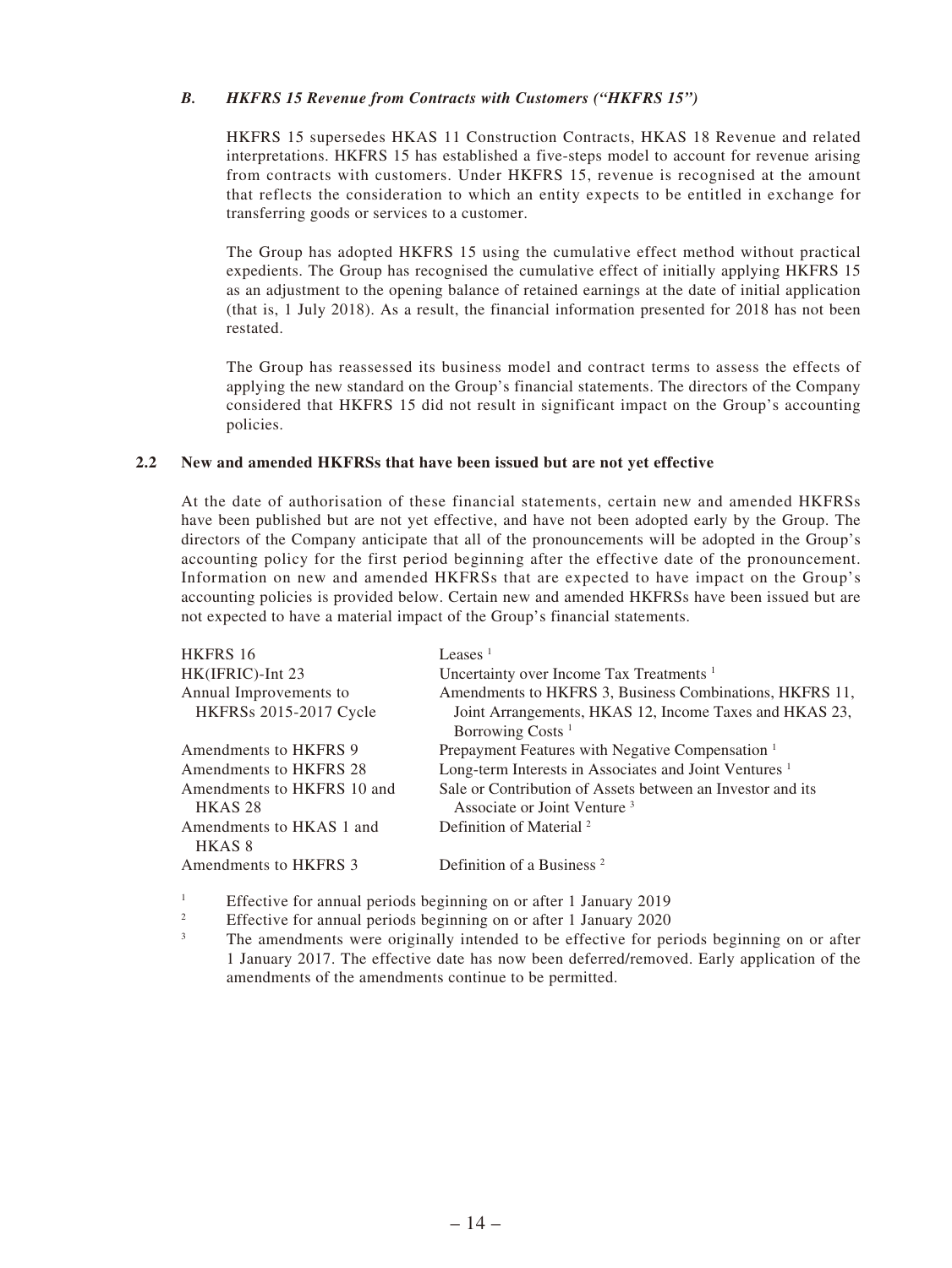Those new/revised HKFRSs that might have material impact on the Group's financial statements are set out below:

#### *HKFRS 16 – Leases ("HKFRS 16")*

HKFRS 16, which upon the effective date will supersede HKAS 17 Leases and related interpretations, introduces a single lessee accounting model and requires a lessee to recognise assets and liabilities for all leases with a term of more than 12 months, unless the underlying asset is of low value. Specifically, under HKFRS 16, a lessee is required to recognise a right-of-use asset representing its right to use the underlying leased asset and a lease liability representing its obligation to make lease payments.

Accordingly, a lessee should recognise depreciation of the right-of use asset and interest on the lease liability, and also classifies cash repayments of the lease liability into a principal portion and an interest portion and presents them in the statement of cash flows. Also, the right-of-use asset and the lease liability are initially measured on a present value basis. The measurement includes noncancellable lease payments and also includes payments to be made in optional periods if the lessee is reasonably certain to exercise an option to extend the lease, or to exercise an option to terminate the lease. This accounting treatment is significantly different from the lessee accounting for leases that are classified as operating leases under the predecessor standard, HKAS 17.

In respect of the lessor accounting, HKFRS 16 substantially carries forward the lessor accounting requirements in HKAS 17. Accordingly, a lessor continues to classify its leases as operating leases or finance leases, and to account for those two types of leases differently.

The Group will adopt HKFRS 16 from 1 July 2019. The Group plans to adopt the transitional provisions in HKFRS 16 to recognise the cumulative effect of initial adoption as an adjustment to the opening balance of retained profits at 1 July 2019 and will not restate the comparatives. In addition, the Group plans to apply the new requirements to contracts that were previously identified as leases applying HKAS 17 and measure the lease liability at the present value of the remaining lease payments, discounted using the Group's incremental borrowing rate at the date of initial application. The right-of-use asset will be measured at the amount of the lease liability, adjusted by the amount of any prepaid or accrued lease payments relating to the lease recognised in the consolidated statement of financial position immediately before the date of initial application.

The Group assessed the impacts of adopting HKFRS16 on its consolidated financial statements is immaterial as the Group has no future minimum lease payments under non-cancellable operating leases in respect of a property as at 30 June 2019 (note 35).

Except as described above, the directors of the Company anticipate that the application of other new and revised HKFRSs will have no material impact on the Group's consolidated financial statements in the future.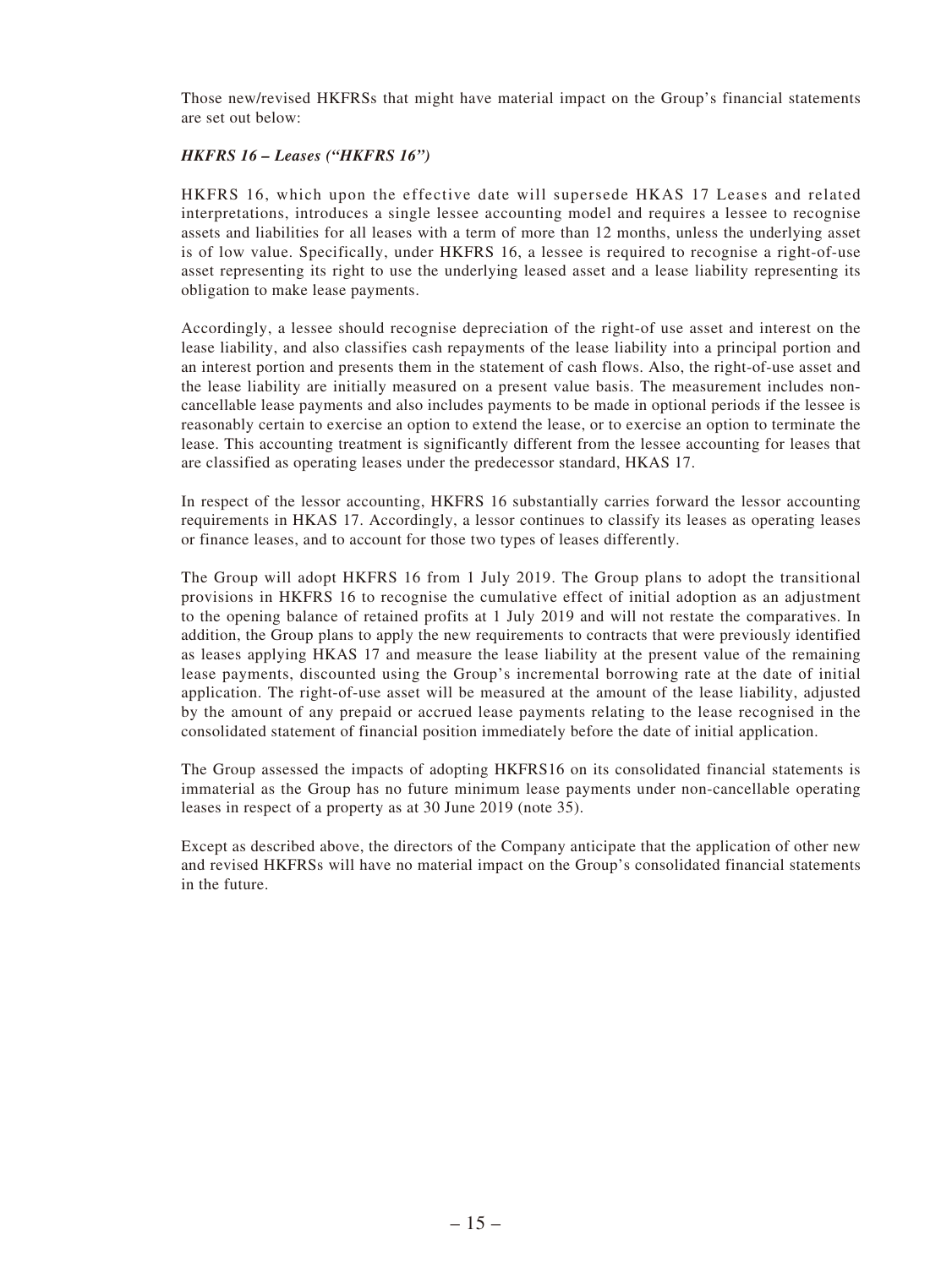#### **3. SEGMENT INFORMATION**

The executive directors have identified the Group's five (2018: three) product and service lines as operating segments. These operating segments are monitored and strategic decisions are made on the basis of adjusted segment operating results.

There was no inter-segment sale and transfer during the year (2018: nil).

|                                  | 2019                                                                 |                                                                                    |                                                  |                                                                                           |                                                               |                                 |  |  |
|----------------------------------|----------------------------------------------------------------------|------------------------------------------------------------------------------------|--------------------------------------------------|-------------------------------------------------------------------------------------------|---------------------------------------------------------------|---------------------------------|--|--|
|                                  | <b>Property</b><br>Development<br><b>Business</b><br><b>HK\$'000</b> | <b>Property</b><br>Investment<br>and Trading<br><b>Business</b><br><b>HK\$'000</b> | Renovation<br><b>Business</b><br><b>HK\$'000</b> | <b>Security</b><br><b>Investment</b><br>and Trading<br><b>Business</b><br><b>HK\$'000</b> | <b>Money</b><br>Lending<br><b>Business</b><br><b>HK\$'000</b> | <b>Total</b><br><b>HK\$'000</b> |  |  |
| Reportable segment revenue:      |                                                                      |                                                                                    |                                                  |                                                                                           |                                                               |                                 |  |  |
| From external customers          |                                                                      | 27,841                                                                             |                                                  | 14,565                                                                                    | 538                                                           | 42,944                          |  |  |
| Reportable segment profit/(loss) | (123)                                                                | 48,425                                                                             | (17)                                             | 1,198                                                                                     | 407                                                           | 49,890                          |  |  |
| Bank interest income             |                                                                      | 15                                                                                 | 1                                                | 30                                                                                        |                                                               | 47                              |  |  |
| Depreciation                     |                                                                      | 2,154                                                                              | 5                                                |                                                                                           |                                                               | 2,159                           |  |  |
| Fair value gain on investment    |                                                                      |                                                                                    |                                                  |                                                                                           |                                                               |                                 |  |  |
| properties                       |                                                                      | 18,968                                                                             |                                                  |                                                                                           |                                                               | 18,968                          |  |  |
| Gain on disposal of subsidiaries |                                                                      | 9,055                                                                              |                                                  |                                                                                           |                                                               | 9,055                           |  |  |
| Reportable segment assets        | 36,742                                                               | 1,306,045                                                                          | 9                                                | 16,912                                                                                    | 10,034                                                        | 1,369,742                       |  |  |
| Additions to non-current assets  |                                                                      | 483,289                                                                            |                                                  |                                                                                           |                                                               | 483,289                         |  |  |
| Reportable segment liabilities   | 26,597                                                               | 108,088                                                                            | 17                                               | 6                                                                                         | 9                                                             | 134,717                         |  |  |

|                                  | 2018                                                                 |                                                                                    |                                                         |                                                                                    |                                                               |                                 |  |  |
|----------------------------------|----------------------------------------------------------------------|------------------------------------------------------------------------------------|---------------------------------------------------------|------------------------------------------------------------------------------------|---------------------------------------------------------------|---------------------------------|--|--|
|                                  | Property<br>Development<br><b>Business</b><br>HK\$'000<br>(Restated) | Property<br>Investment<br>and Trading<br><b>Business</b><br>HK\$'000<br>(Restated) | Renovation<br><b>Business</b><br>HK\$'000<br>(Restated) | Security<br>Investment<br>and Trading<br><b>Business</b><br>HK\$'000<br>(Restated) | Money<br>Lending<br><b>Business</b><br>HK\$'000<br>(Restated) | Total<br>HK\$'000<br>(Restated) |  |  |
| Reportable segment revenue:      |                                                                      |                                                                                    |                                                         |                                                                                    |                                                               |                                 |  |  |
| From external customers          | 609,893                                                              | 28,172                                                                             |                                                         |                                                                                    |                                                               | 638,065                         |  |  |
| Reportable segment profit/(loss) | 229,412                                                              | 32,110                                                                             | (19)                                                    |                                                                                    | (12)                                                          | 261,491                         |  |  |
| Bank interest income             |                                                                      | 32                                                                                 |                                                         |                                                                                    |                                                               | 32                              |  |  |
| Depreciation                     |                                                                      | 2,114                                                                              | 8                                                       |                                                                                    |                                                               | 2,122                           |  |  |
| Fair value gain on investment    |                                                                      |                                                                                    |                                                         |                                                                                    |                                                               |                                 |  |  |
| properties                       |                                                                      | 23,268                                                                             |                                                         |                                                                                    |                                                               | 23,268                          |  |  |
| Gain on disposal of an associate | 82,798                                                               |                                                                                    |                                                         |                                                                                    |                                                               | 82,798                          |  |  |
| Loss on disposal of a subsidiary |                                                                      | (6,821)                                                                            |                                                         |                                                                                    |                                                               | (6,821)                         |  |  |
| Reportable segment assets        | 90                                                                   | 1,302,176                                                                          | 856                                                     |                                                                                    | 1,990                                                         | 1,305,112                       |  |  |
| Additions to non-current assets  |                                                                      | 117,771                                                                            |                                                         |                                                                                    |                                                               | 117,771                         |  |  |
| Reportable segment liabilities   | 44,378                                                               | 117,037                                                                            | 16                                                      | 8                                                                                  |                                                               | 161,439                         |  |  |
|                                  |                                                                      |                                                                                    |                                                         |                                                                                    |                                                               |                                 |  |  |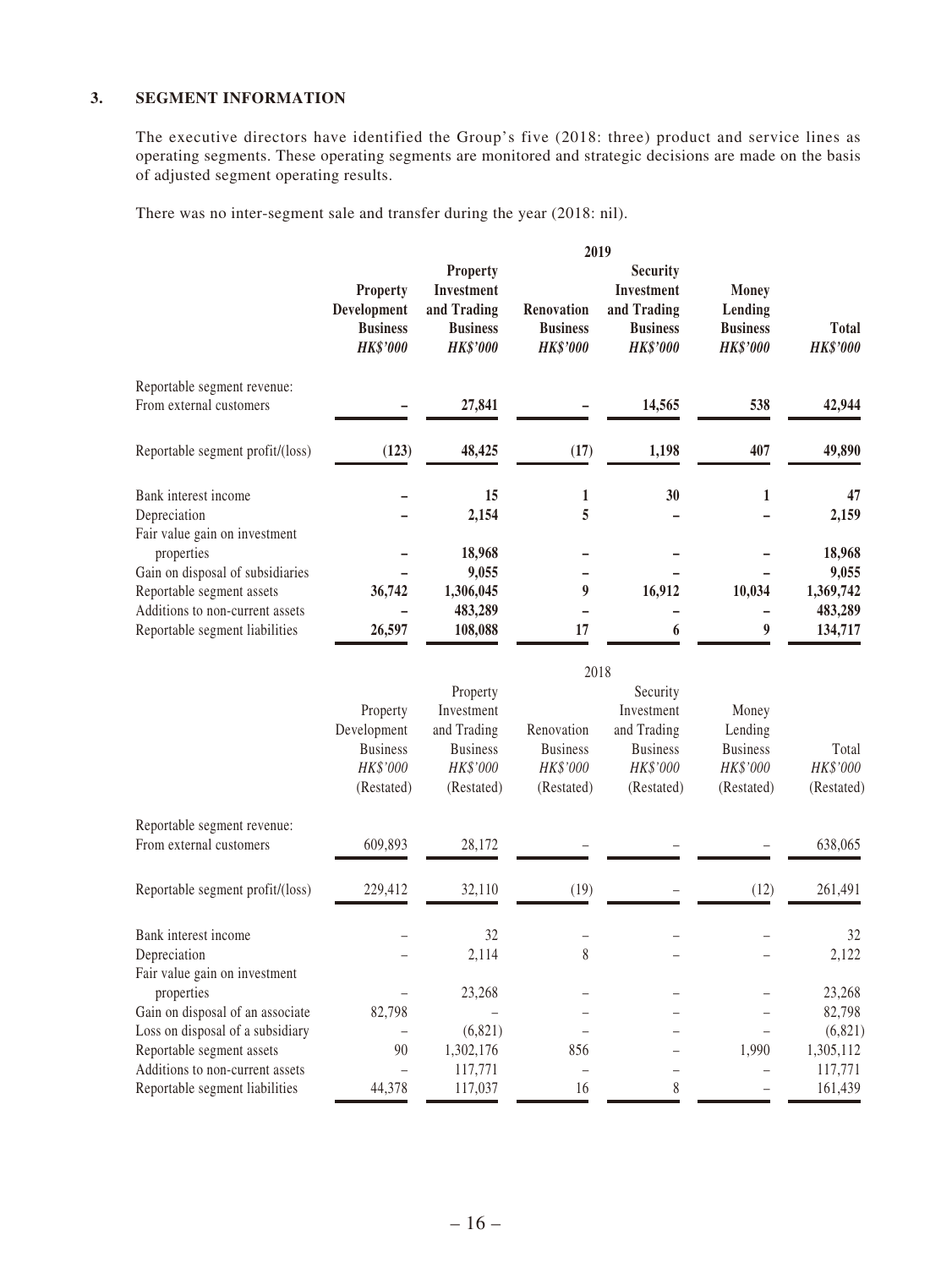The totals presented for the Group's operating segments reconcile to the Group's key financial figures as presented in the financial statements as follows:

|                                                            | 2019<br><b>HK\$'000</b> | 2018<br>HK\$'000 |
|------------------------------------------------------------|-------------------------|------------------|
|                                                            |                         | (Restated)       |
| Revenue                                                    |                         |                  |
| Reportable segment revenue                                 | 42,944                  | 638,065          |
| Consolidated revenue                                       | 42,944                  | 638,065          |
| Profit before income tax                                   |                         |                  |
| Reportable segment profit                                  | 49,890                  | 261,491          |
| Reclassified from equity to profit or loss on disposals of |                         |                  |
| available-for-sale financial assets                        |                         | 184              |
| Fair value gain of financial instruments at FVTPL          | 4,083                   |                  |
| Loss on disposal of debt instruments at FVOCI              | (3,870)                 |                  |
| Interest income                                            | 17,961                  | 10,941           |
| Dividend income                                            | 535                     | 310              |
| Exchange (losses)/gain, net                                | (2,572)                 | 329              |
| Equity-settled share-based payment                         | (2,961)                 |                  |
| Corporate salaries and allowances                          | (9,955)                 | (10, 360)        |
| Corporate professional fees                                | (4, 474)                | (4,128)          |
| Depreciation on corporate property, plant and equipment    | (1,197)<br>675          | (12)             |
| Unallocated corporate income                               | (3,953)                 | 556              |
| Unallocated corporate expenses                             |                         | (3,974)          |
| Consolidated profit before income tax                      | 44,162                  | 255,337          |
| <b>Assets</b>                                              |                         |                  |
| Reportable segment assets                                  | 1,369,742               | 1,305,112        |
| Property, plant and equipment                              | 11,829                  |                  |
| Available-for-sale financial assets                        |                         | 248,053          |
| Equity instruments at FVOCI                                | 9,145                   |                  |
| Financial instruments at FVTPL                             | 263,491                 |                  |
| Debt instruments at FVOCI                                  | 71,194                  |                  |
| Loan receivables                                           | 21,888                  |                  |
| Deposits for acquisition of property, plant and equipment  | 3,572                   | 13,023           |
| Corporate cash and bank balances                           | 303,549                 | 482,336          |
| Pledged bank deposits                                      | 126,729                 | 64,599           |
| Interest receivables                                       | 5,548                   | 3,977            |
| Other corporate assets                                     | 162                     | 47               |
| Consolidated total assets                                  | 2,186,849               | 2,117,149        |
| <b>Liabilities</b>                                         |                         |                  |
| Reportable segment liabilities                             | 134,717                 | 161,439          |
| Corporate bank borrowings                                  | 101,461                 | 49,425           |
| Other corporate liabilities                                | 265                     | 306              |
| Consolidated total liabilities                             | 236,443                 | 211,170          |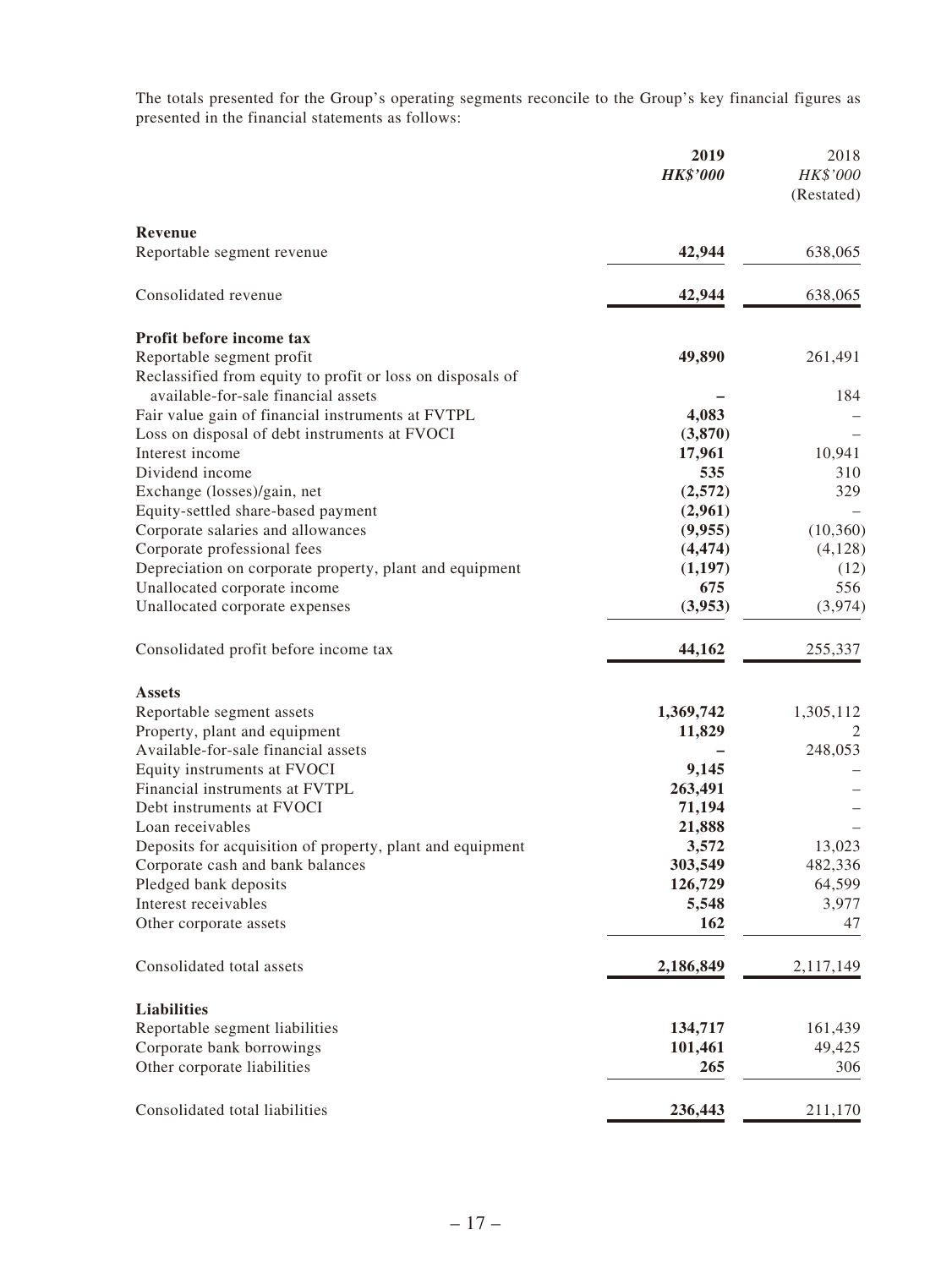The Group's reportable segment revenue from external customers and its non-current assets are divided into the following geographical areas:

|                | <b>Revenue from</b> |                 |                           |           |  |
|----------------|---------------------|-----------------|---------------------------|-----------|--|
|                | external customer   |                 | <b>Non-current assets</b> |           |  |
|                | 2019                | 2018            |                           |           |  |
|                | <b>HK\$'000</b>     | <b>HK\$'000</b> | <b>HK\$'000</b>           | HK\$'000  |  |
| Hong Kong      | 36,223              | 632,632         | 1,411,811                 | 1,267,343 |  |
| United Kingdom | 5,983               | 5,433           | 80,954                    | 81,852    |  |
| Japan          | 738                 |                 | 19,114                    | 8,081     |  |
|                | 42,944              | 638,065         | 1,511,879                 | 1,357,276 |  |

Geographical location of customers is based on the location at which the services were provided and the goods were delivered. Geographical location of non-current assets is based on the physical location of the assets.

During the year, there was neither revenue from external customers attributable to the Cayman Islands (domicile) (2018: nil) nor non-current assets were located in the Cayman Islands (2018: nil). The country of domicile is the country where the Company was incorporated.

Revenue from the major customers is as follows:

|                          | 2019<br><b>HK\$'000</b>  | 2018<br>HK\$'000 |
|--------------------------|--------------------------|------------------|
| Customer A <i>(note)</i> | $\overline{\phantom{0}}$ | 609,893          |

*Note:* Derived from the Property Development Business.

Timing of revenue recognition is as follows:

|                           |                 | <b>Property</b>          |                         | <b>Property</b> |                 | <b>Security</b> |                         |                |                         |          |                 |          |
|---------------------------|-----------------|--------------------------|-------------------------|-----------------|-----------------|-----------------|-------------------------|----------------|-------------------------|----------|-----------------|----------|
|                           |                 | Development              |                         | Investment and  |                 | Renovation      |                         | Investment and |                         | Money    |                 |          |
|                           | <b>Business</b> |                          | <b>Trading Business</b> |                 | <b>Business</b> |                 | <b>Trading Business</b> |                | <b>Lending Business</b> |          | Total           |          |
|                           | 2019            | 2018                     | 2019                    | 2018            | 2019            | 2018            | 2019                    | 2018           | 2019                    | 2018     | 2019            | 2018     |
|                           | <b>HK\$'000</b> | HK\$'000                 | <b>HK\$'000</b>         | HK\$'000        | <b>HK\$'000</b> | HK\$'000        | <b>HK\$'000</b>         | HK\$'000       | <b>HK\$'000</b>         | HK\$'000 | <b>HK\$'000</b> | HK\$'000 |
| At a point in time        |                 | 609,893                  |                         |                 |                 |                 |                         |                |                         |          | -               | 609,893  |
| Revenue from other source |                 | $\overline{\phantom{0}}$ | 27,841                  | 28.172          |                 | $\equiv$        | 14.565                  |                | 538                     |          | 42,944          | 28,172   |
|                           |                 | 609,893                  | 27,841                  | 28,172          |                 |                 | 14,565                  |                | 538                     |          | 42,944          | 638,065  |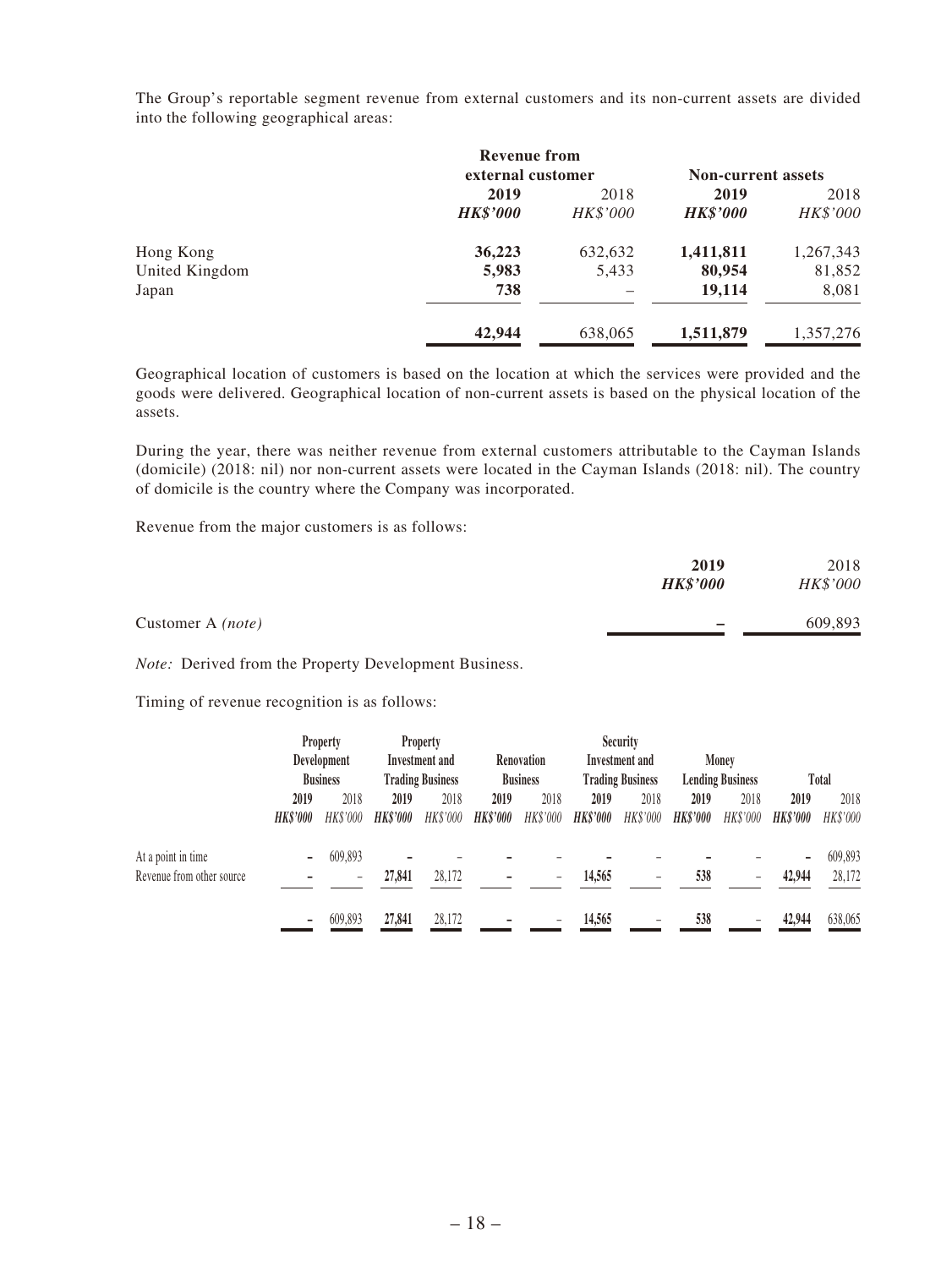#### **4. REVENUE**

The Group's principal activities are disclosed in note 1 to the financial statements. Revenue from the Group's principal activities recognised during the year is as follows:

|    |                                                                                                              | 2019<br><b>HK\$'000</b> | 2018<br>$HK\$ '000 |
|----|--------------------------------------------------------------------------------------------------------------|-------------------------|--------------------|
|    | Revenue from contract with customer                                                                          |                         |                    |
|    | Sale of properties under development                                                                         |                         | 609,893            |
|    | <b>Revenue from other source</b>                                                                             |                         |                    |
|    | Rental income from investment properties                                                                     | 27,841                  | 28,172             |
|    | Sale of securities                                                                                           | 14,565                  |                    |
|    | Interest income from money lending                                                                           | 538                     |                    |
|    |                                                                                                              | 42,944                  | 638,065            |
| 5. | <b>OTHER INCOME</b>                                                                                          |                         |                    |
|    |                                                                                                              |                         |                    |
|    |                                                                                                              | 2019<br><b>HK\$'000</b> | 2018<br>HK\$'000   |
|    |                                                                                                              |                         |                    |
|    | Interest income                                                                                              | 18,546                  | 10,973             |
|    | Dividend income                                                                                              | 535                     | 310                |
|    | Exchange gain, net                                                                                           |                         | 329                |
|    | Rental income from properties held for trading<br>Reclassified from equity to profit or loss on disposals of | 3,018                   | 1,319              |
|    | available-for-sale financial assets                                                                          |                         | 184                |
|    | Sundry income                                                                                                | 741                     | 2,214              |
|    |                                                                                                              | 22,840                  | 15,329             |
| 6. | PROFIT BEFORE INCOME TAX                                                                                     |                         |                    |
|    |                                                                                                              | 2019                    | 2018               |
|    |                                                                                                              | <b>HK\$'000</b>         | HK\$'000           |
|    | Profit before income tax is arrived at after charging/(crediting)<br>the following:                          |                         |                    |
|    | Auditor's remuneration                                                                                       | 520                     | 480                |
|    | Cost of inventories recognised as expense, including:                                                        |                         |                    |
|    | Cost of properties sold                                                                                      |                         | 463,098            |
|    | Depreciation                                                                                                 | 3,356                   | 2,134              |
|    | Employee costs                                                                                               | 15,090                  | 18,320             |
|    | Exchange losses/(gain), net                                                                                  | 2,572                   | (329)              |
|    | Fair value gain on investment properties                                                                     | (18,968)                | (23, 268)          |
|    | Gain on disposal of an associate                                                                             |                         | (82, 798)          |
|    | (Gain)/Loss on disposal of subsidiaries<br>Minimum lease payments under operating lease rentals              | (9,055)                 | 6,821              |
|    | for buildings                                                                                                | 262                     |                    |
|    |                                                                                                              |                         |                    |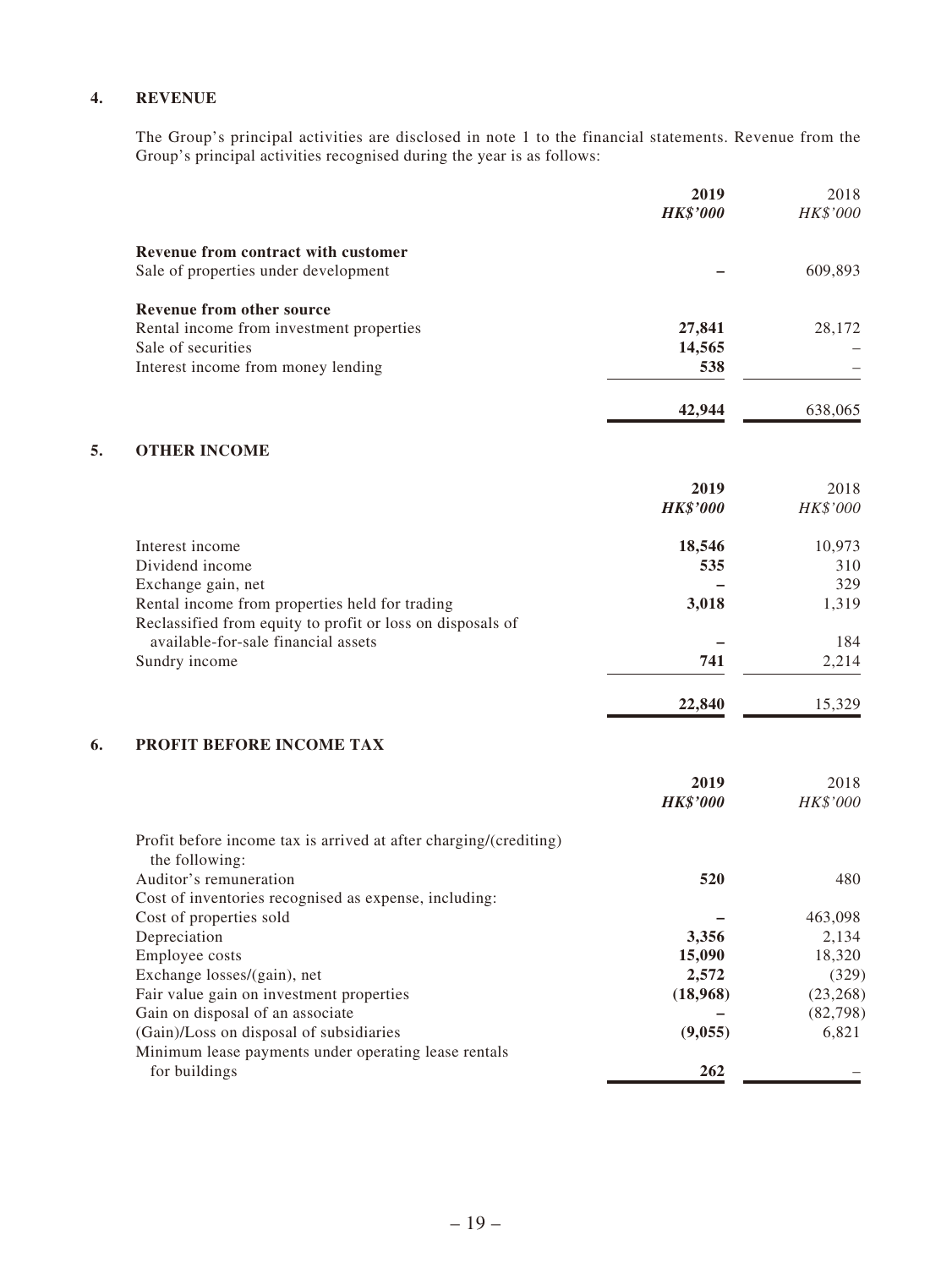#### **7. INCOME TAX EXPENSE**

On 21 March 2018, the Hong Kong Legislative Council passed The Inland Revenue (Amendment) (No. 7) Bill 2017 (the "Bill") which introduces the two-tiered profits tax rates regime. The Bill was signed into law on 28 March 2018 and was gazetted on the following day. Under the two-tiered profits tax rates regime, the first HK\$2 million of profits of qualifying group entities in Hong Kong that are taxed at 8.25%, and profits above HK\$2 million are taxed at 16.5%. The profits of group entities in Hong Kong that are not qualifying for the two-tired profits tax rate regime will continue be taxed at a flat rate of 16.5%.

Accordingly, starting from current financial year, the Hong Kong profits tax is calculated at 8.25% on the first HK\$2 million or the estimated assessable profits and at 16.5% on the estimated assessable profits above HK\$2 million. In 2018, Hong Kong profits tax was provided at the rate of 16.5% on the estimated assessable profits. Taxation for overseas subsidiaries is charged at the appropriate current rates of taxation ruling in the relevant countries.

Income tax in the consolidated income statement is as follows:

|                                           | 2019<br><b>HK\$'000</b> | 2018<br>HK\$'000 |
|-------------------------------------------|-------------------------|------------------|
| <b>Current tax - Hong Kong</b>            |                         |                  |
| Provision for the year                    | 43                      | 37,100           |
| Under-provision in respect of prior years |                         | 19               |
|                                           | 43                      | 37,119           |
| <b>Current tax – Overseas</b>             |                         |                  |
| Provision for the year                    | 1,019                   | 786              |
|                                           | 1,062                   | 37,905           |
| Deferred tax                              |                         | 7,099            |
| Total income tax expense                  | 1,062                   | 45,004           |

Reconciliation between tax expense and accounting profit at applicable tax rates:

|                                                                     | 2019<br><b>HK\$'000</b> | 2018<br><b>HK\$'000</b> |
|---------------------------------------------------------------------|-------------------------|-------------------------|
| Profit before income tax                                            | 44,162                  | 255,337                 |
| Notional tax on profit or loss before income tax, calculated at     |                         |                         |
| the rates applicable to profits in the countries concerned          | 7,429                   | 42,395                  |
| Tax effect of non-deductible expenses                               | 1,704                   | 3,451                   |
| Tax effect of non-taxable revenue                                   | (7,987)                 | (8, 127)                |
| Tax effect of temporary difference not recognised                   | 363                     | 6.793                   |
| Tax effect of prior year's unrecognised tax loss utilised this year | (547)                   |                         |
| Tax effect of unused tax losses not recognised                      | <b>100</b>              | 473                     |
| Under-provision in prior years                                      |                         | 19                      |
| Income tax expense                                                  | 1,062                   | 45,004                  |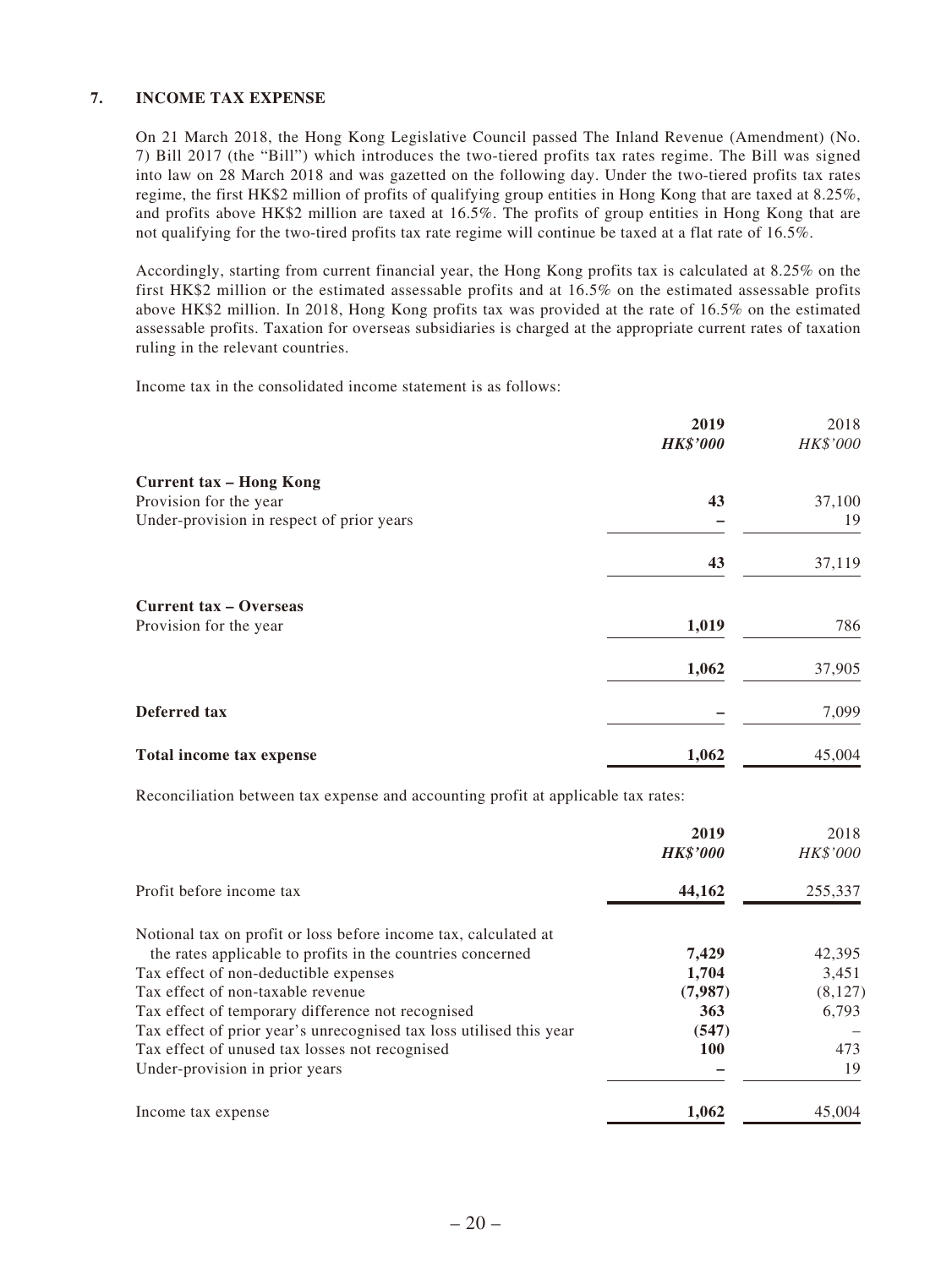#### **8. DIVIDENDS**

(a) Dividend attributed to the year:

|     |                                                                                                 | 2019<br><b>HK\$'000</b> | 2018<br>HK\$'000 |
|-----|-------------------------------------------------------------------------------------------------|-------------------------|------------------|
|     | No proposed final dividend for the year<br>$(2018: HK $0.18$ cent per share)                    |                         | 10,000           |
| (b) | Dividend attributable to previous year approved and paid during the year:                       |                         |                  |
|     |                                                                                                 | 2019<br><b>HK\$'000</b> | 2018<br>HK\$'000 |
|     | Final dividend paid in respect of prior year of HK\$0.18 cent<br>$(2018: \text{nil})$ per share | 10,000                  |                  |

#### **9. EARNINGS PER SHARE**

The calculation of basic and diluted earnings per share for the year ended 30 June 2019 is based on profit for the year attributable to owners of the Company of HK\$42,997,000 (2018: HK\$145,954,000).

The computation of diluted earnings per share does not assume the exercise of the Company's share options because the exercise prices of those share options were higher than the average market price of the Company's shares for the years ended 30 June 2019 and 2018.

#### **10. OTHER FINANCIAL ASSETS**

|                                                              | <b>Measured at FVOCI</b> |                         | <b>Measured at FVTPL</b> |                  | Available-for-sale      |                  |  |
|--------------------------------------------------------------|--------------------------|-------------------------|--------------------------|------------------|-------------------------|------------------|--|
|                                                              | 2019<br><b>HK\$'000</b>  | 2018<br><b>HK\$'000</b> | 2019<br><b>HK\$'000</b>  | 2018<br>HK\$'000 | 2019<br><b>HK\$'000</b> | 2018<br>HK\$'000 |  |
| Non-current<br>Equity instruments:                           |                          |                         |                          |                  |                         |                  |  |
| - Listed in Hong Kong (note)                                 | 9,145                    |                         |                          |                  |                         | 15,430           |  |
| <b>Financial instruments</b><br>- Unlisted equity investment |                          |                         |                          |                  |                         |                  |  |
| outside Hong Kong                                            |                          |                         | 90,055                   |                  |                         | 53,441           |  |
| - Unlisted investment funds                                  |                          |                         | 198,212                  |                  |                         | 74,834           |  |
|                                                              |                          |                         | 288,267                  |                  |                         | 128,275          |  |
| <b>Debt instruments</b>                                      |                          |                         |                          |                  |                         |                  |  |
| - Listed in Hong Kong                                        | 28,980                   |                         |                          |                  |                         | 45,831           |  |
| - Listed outside Hong Kong                                   | 42,214                   |                         |                          |                  |                         | 58,517           |  |
|                                                              | 71,194                   |                         |                          |                  |                         | 104,348          |  |
|                                                              | 80,339                   |                         | 288,267                  |                  |                         | 248,053          |  |
| <b>Current</b><br>Debt instruments:                          |                          |                         |                          |                  |                         |                  |  |
| - Listed in Hong Kong                                        |                          |                         | 7,844                    |                  |                         |                  |  |
| - Listed outside Hong Kong                                   |                          |                         | 7,836                    |                  |                         |                  |  |
|                                                              |                          |                         | 15,680                   |                  |                         |                  |  |
|                                                              |                          |                         |                          |                  |                         |                  |  |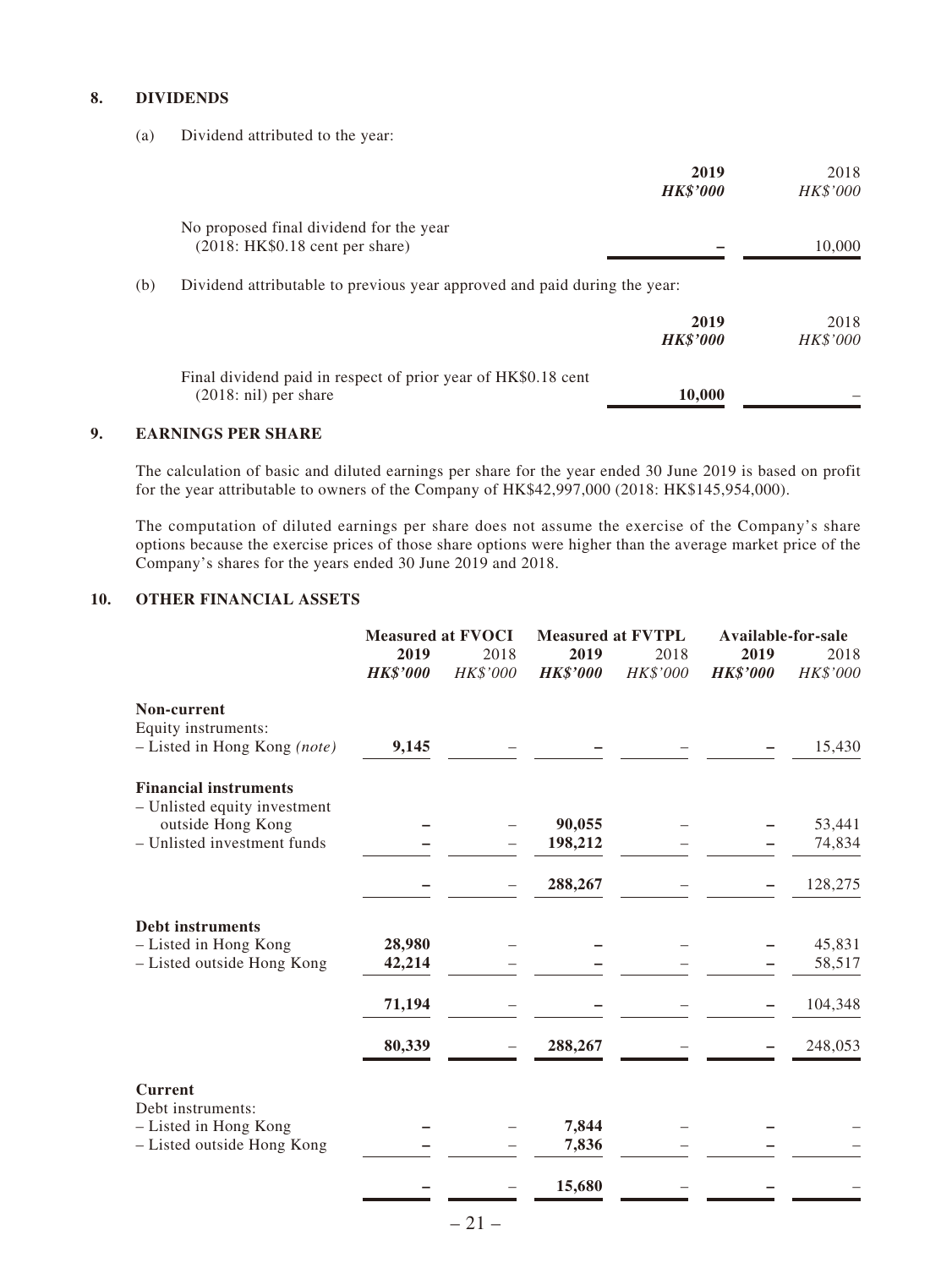Movements in other financial assets are summarised as follows:

|                                                                               | <b>Equity instruments</b><br>at FVOCI |                  | Debt instruments<br>at FVOCI |                  | Debt instruments<br>at FVTPL |                          | <b>Financial instruments</b><br>at FVTPL |                  | Available-for-sale<br>financial assets |                  |
|-------------------------------------------------------------------------------|---------------------------------------|------------------|------------------------------|------------------|------------------------------|--------------------------|------------------------------------------|------------------|----------------------------------------|------------------|
|                                                                               | 2019<br><b>HK\$'000</b>               | 2018<br>HK\$'000 | 2019<br><b>HK\$'000</b>      | 2018<br>HK\$'000 | 2019<br><b>HK\$'000</b>      | 2018<br>HK\$'000         | 2019<br><b>HK\$'000</b>                  | 2018<br>HK\$'000 | 2019<br><b>HK\$'000</b>                | 2018<br>HK\$'000 |
| Net carrying amount at<br>beginning of the year                               |                                       |                  |                              |                  |                              |                          |                                          |                  | 248,053                                | 80,360           |
| Effect on adoption of<br>HKFRS 9 (note 2.1A(i))                               |                                       |                  |                              |                  |                              |                          | 372                                      |                  |                                        |                  |
| Reclassification (note $2.1A(i)$ )                                            | 15,430                                |                  | 104,348                      |                  |                              |                          | 128,275                                  |                  | (248, 053)                             |                  |
| Net carrying amount at<br>beginning of the year,                              |                                       |                  |                              |                  |                              |                          |                                          |                  |                                        |                  |
| after adoption of HKFRS 9                                                     | 15,430                                |                  | 104,348                      |                  |                              |                          | 128,647                                  |                  |                                        | 80,360           |
| <b>Additions</b>                                                              |                                       |                  | 26,933                       |                  | 29,454                       | $\overline{\phantom{0}}$ | 168,011                                  |                  |                                        | 196,937          |
| Disposals                                                                     | (5,390)                               |                  | (62, 142)                    |                  | (14, 362)                    |                          | (10, 722)                                |                  |                                        | (24, 239)        |
| Changes in fair value credited<br>to profit and loss<br>Changes in fair value |                                       |                  |                              |                  | 587                          |                          | 4,083                                    |                  |                                        |                  |
| (debited)/credited to<br><b>FVOCI</b> reserve                                 |                                       |                  |                              |                  |                              |                          |                                          |                  |                                        |                  |
| (2018: revaluation reserve)                                                   | (895)                                 |                  | 2,055                        |                  |                              |                          |                                          |                  |                                        | (5,005)          |
| Exchange difference                                                           |                                       |                  |                              |                  |                              |                          | (1,752)                                  |                  |                                        |                  |
| Net carrying amount at end                                                    |                                       |                  |                              |                  |                              |                          |                                          |                  |                                        |                  |
| of the year                                                                   | 9,145                                 |                  | 71,194                       |                  | 15,680                       |                          | 288,267                                  |                  |                                        | 248,053          |

*Note:*

These equity instruments were irrevocably designated at FVOCI as the directors of the Company consider these investments to be strategic in nature.

Listed equity instruments, listed debts instruments and unlisted investment funds with carrying amounts of HK\$9,145,000 (2018: HK\$15,430,000), HK\$86,874,000 (2018: HK\$104,348,000) and HK\$74,557,000 (2018: HK\$30,804,000) respectively are measured at fair value which has been determined directly by reference to published price and quotations in active markets (2018: same).

Unlisted equity instruments and unlisted investment funds with carrying amounts of HK\$90,055,000 (2018: HK\$53,441,000) and HK\$123,655,000 (2018: HK\$36,316,000) respectively are measured at fair value which has been determined by reference to the fair values of the underlying assets and liabilities of each instruments (2018: measured at cost less impairment losses).

As at 30 June 2019, debt instruments measured at FVOCI were determined to be impaired when the instruments are expected to be irrecoverable. In 2019, no impairment on these investments was recognised in profit or loss. As at 30 June 2019, no debt instruments measured at FVOCI was impaired.

As at 30 June 2018, available-for-sale financial assets were individually determined to be impaired when the instruments are identified to be irrecoverable. In 2018, no impairment on these investments was recognised in profit or loss. As at 30 June 2018, the fair value of individual impaired available-for-sale assets was HK\$2,635,000.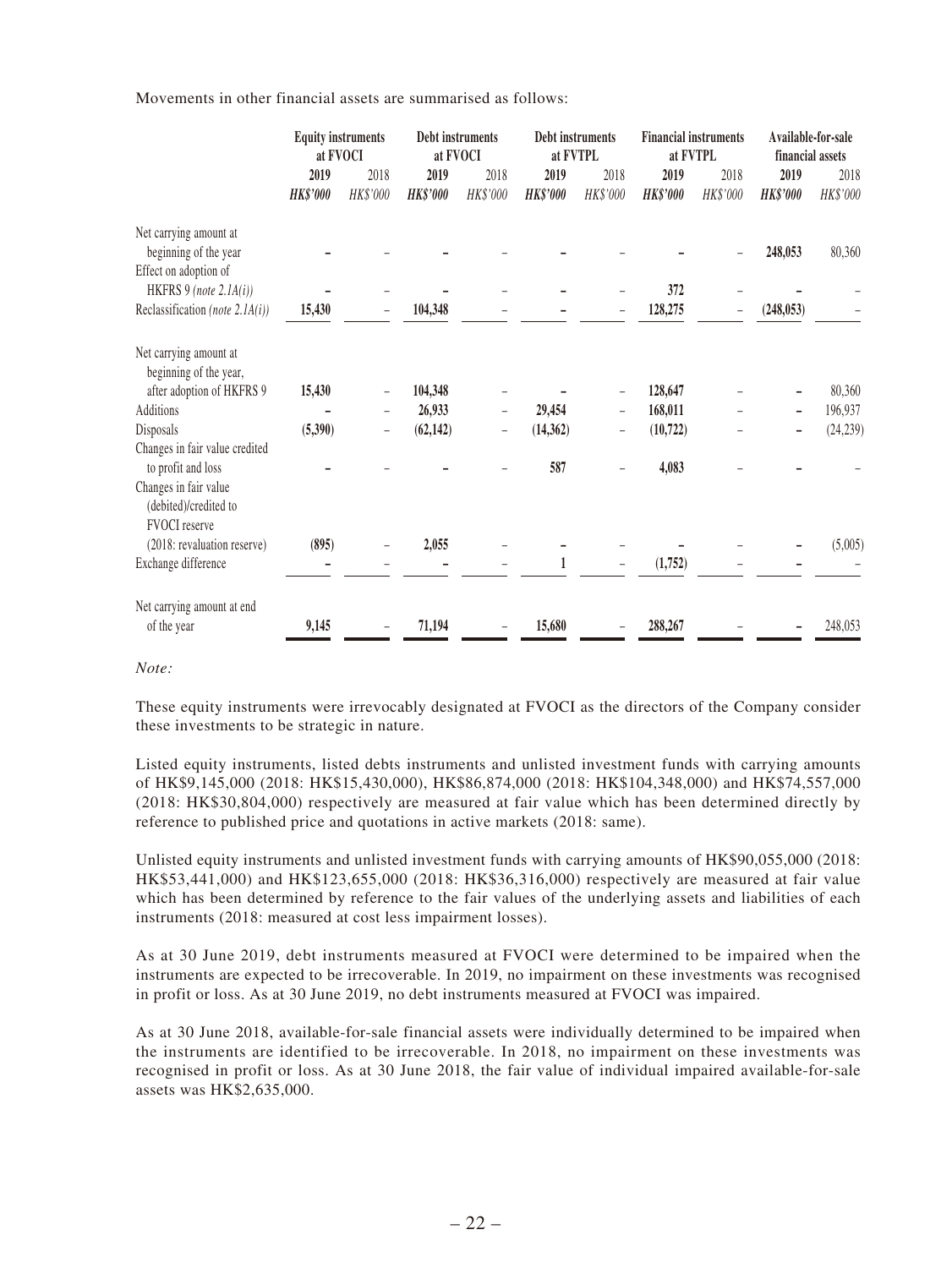#### **11. TRADE RECEIVABLES**

The Group generally allowed a credit period of 1 month to its trade customers.

Based on the invoice dates, all trade receivables as at 30 June 2019 and 30 June 2018 were aged within 90 days.

All trade receivables are subject to credit risk exposure. Impairment on trade receivables is recognised when the debts are expected to be irrecoverable (2018: when the debts are identified to be irrecoverable) for the year ended 30 June 2019.

Based on the due dates, no trade receivables as at 30 June 2019 and 30 June 2018 was past due nor impaired.

As at 30 June 2019, there was no amount denominated in a currency other than the functional currency of the entity to which they relate (2018: nil).

Receivables that were neither past due nor impaired were due from the customers for whom there was no recent history of default.

The directors of the Company consider that the fair values of trade receivables are not materially different from their carrying amounts because these amounts have short maturity periods on their inception.

#### **12. MATERIAL RELATED PARTY TRANSACTIONS**

#### **12.1 The following transactions were carried out with the related parties:**

|                                                                                                            | 2019<br><b>HK\$'000</b> | 2018<br>HK\$'000 |
|------------------------------------------------------------------------------------------------------------|-------------------------|------------------|
| Professional fees paid to a related company in which one of<br>the director of the Company is a partner    | 302                     | 1.117            |
| Rental expense paid to a related company owned by one of<br>the substantial shareholders of the Company    | 262                     |                  |
|                                                                                                            | 564                     | 1.117            |
| Rental income on investment properties, received from<br>a related company owned by one of the substantial |                         |                  |
| shareholders of the Company                                                                                | 509                     | 506              |

These transactions were conducted at pre-determined prices in accordance with terms mutually agreed between the Group and these related parties. These transactions are conducted in the normal course of business.

#### **12.2 Key management personnel compensation**

|                              | <b>HK\$'000</b> | <b>HK\$'000</b> |
|------------------------------|-----------------|-----------------|
| Short-term employee benefits | 12.239          | 16,406          |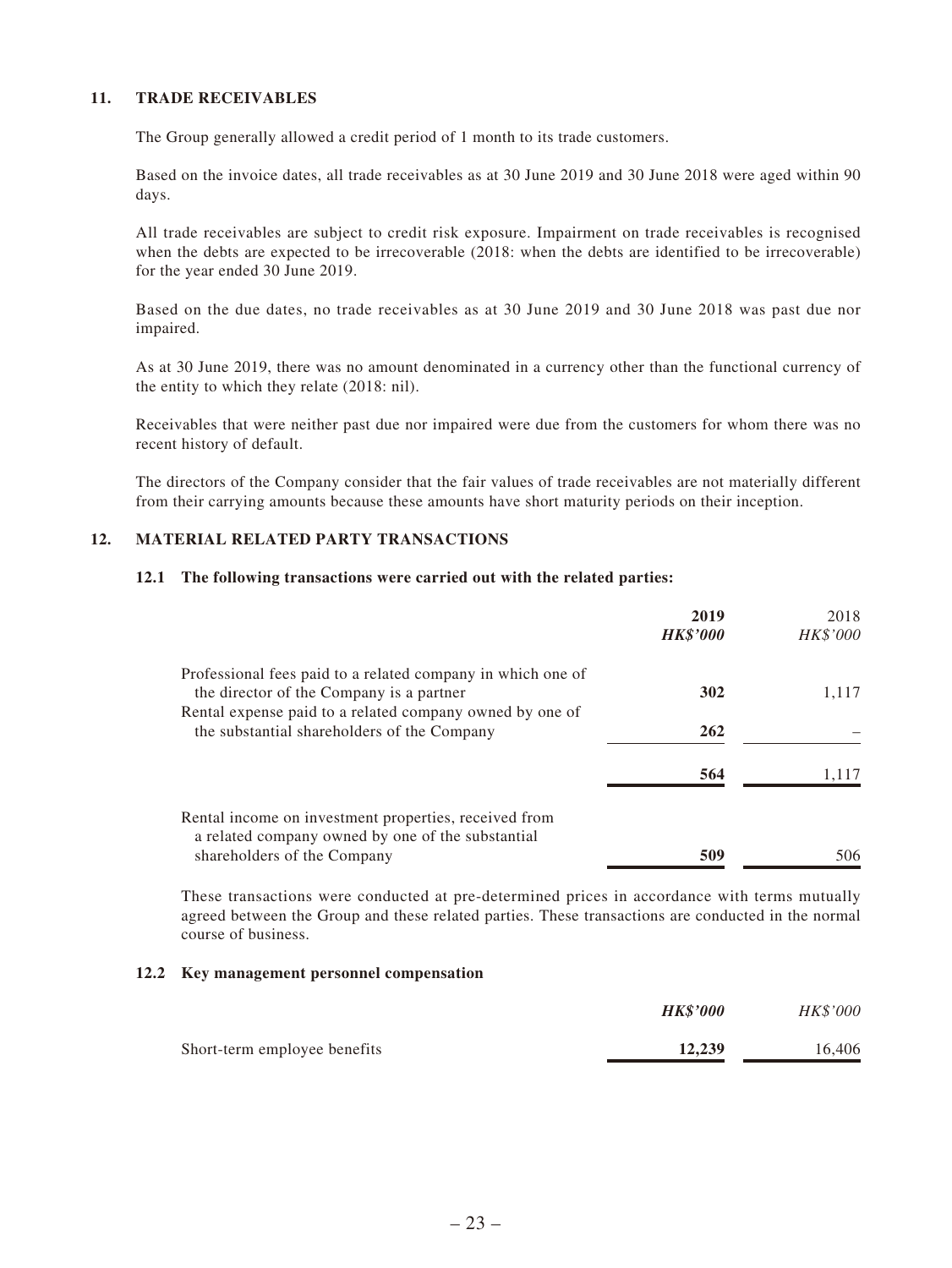# **MANAGEMENT DISCUSSION AND ANALYSIS**

### **OVERVIEW**

The Group was principally engaged in property investment and trading, property development and provision of renovation services.

During the Year, the Group was engaged in one property development project in the United Kingdom (the "UK"). The Group has eight potential investment properties, which are commercial and industrial properties located in Hong Kong, the UK and Japan, and two trading properties, which are commercial properties in Hong Kong.

The Hong Kong economy expanded modestly in the second half of this financial year, expanding by approximately 0.6% over a year earlier. The weaker performance of the global economy and various external headwinds continued to weigh on Hong Kong's economy. Domestic demand also lacked momentum. Private consumption expenditure only showed marginal expansion in the face of the challenging economic environment. Overall investment expenditure continued to fall as business sentiment has turned cautious. Various external headwinds, including the uncertainties stemming from the US trade policy, Brexit and geopolitical tensions also persisted. On US-Mainland trade tensions in particular, the additional tariffs already implemented, together with the associated uncertainties, remained a dampener on global trade growth.

The residential property market rebounded in 2019, after undergoing a consolidation in the second half of 2018. Trading activities picked up notably and flat prices rebounded strongly in 2019. Reflecting the Government's sustained efforts to increase land and flat supply, total private flat supply in the coming three to four years would stay at a high level of 93,000 units. The commercial and industrial property markets were generally lacklustre in the first half of 2019, with thin trading and prices saw further declines during the Year, while rentals exhibited diverse movements in different market segments. Prices and rentals of retail shop space declined during the Year. As a result, the average rental yield edged up from 2.4% to  $2.5\%$ .

### **FINANCIAL REVIEW**

For the Year, the Group recorded a turnover of approximately HK\$42,944,000, representing a decrease of approximately 93.3% compared with that of approximately HK\$638,065,000 for the last financial year. The decrease in turnover was mainly attributed to the increase in turnover from the property development business as a result of the disposal of its 51% equity interest in and all outstanding shareholdings' loan of Plan Link Limited, which holds a development project at Nos. 142-154 Carpenter Road, Kowloon, Hong Kong (the "Carpenter Road Property Project") in the last financial year.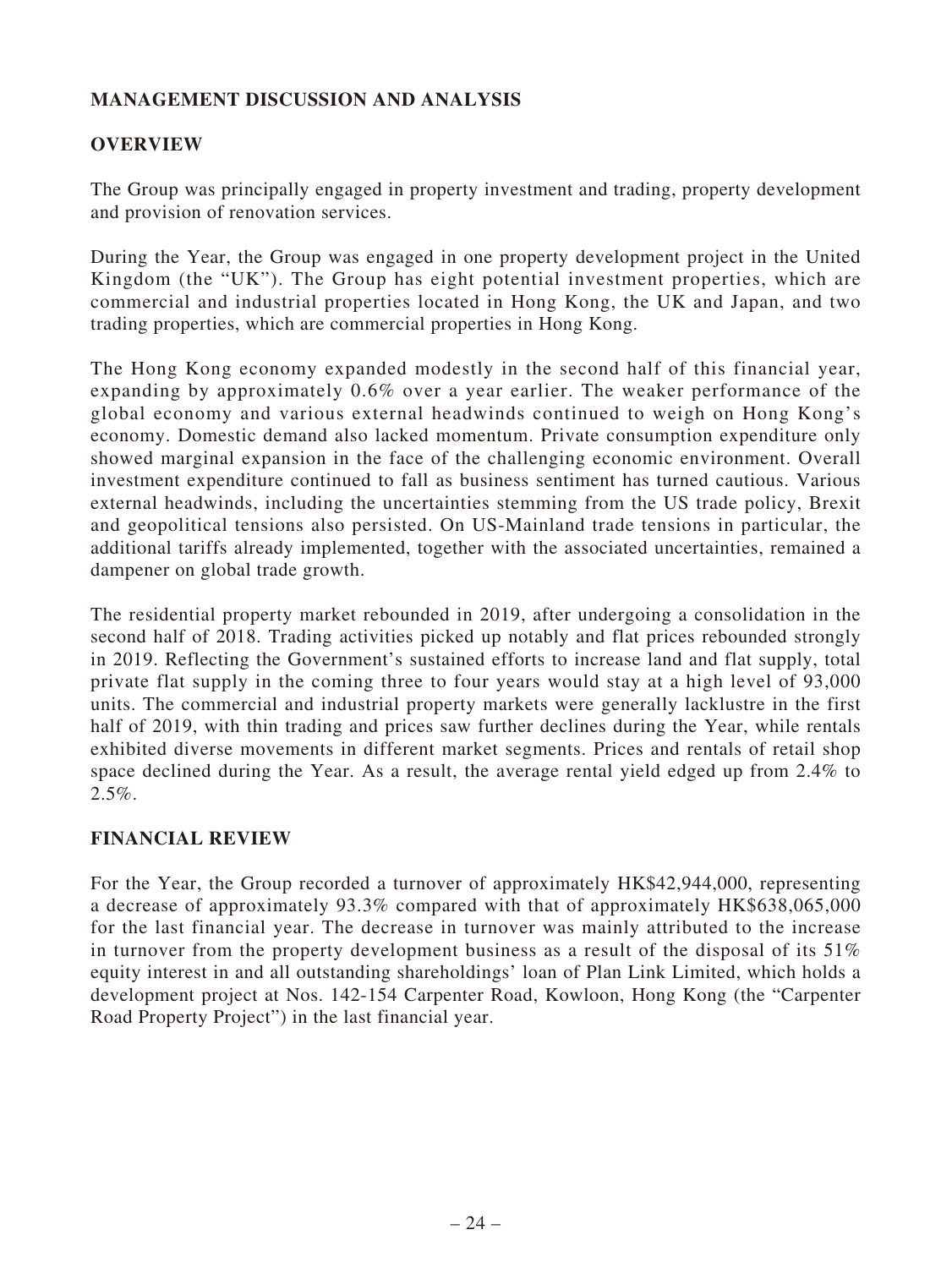Profit before income tax of the Group for the Year was approximately HK\$44,162,000, representing a decrease of approximately 82.7% compared with that of approximately HK\$255,337,000 for the last financial year. The decrease in profit for the Year was mainly attributable to the two one-off gains derived in the last financial year (i) the disposal of its 51% equity interest in the Carpenter Road Property Project, as disclosed in the circular of the Company dated 28 September 2017; (ii) the disposal of its 30% equity interest in and all outstanding shareholdings' loan of Apex Plan Limited, which holds a development project at Nos. 18-32 Junction Road, Kowloon, Hong Kong (the "Junction Road Property Project"), as disclosed in the circular of the Company dated 9 June 2017; thus, the profit attributable to shareholders of the Company (the "Shareholder(s)") for the Year amounted to approximately HK\$42,997,000, compared with that of approximately HK\$145,954,000 for the last financial year.

### **BUSINESS OVERVIEW**

### **Property Development Business**

During the Year, the Group is engaged in one property development project, which is located in Birmingham, the UK.

It is a property development project at 50 School Road, Moseley, Birmingham, the UK (the "UK Property Project"). The project has a site area of 15,800 square feet and it can be developed into a residential building with gross floor area of approximately 12,000 square feet. The acquisition of the land was completed on 26 October 2018 and the development planning has been commenced and the development is expected to be completed in mid of 2020.

The Group considers that this new development project in the UK provides a good opportunity for the Group to diversify its overall property portfolio and gain more experience in property development in the UK. The Group will continue to explore potential property development opportunities both in Hong Kong and overseas, to enhance the benefit of the Shareholders while overcoming the challenges ahead.

#### **Property Investment and Trading**

During the Year, the Group has ten potential commercial and industrial properties for investment and trading purpose, which are located in Hong Kong, a potential commercial property in Cardiff, the UK, and a serviced apartment in Niseko, Japan for investment purpose. Details of those properties are as follows:

#### *Roof of Block C of Sea View Estate, North Point*

This property is located at the front portion of the roof of Sea View Estate in North Point, which is facing the South of Victoria Harbour in Hong Kong Island. The Group believes that it can be converted into an eye-catching rooftop advertising signage of approximately 300 square meters. The construction of the advertising steel frame and LED signage were completed last financial year. The Group has engaged an advertising agent in looking for appropriate potential tenant for the signage.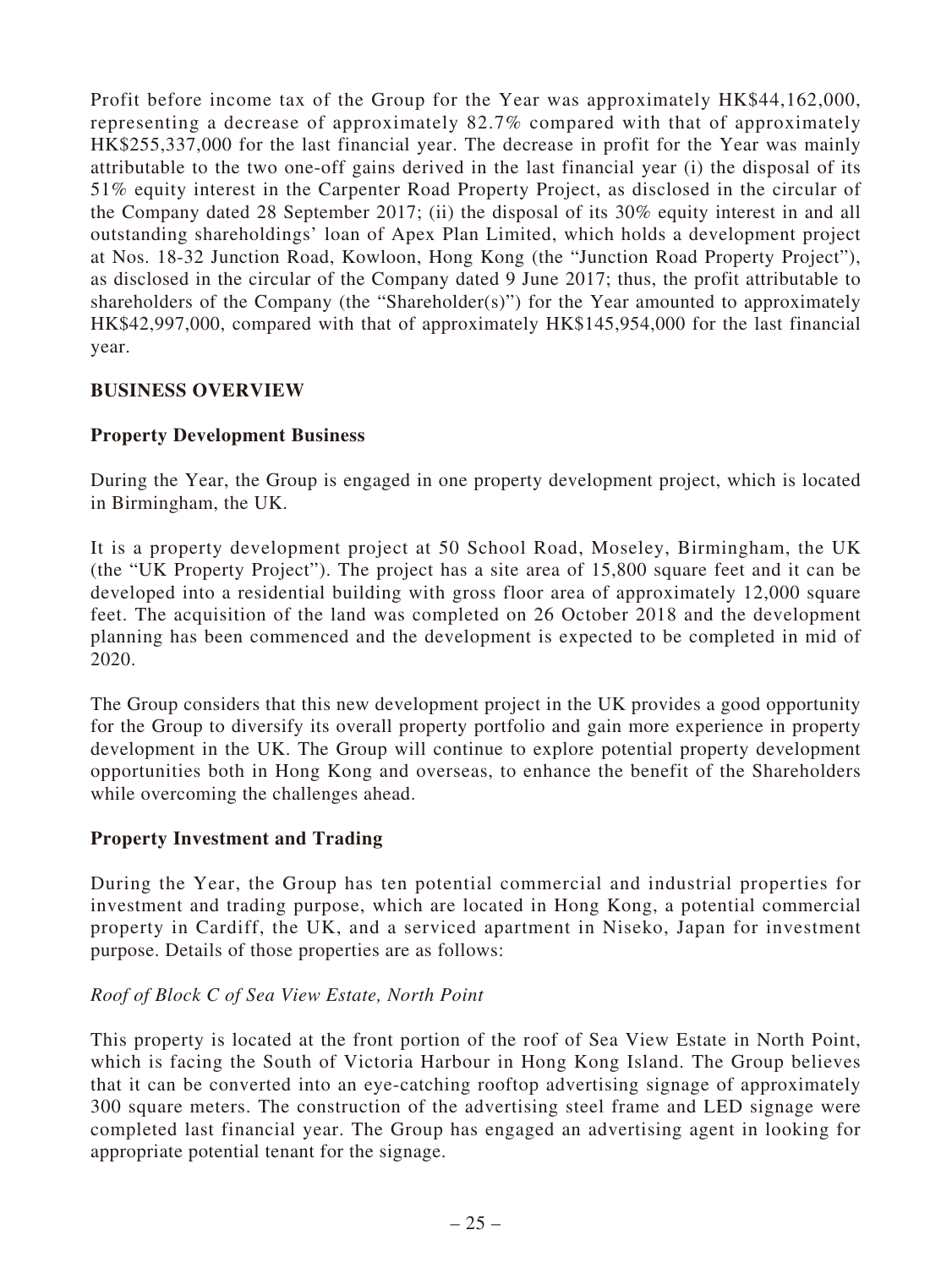### *Retail Shop Units at Grand Scholar, No. 419K Queen's Road West*

The property is located at Grand Scholar, No. 419K Queen's Road West, Hong Kong. It has two shops, including shops on ground floor and on lower ground 1st floor. The property has a total gross floor area of approximately 10,300 square feet and has been leased to a church for a fixed term of three years. The Group believes that the property can provide a stable future income for the Group.

### *Whole Floor of Kenning Industrial Building at 19 Wang Hoi Road, Kowloon Bay*

The property is located at 4th Floor of Kenning Industrial Building, No. 19 Wang Hoi Road, Kowloon Bay, Hong Kong in proximity to the Kowloon Bay MTR station. The property has a total gross floor area of approximately 16,500 square feet and the whole floor has been leased during the Year. One of the units, which occupied approximately 30% of the floor, is now looking for potential tenant. The Group believes that the property can provide a stable future income and long term appreciation in value.

### *Atlantic House at Cardiff, United Kingdom*

The property is located at Cardiff, the United Kingdom with a total net floor area of approximately 42,000 square feet. The property consists of two office buildings which are individually let to two tenants, including a law firm and university. The existing gross rental yield of the property is more than 7%. Cardiff is the major office market within Wales and one of the major regional centres in the United Kingdom. The Group believes that it was a good opportunity for holding the property for long term investment and diversification of the properties portfolio.

#### *Whole floor of 9 Queen's Road Central*

The property is located at the 6th Floor of 9 Queen's Road Central, Hong Kong and is a commercial property with gross floor area of approximately 11,371 square feet. A portion of the property is currently used by the Group as its own office, while the remaining portion has been rented out to various independent third parties for rental income. The Group believes that the property can provide a stable future income with the possibility of future long term appreciation in value.

#### *Office units and carpark space of Universal Trade Centre at 3 Arbuthnot Road*

The 4 office units are located on 30th and 13th floors of Universal Trade Centre, No. 3 Arbuthnot Road, Central, Hong Kong. They have a total gross floor area of approximately 5,600 square feet. The office units have been leased to independent third parties.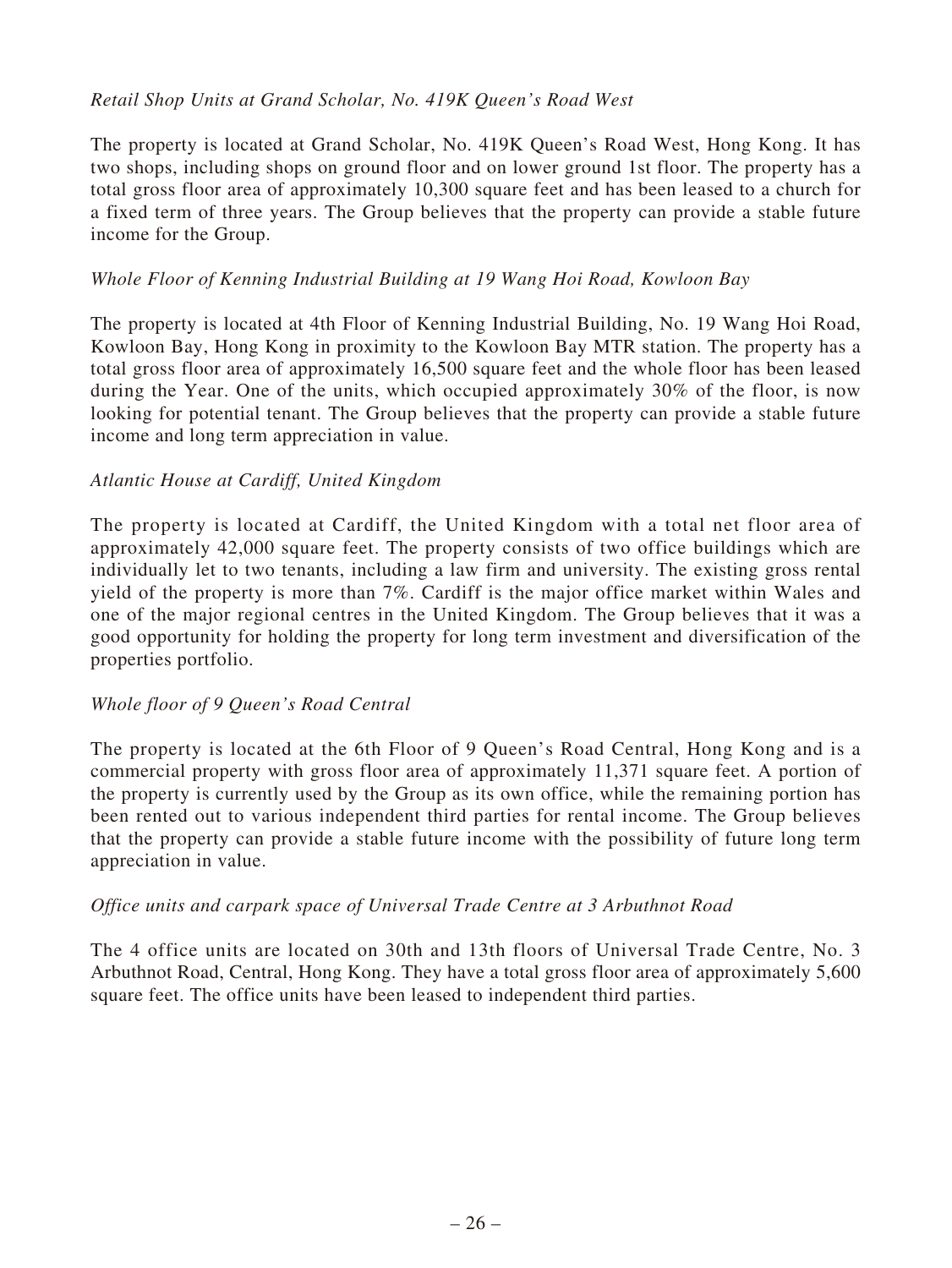### *Office unit of Arion Commercial Centre at 2–12 Queen's Road West*

The property is located at Arion Commercial Centre at 2–12 Queen's Road West, Hong Kong and has a gross floor area of approximately 1,650 square feet. This office unit has been leased to a translation company, which is wholly owned by Mr. Pong Wilson Wai San, with the monthly rent of HK\$46,000. The rent was determined after arm's length negotiation with reference to the monthly rental of other similar premises in the Hong Kong market and the professional valuation report.

### *Whole office floor of Far East Consortium Building at 121 Des Voeux Road Central*

The property is a whole floor office unit located on 15th Floor of Far East Consortium Building, 121 Des Voeux Road Central, Hong Kong, which is an office building in Central district, with a gross floor area of approximately 7,300 square feet. It has been leased out to an independent third party with a stable income to the Group.

### *Shops and signage at Lime Stardom Tai Kok Tsui*

Two retail shops and 2 signages were acquired by the Group on 5 March 2018. The shops are located at Lime Stardom, Tai Kok Tsui with outstanding feature, such as curtain wall design and high ceiling. Hotels and shopping malls are within the proximity, together with the upcoming redevelopment and residential projects in the neighborhood. Tai Kok Tsui will definitely become one of the new focuses of the city with high growth potential. In view of this, the properties are acquired for short-term trading purpose. Both shops have been leased to independent third party with acceptable yield.

#### *Serviced Apartment at Skye Niseko, Niseko, Hokkaido, Japan*

Skye Niseko is located at the top of Upper Hirafu village, Niseko, Japan. It is a brand new serviced apartments with ski-in ski-out access to ski resorts and provide full range of hotel services. It is managed by HTM KK, which is the one of the premier asset manager in the Niseko area with expertise and experience in effectively managing hospitality and tourism in Niseko. The apartment unit acquired by the Group has a total floor area of approximately 1,400 square feet. The construction of the serviced apartments was completed in August 2018 and it has commenced its operation from December 2018. The Group believes that it is a good opportunity for investing in Japan real estate for long term investment and diversification of the property portfolio.

The Group is optimistic about the prospect of the commercial and industrial property market in Hong Kong and the UK in the long run. It considers that the properties represent a good investment opportunity and the Group will benefit from the long term appreciation of the property prices in Hong Kong and the United Kingdom.

During the Year, the segment of property investment and trading business recorded a total rental income of approximately HK\$30,859,000 (2018: approximately HK\$29,491,000), including revenue of approximately HK\$27,841,000 (2018: approximately HK\$28,172,000) and rental income in other income of approximately HK\$3,018,000 (2018: approximately HK\$1,319,000). This segment is expected to provide a significant and steady income source to the Group.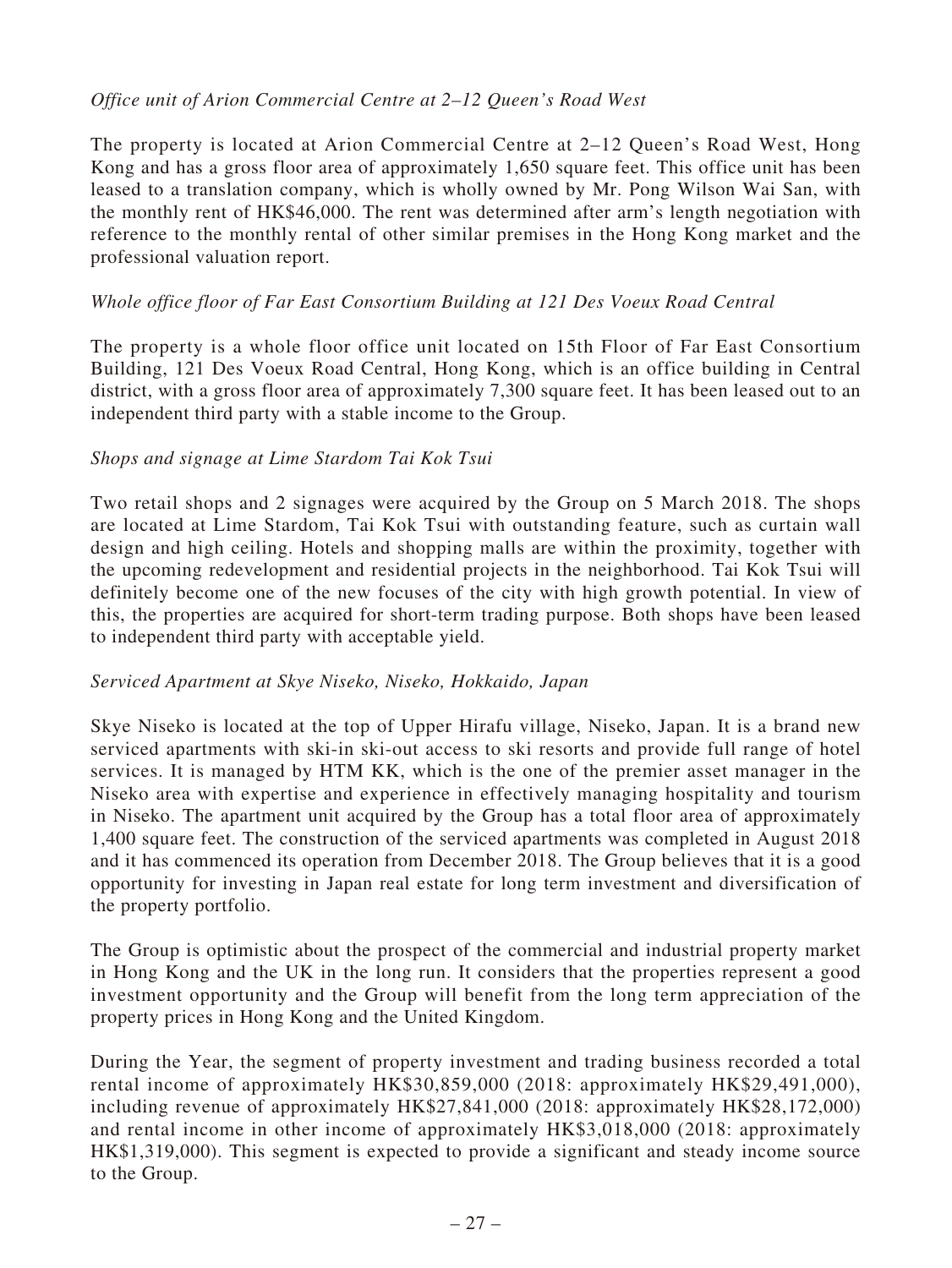### **Securities Investment and Trading**

The Group maintains a portfolio of stocks and other investments products which generate high yield. The Group has taken into account of the following criteria when determining whether to take up an investment and trading opportunity: (i) potential for return on investment in terms of capital appreciation and dividend payment for the targeted holding period; (ii) risks exposure in comparison with the Group's risk tolerance level at the prevailing time; and (iii) diversification of the existing investment portfolio.

As at 30 June 2019, the Group recorded a gain in fair value of financial assets at fair value through profit or loss of approximately HK\$587,000 (2018: Nil).

As a result, the Group reported a segment profit of approximately HK\$1,198,000 (2018: Nil) during the Year. The Group received interest income from those bond investments for this segment of approximately HK\$449,000 during the year under review. As at 30 June 2019, the carrying amount of the investments for this segment amounted to HK\$15,680,000 (2018: Nil). This value represents an investment portfolio comprising 4 bond investments.

### **Loan Financing**

During the Year, the Group recorded an interest income from the loan financing business amounting to approximately HK\$538,000 (2018: Nil), representing approximately 1% of the total revenue of the Group. Profit derived from loan financing business was approximately HK\$407,000 for the Year (2018: Nil). The carrying amount of loans receivable as at 30 June 2019 was approximately HK\$10,000,000 (2018: Nil).

### **PROSPECTS**

The Hong Kong economy sustained modest year-on-year growth of over 1.2% for the Year and the property market was generally lacklustre for the Year. Rising flat supply through increasing land supply is Government's top policy priority in ensuring a healthy development of the property market. The Government would continue to put up sales suitable sites in the coming year to meet the annual target.

While the weaker performance of the global economy continued so far this Year, external uncertainties increased markedly toward the end of the Year, as a result of the escalation of the US' trade conflicts with the Mainland and the Brexit. These could weigh on global economic sentiment as well as trade and investment activities going forward. In view of the weakened economic outlook and subdue inflation, major central banks have adopted a more accommodative monetary policy stance. Waning expectations of further monetary normalization by the major central banks helped fuel market sentiment, interest rates in Hong Kong may generally follow the same policy in the near future.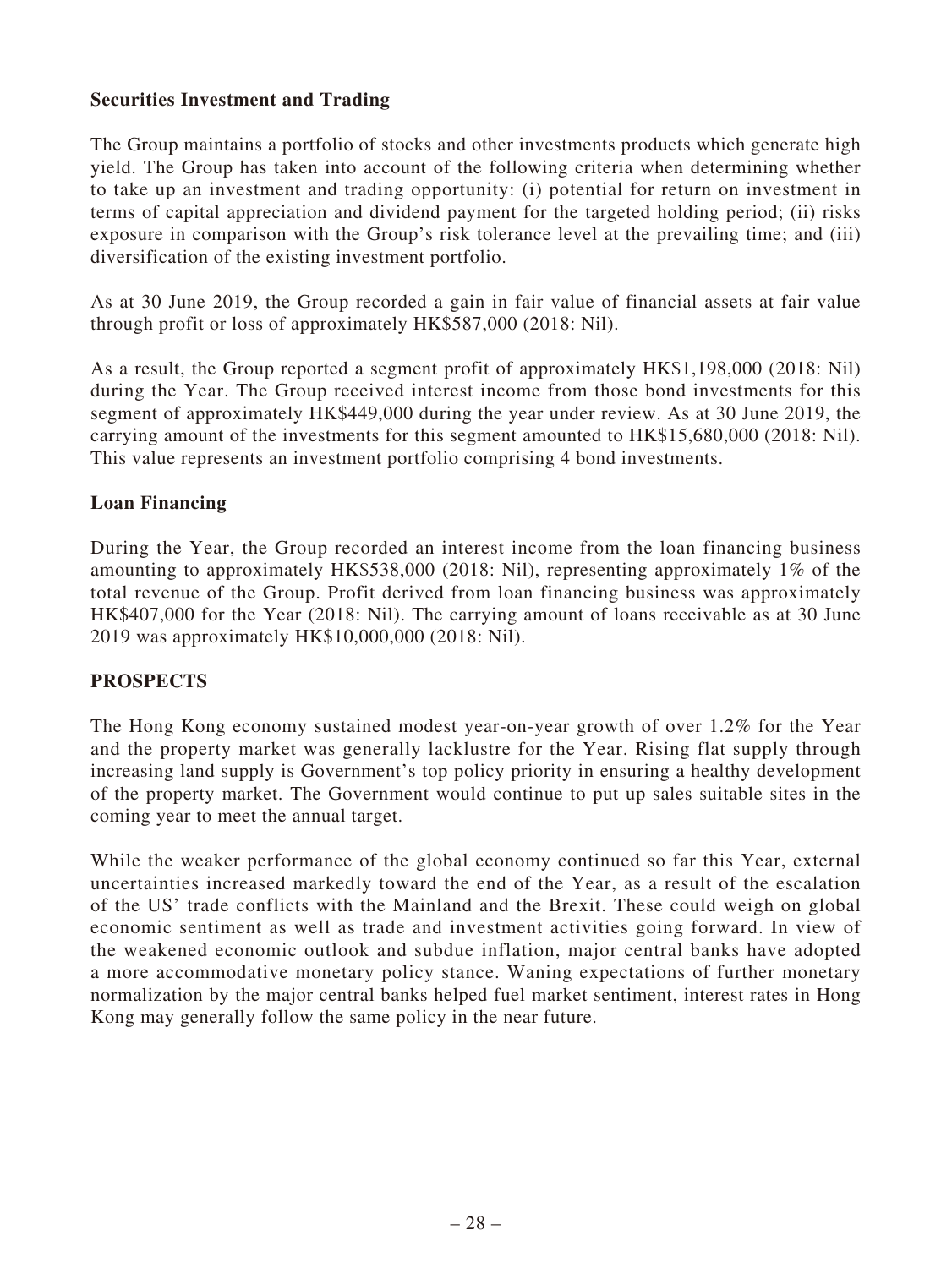With a view to broaden the revenue base, two new segments of business, investment and trading in securities and money lending, have been set up during the Year. The Group has maintained a portfolio bond investments and loans which generate high yield. The Group has taken into account of established criteria when determining whether to take up an investment and trading opportunity, especially for risks exposure in comparison with the Group's risk tolerance level at the prevailing time.

Despite the uncertainties in Hong Kong and global economy, we are confident that Hong Kong will remain relevant and vital in its own right and as part of China. With the purpose of offering better returns to the Shareholders, the Group decided to concentrate on property investment and trading, and development businesses. The Group believed that the businesses of property development and property investment and trading both locally and internationally, together with new business segment of the investment and trading in securities, can broaden the revenue base and benefit the Company and the Shareholders as a whole in the long run. The Group will continue to explore potential property and securities investment and trading opportunities with a view to have a diversified and balanced portfolio and to provide steady income source to the Group. The Group is conscious to monitor and analyze the local and global economies so as to make cautious business decisions and to adjust our development plan if necessary so as to maximize the return to the Shareholders.

# **LIQUIDITY, FINANCIAL RESOURCES AND CAPITAL STRUCTURE**

As at 30 June 2019, the Group had net current assets of approximately HK\$465,212,000 (2018: approximately HK\$579,009,000) including cash and bank balances of approximately HK\$314,412,000 (2018: approximately HK\$511,508,000).

The gearing ratio was approximately 8% as at 30 June 2019 (2018: approximately 6%). The gearing ratio is derived by dividing the total of borrowings by total assets. The gearing ratio has increased for the Year when compared to 30 June 2018 due to borrowing of more foreign loans for oversea investments during the Year.

During the Year, the Group financed its operations with its own working capital and bank borrowings. As at 30 June 2019, the secured bank borrowing of the Group was approximately HK\$173,345,000 (2018: approximately HK\$126,447,000), in which approximately HK\$126,137,000 (2018: approximately HK\$71,811,000) are repayable within a period of not exceeding 5 years and approximately HK\$47,208,000 are repayable beyond 5 years (2018: approximately HK\$54,636,000), and there was no other borrowing as at 30 June 2019 (2018: Nil).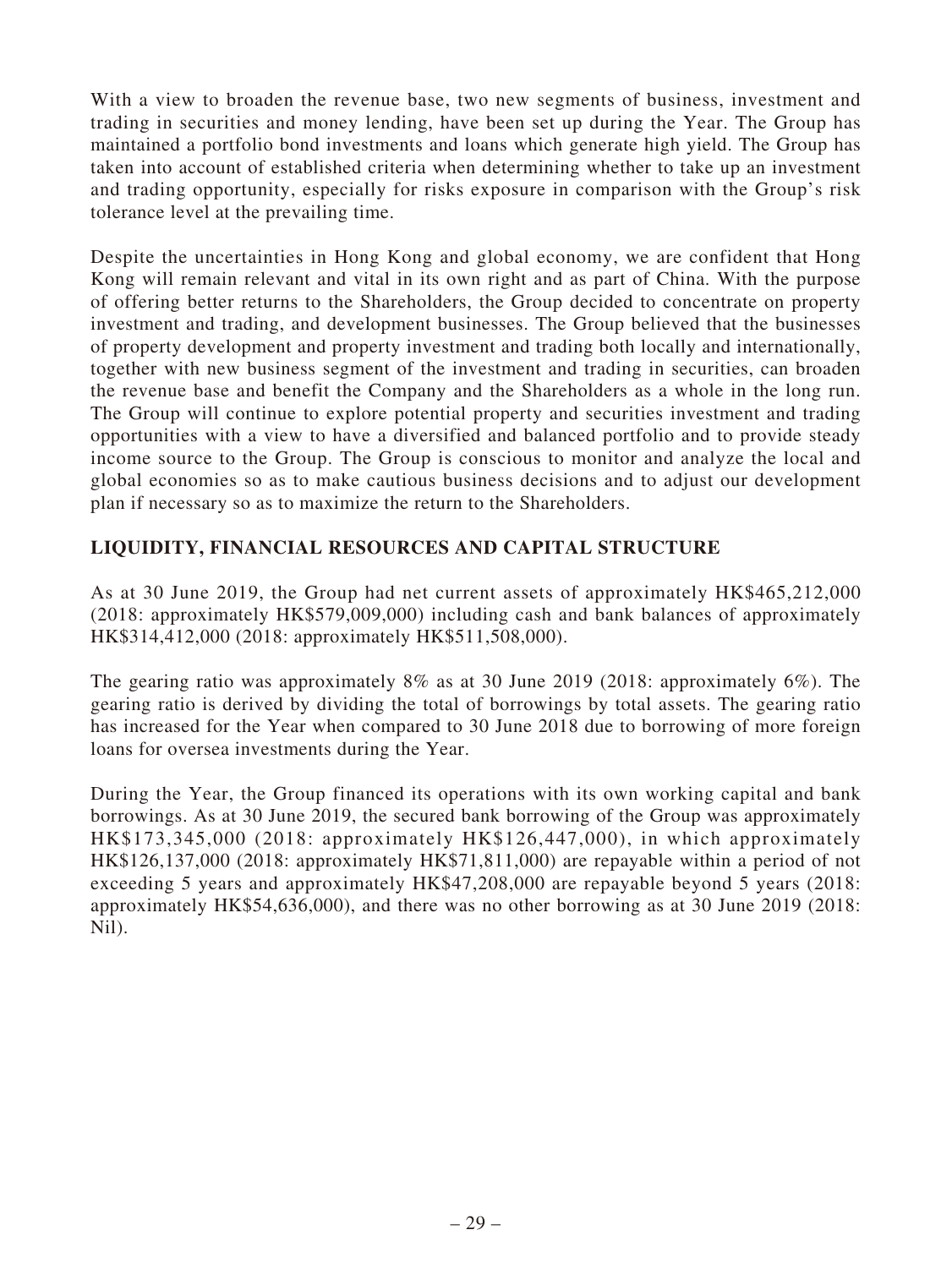### **SIGNIFICANT INVESTMENT HELD, MATERIAL ACQUISITIONS OR DISPOSALS OF SUBSIDIARIES AND AFFILIATED COMPANIES, AND FUTURE PLANS FOR MATERIAL INVESTMENTS OR CAPITAL ASSETS**

On 13 July 2018, Alpha Easy Limited ("Alpha Easy") (a wholly-owned subsidiary of the Company) as vendor, Ms. Hon Ching Lan ("Ms. Hon") as purchaser and the Company as the Alpha Easy's guarantor entered into the provisional agreements, pursuant to which (i) Alpha Easy has agreed to sell and Ms. Hon has agreed to purchase the entire issued share capital in and all debts owing to Alpha Easy by Enviro Global Limited (a wholly-owned subsidiary of the Company) for a consideration of HK\$19,070,500 and (ii) Alpha Easy has agreed to sell and Ms. Hon has agreed to purchase the entire issued share capital in and all debts owing to Alpha Easy by Sonic Returns Limited (a wholly-owned subsidiary of the Company) for a consideration of HK\$33,669,000, respectively. These transactions were completed on 19 October 2018.

For details of the transactions, please refer to the Company's announcements dated 13 July 2018 and 19 October 2018.

On 5 October 2018, Winter Cherishing Limited ("Winter Cherishing") (a wholly-owned subsidiary of the Company) entered into the subscription agreement, pursuant to which Winter Cherishing shall subscribe for a participation in TKO Shops Separate Account Limited with capital commitment of HK\$30 million.

For details of the transaction, please refer to the Company's announcement dated 5 October 2018.

On 13 March 2019, World Fair Global Limited ("World Fair Global") (a wholly-owned subsidiary of the Company) entered into the conditional sale and purchase agreement dated 13 March 2019 with Mr. Au Wing Wah and Ms. Kong Pik Fan, pursuant to which World Fair Global shall acquire 20 issued shares of Universal Honor Holdings Limited ("Universal Honor"), representing 20% of the issued share capital of Universal Honor, and 20% of all obligations, liabilities and debts owing or incurred by Universal Honor from Mr. Au Wing Wah and Ms. Kong Pik Fan for a total consideration of HK\$67,999,960.

For details of the transaction, please refer to the Company's announcements dated 13 March 2019 and 19 March 2019.

As the relevant percentages of the above transactions exceed 5% but all below 25%, the above transactions constitute discloseable transactions on the part of the Company under Chapter 14 of the Rules Governing the Listing of Securities on the Stock Exchange (the "Listing Rules").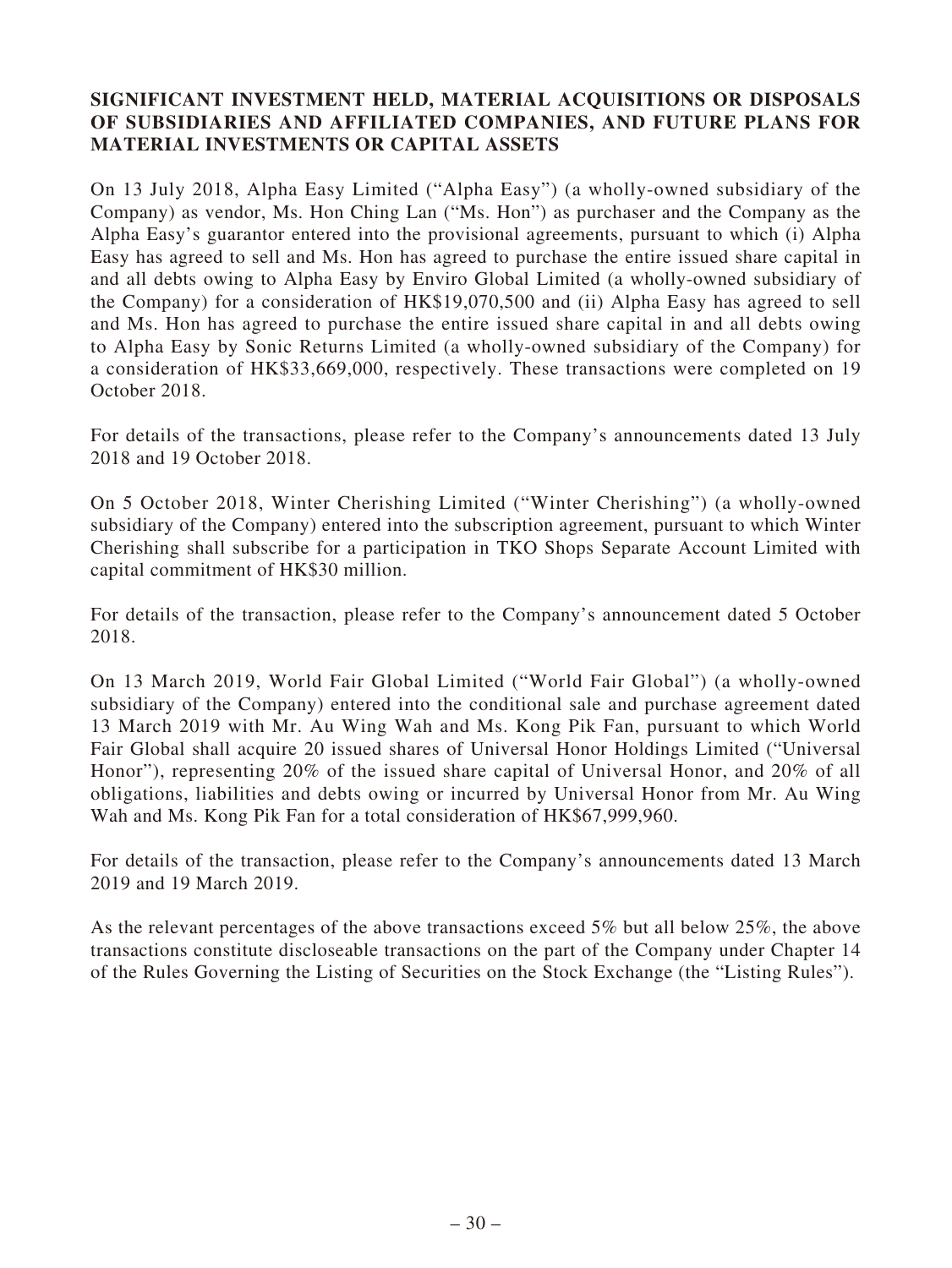During the Year, those securities investments held by the Group are as follows:

|                                                                                       | 30 June<br>2019<br><b>HK\$'000</b> | Carrying<br>Cost as at amount as at<br>30 June<br>2019<br><b>HK\$'000</b> | Outstanding<br>commitment<br>as at<br>30 June<br>2019<br><b>HK\$'000</b> | <b>Total of</b><br>carrying<br>amount and<br>commitment<br>as at<br>30 June<br>2019<br><b>HK\$'000</b> | Gain/(loss)<br>in fair value<br>during<br>the Year<br><b>HK\$'000</b> | Gain/(loss)<br>on disposal<br>during<br>the Year<br><b>HK\$'000</b> | Dividends/<br>interests<br>received<br>during<br>the Year<br><b>HK\$'000</b> |
|---------------------------------------------------------------------------------------|------------------------------------|---------------------------------------------------------------------------|--------------------------------------------------------------------------|--------------------------------------------------------------------------------------------------------|-----------------------------------------------------------------------|---------------------------------------------------------------------|------------------------------------------------------------------------------|
| NON-CURRENT<br>Equity instruments at fair value through<br>other comprehensive income |                                    |                                                                           |                                                                          |                                                                                                        |                                                                       |                                                                     |                                                                              |
| Listed equity securities - Hong Kong                                                  | 9,124                              | 9,145                                                                     |                                                                          | 9,145                                                                                                  | (895)                                                                 |                                                                     | 535                                                                          |
| Financial instruments at fair value through<br>profit and loss                        |                                    |                                                                           |                                                                          |                                                                                                        |                                                                       |                                                                     |                                                                              |
| Unlisted equity investment - outside Hong Kong                                        | 91,300                             | 90,055                                                                    | 29,385                                                                   | 119,440                                                                                                |                                                                       |                                                                     |                                                                              |
| Unlisted investment fund                                                              | 186,828                            | 198,212                                                                   | 104,118                                                                  | 302,330                                                                                                | 4,083                                                                 |                                                                     | 421                                                                          |
|                                                                                       | 278,128                            | 288,267                                                                   | 133,503                                                                  | 421,770                                                                                                | 4,083                                                                 |                                                                     | 421                                                                          |
| Debt instruments at fair value through<br>other comprehensive income                  |                                    |                                                                           |                                                                          |                                                                                                        |                                                                       |                                                                     |                                                                              |
| Listed debts investments - Hong Kong                                                  | 29,052                             | 28,980                                                                    |                                                                          | 28,980                                                                                                 | 904                                                                   | (1,926)                                                             | 1,598                                                                        |
| Listed debts investments - outside Hong Kong                                          | 43,043                             | 42,214                                                                    |                                                                          | 42,214                                                                                                 | 1,151                                                                 | (1,944)                                                             | 2,481                                                                        |
|                                                                                       | 72,095                             | 71,194                                                                    |                                                                          | 71,194                                                                                                 | 2,055                                                                 | (3,870)                                                             | 4,079                                                                        |
|                                                                                       | 359,347                            | 368,606                                                                   | 133,503                                                                  | 502,109                                                                                                | 5,243                                                                 | (3,870)                                                             | 5,035                                                                        |
| <b>CURRENT</b><br>Debt instruments at fair value through<br>profit or loss            |                                    |                                                                           |                                                                          |                                                                                                        |                                                                       |                                                                     |                                                                              |
| Listed debts investments - Hong Kong                                                  | 7,603                              | 7,844                                                                     |                                                                          | 7,844                                                                                                  | 241                                                                   |                                                                     | 227                                                                          |
| Listed debts investments - outside Hong Kong                                          | 7,489                              | 7,836                                                                     |                                                                          | 7,836                                                                                                  | 346                                                                   |                                                                     | 222                                                                          |
|                                                                                       | 15,092                             | 15,680                                                                    |                                                                          | 15,680                                                                                                 | 587                                                                   |                                                                     | 449                                                                          |
|                                                                                       | 374,439                            | 384,286                                                                   | 133,503                                                                  | 517,789                                                                                                | 5,830                                                                 | (3,870)                                                             | 5,484                                                                        |

The total size of carrying amount and outstanding commitment for each of those investments as at 30 June 2019 represents approximately 0.01% to 1.78% of the total assets of the Group as at 30 June 2019. It is the strategy of the Group to seek any opportunistic investments to enhance the yield of the surplus cash held by the Group on medium and long-term basis.

Save for those disclosed above and in this announcement, there were no significant investment held, material acquisitions or disposals of subsidiaries and affiliated companies during the Year and there is no plan for material investments or capital assets as at the date of this announcement.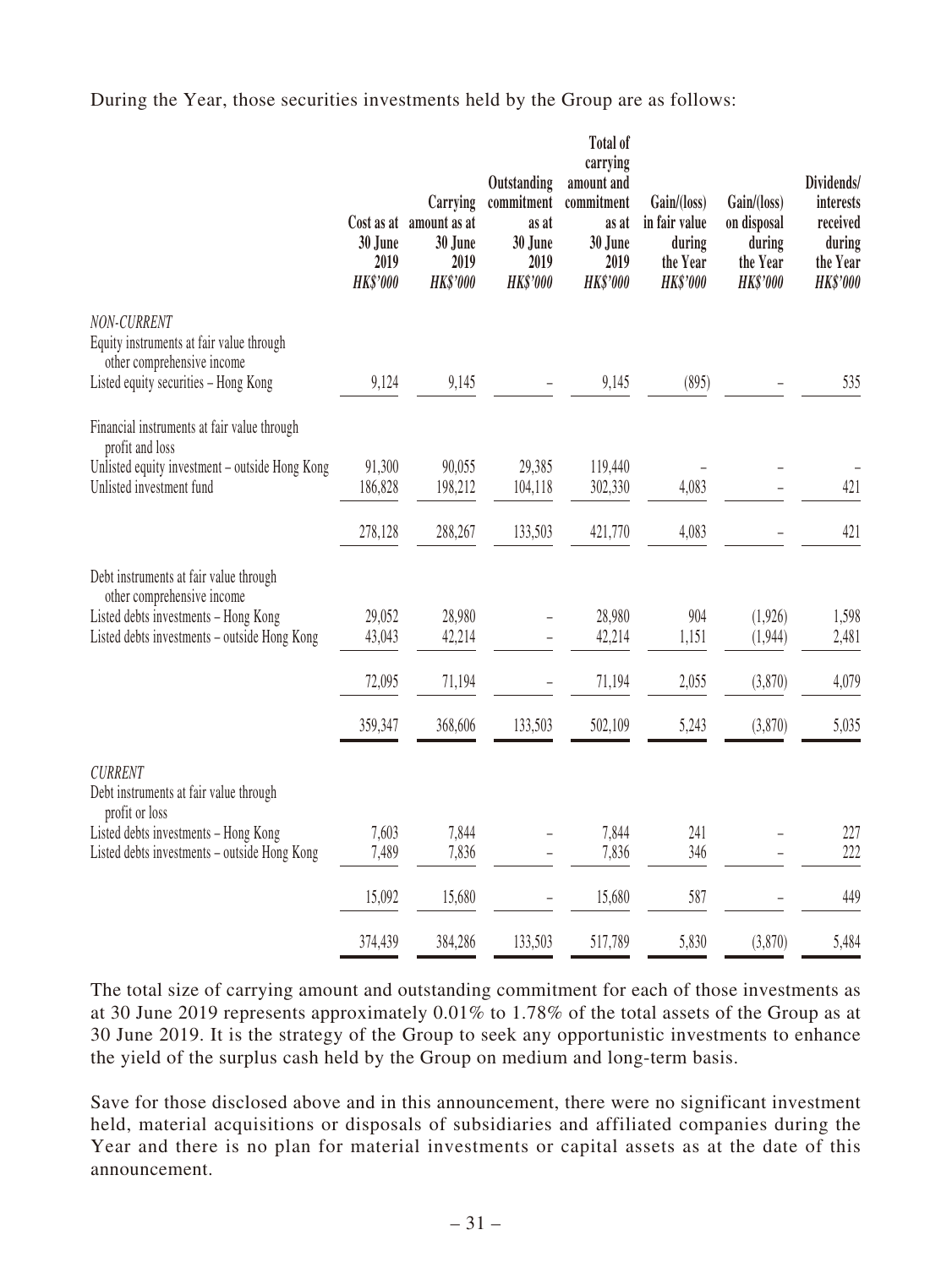### **PLEDGE OF ASSETS**

As at 30 June 2019, the leasehold properties and certain investment properties with carrying amount of approximately HK\$84,096,000 and approximately HK\$548,654,000 (2018: approximately HK\$85,848,000 and approximately HK\$542,852,000) respectively and bank deposits of approximately HK\$126,729,000 (2018: approximately HK\$64,599,000) were pledged to secure bank borrowings for the Group.

### **CONTINGENT LIABILITIES**

As at 30 June 2019, the Company has no guarantees (2018: Nil).

### **LEASE AND CONTRACTED COMMITMENTS**

#### **As lessee**

At 30 June 2019, the total future minimum lease payments under non-cancellable operating leases payable by the Group are as follows:

|                                                 | 2019<br><b>HK\$'000</b> | 2018<br>HK\$'000 |
|-------------------------------------------------|-------------------------|------------------|
| Within one year<br>In the second to fifth years |                         | 144<br>132       |
|                                                 |                         | 276              |

In 2018, the Group leased a property under an operating lease. The lease runs for an initial period of two years, with an option to renew the lease and renegotiated the terms at the expiry date or at date as mutually agreed between the Group and respective lessor. None of the lease includes contingent rental.

#### **As lessor**

At 30 June 2019, the Group had future aggregate minimum lease receipts under noncancellable operating leases as follows:

|                                                 | 2019<br><b>HK\$'000</b> | 2018<br>HK\$'000 |
|-------------------------------------------------|-------------------------|------------------|
| Within one year<br>In the second to fifth years | 23,986<br>20,372        | 29,189<br>26,559 |
|                                                 | 44,358                  | 55,748           |

The Group leases its properties under operating lease arrangements which run for an initial period of one to fifteen years (2018: two to fifteen years), with an option to renew the lease terms at the expiry date or at dates as mutually agreed between the Group and the respective tenants. None of the leases include contingent rentals.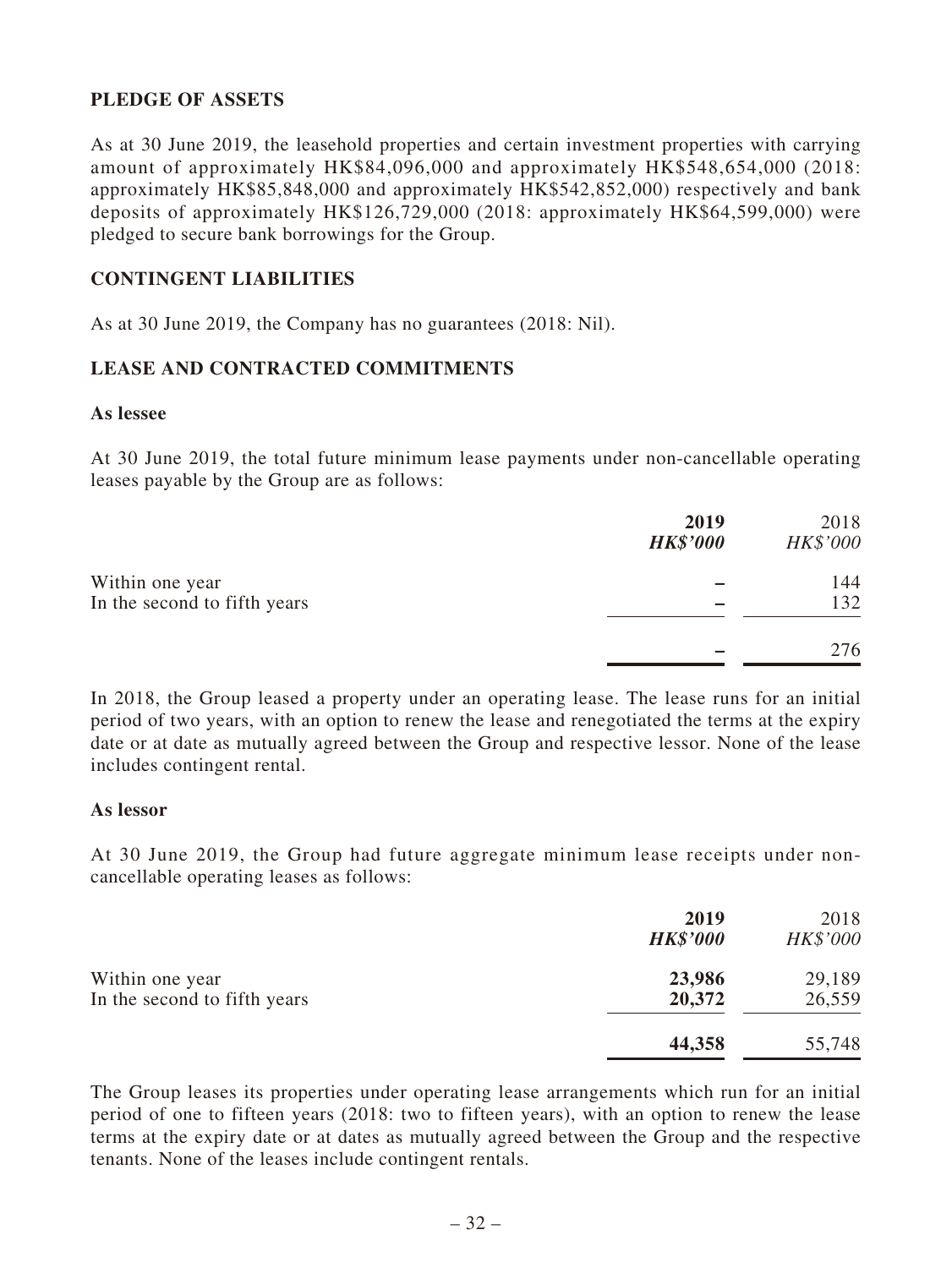### **CAPITAL COMMITMENTS**

|                                     | 2019            | 2018     |
|-------------------------------------|-----------------|----------|
|                                     | <b>HK\$'000</b> | HK\$'000 |
| Contracted but not provided for:    |                 |          |
| Available-for-sale financial assets |                 | 167,741  |
| Financial instruments at FVTPL      | 133,503         |          |
| Equity instruments                  | 47,600          |          |
| Investment properties               | 13,631          | 23,415   |
|                                     | 194,734         | 191,156  |

#### **FOREIGN EXCHANGE EXPOSURE**

The Group's income and expenditure during the Year were denominated in United States dollars ("US\$"), British Pound ("GBP"), Euro ("EUR"), Japanese Yen ("JPY"), and HK dollars ("HK\$"), and most of the assets and liabilities as at 30 June 2019 were denominated in US\$, GBP, EUR and JPY, and HK\$. Accordingly, the Board is of the view that, to a certain extent, the Group is exposed to foreign currency exchange risk. For the US\$ foreign exchange exposure, the Board believes the exposure is small as the exchange rate of US\$ to HK\$ is comparatively stable. However, the Group is exposed to GBP, EUR and JPY foreign exchange exposure and fluctuation of exchange rates of GBP, EUR and JPY against HK\$ could affect the Group's results of operations. During the Year, foreign currency banking facilities for GBP, EUR and JPY were arranged for acquisition of properties and investments in these currencies to hedge for foreign exchange exposure.

### **USE OF PROCEEDS FROM THE PLACING OF NEW SHARES UNDER GENERAL MANDATE**

On 13 May 2016, the Company entered into the placing agreement pursuant to which the Company has conditionally agreed to place through Sanfull Securities Limited, on a best effort basis, up to 420,000,000 placing shares of the Company at the placing price of HK\$0.15 per placing share of the Company to not less than six placees who and whose beneficial owners shall be independent third parties. The allotment of new shares of the Company was completed on 25 May 2016. The actual net proceeds from the placing were approximately HK\$62.4 million, of which HK\$50 million is intended for the costs, expenses and obligations of the property development project and the remaining HK\$12.4 million for general working capital of the Group. Details of the placing were set out in the announcement of the Company dated 15 May 2016 and the next day disclosure return of the Company dated 25 May 2016. HK\$50 million and HK\$12.4 million were used up as at 30 June 2019 for property development and administrative and other operating expenses of the Group, respectively. For the year ended 30 June 2018, HK\$2.6 million was used for building demolition costs for the Carpenter Road Property Project and HK\$35 million was used for partial repayment of construction loan, finance costs and legal and professional fees for the Junction Road Property Project. For the Year, HK\$7.9 million was used for part of the consideration for acquisition of the UK Property Project.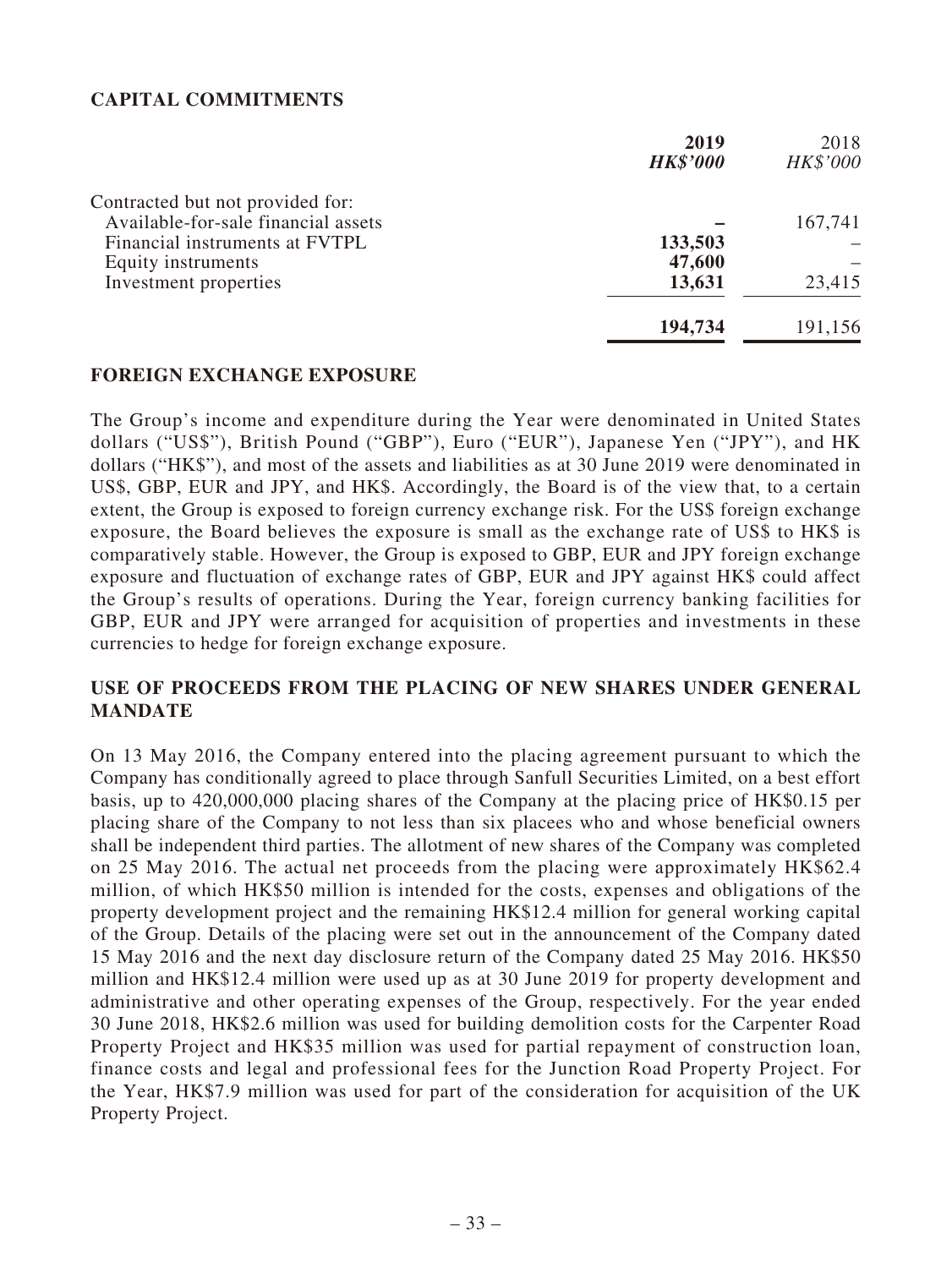# **TREASURY POLICIES**

The Group adopts a conservative approach towards its treasury policies. The Group strives to reduce exposure to credit risk by performing ongoing credit evaluations of the financial conditions of its customers. To manage liquidity risk, the Board closely monitors the Group's liquidity position to ensure that the liquidity structure of the Group's assets, liabilities and commitments can meet its funding requirements.

### **SEGMENT INFORMATION**

The analysis of the principal activities and geographical locations of the operations of the Group are set out in note 3 to the financial statements.

### **EMPLOYEES AND REMUNERATION POLICIES**

As at 30 June 2019, the Group had 13 (2018: 13) employees, including the Directors. Total staff costs (including Directors' emoluments) were approximately HK\$15,090,000 for the Year as compared to approximately HK\$18,320,000 in last year. Remuneration is determined with reference to market terms and the performance, qualification and experience of individual employee. Year-end bonus based on individual performance will be paid to employees as recognition of and reward for their contributions. Other benefits include contributions to statutory mandatory provident fund scheme to its employees in Hong Kong and share option scheme.

### **DIVIDEND**

The Board does not recommend the payment of a final dividend for the Year (2018: HK0.18 cent).

#### **CLOSURE OF REGISTER OF MEMBERS**

The register of members of the Company will be closed from Tuesday, 26 November 2019 to Friday, 29 November 2019, both days inclusive, during which period no transfer of Shares will be registered. In order to attend the forthcoming annual general meeting of the Company, all transfer of Shares, accompanied by the relevant share certificates and transfer forms, must be lodged with the Company's branch share registrars in Hong Kong, Tricor Tengis Limited at Level 54, Hopewell Centre, 183 Queen's Road East, Hong Kong for registration not later than 4:30 p.m. on Monday, 25 November 2019.

### **CORPORATE GOVERNANCE PRACTICES**

The Company has adopted the code provisions set out in the Corporate Governance Code and Corporate Governance Report to the Appendix 14 (the "CG Code") to the Listing Rules. The Company has complied with all CG Code during the Year.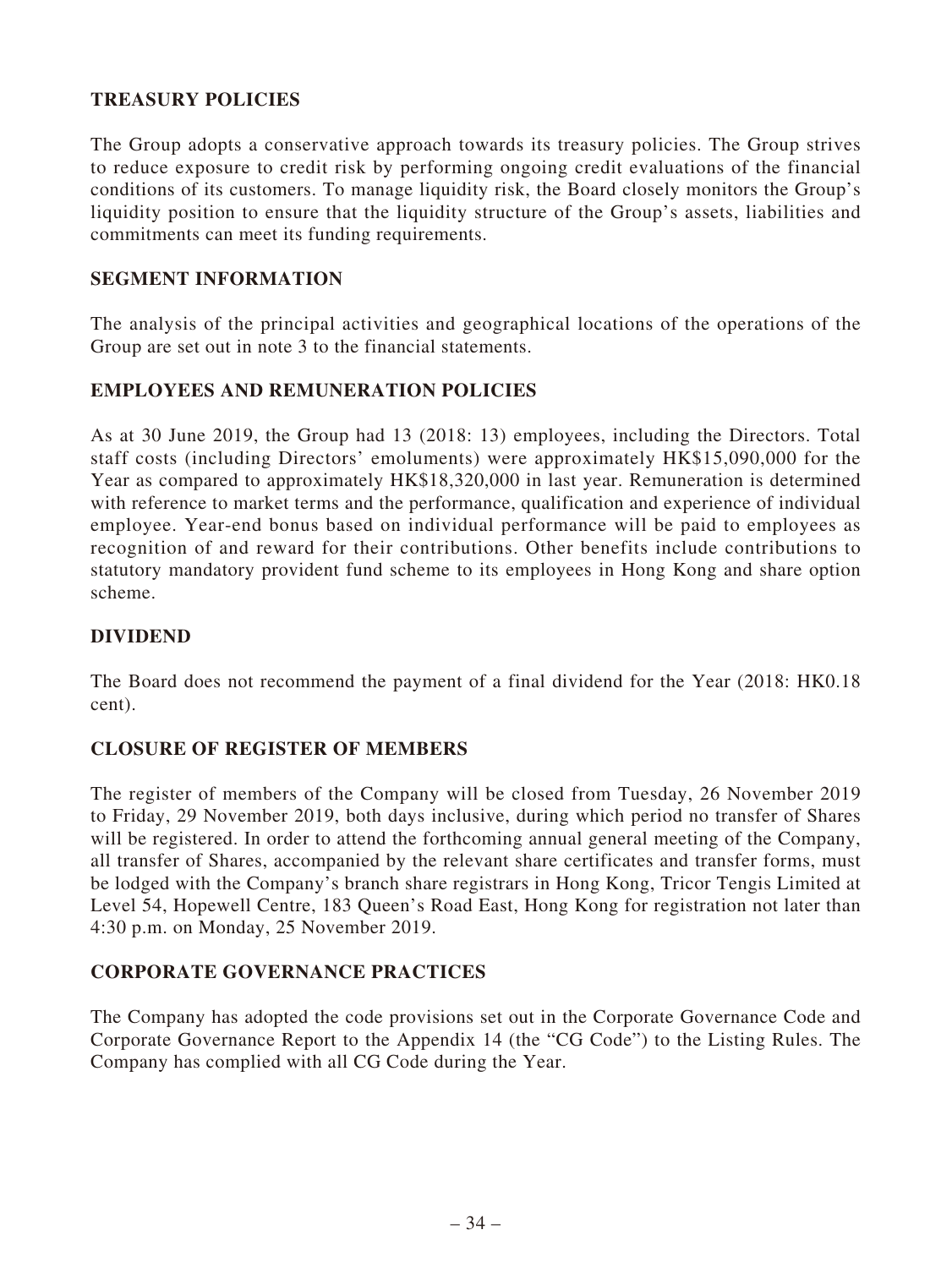# **CODE OF CONDUCT REGARDING SECURITIES TRANSACTIONS BY DIRECTORS**

The Company has adopted a code of conduct regarding securities transactions by Directors on terms no less exacting than the required standard of dealings set out in the Model Code for Securities Transactions by Directors of Listed Issuers (the "Model Code") as set out in the Appendix 10 to the Listing Rules. Having made specific enquiry of all Directors, the Company was not aware of any non-compliance with such required standard of dealings and its code of conduct regarding securities transactions by Directors throughout the Year.

### **REMUNERATION COMMITTEE**

According to the Listing Rules, the Company has to set up a remuneration committee comprising a majority of independent non-executive Directors. The remuneration committee of the Company (the "Remuneration Committee") was established on 23 March 2007 with the latest written terms of reference adopted on 30 March 2012. As at the date of this announcement, the Remuneration Committee consists of four members, of which Mr. Pong is executive Director and the other three are independent non-executive Directors, namely Mr. Koo Fook Sun Louis ("Mr. Koo"), Mr. Lung Hung Cheuk ("Mr. Lung") and Ms. Yeung Wing Yan Wendy ("Ms. Yeung"), which schedules to meet at least once a year. The chairman of the Remuneration Committee is Mr. Lung and the quorum necessary for the transaction of business is two.

The latest terms of reference of the Remuneration Committee are posted on the websites of the Stock Exchange and the Company.

The roles and functions of the Remuneration Committee include making recommendation to the Board on the remuneration packages of individual executive Directors, which include benefits in kind, pension rights and compensation payments, including any compensation payable for loss or termination of their office or appointment, and making recommendations to the Board on the remuneration of non-executive Directors.

The Remuneration Committee held 3 meetings during the Year to review the remuneration packages of all the Directors and senior management of the Company.

### **NOMINATION COMMITTEE**

According to code provision A.5 of the CG Code, the Company has to set up a nomination committee comprising a majority of independent non-executive Directors. The nomination committee of the Company (the "Nomination Committee") was established on 12 November 2007 with the latest written terms of reference adopted on 30 March 2012. As at the date of this announcement, the Nomination Committee consists of four members, of which Mr. Pong is executive Director and the other three are independent non-executive Directors, namely Mr. Koo, Mr. Lung and Ms. Yeung, which schedules to meet at least once a year. The chairwoman of the Nomination Committee is Ms. Yeung and the quorum necessary for the transaction of business is two.

The latest terms of reference of the Nomination Committee are posted on the websites of both the Stock Exchange and the Company.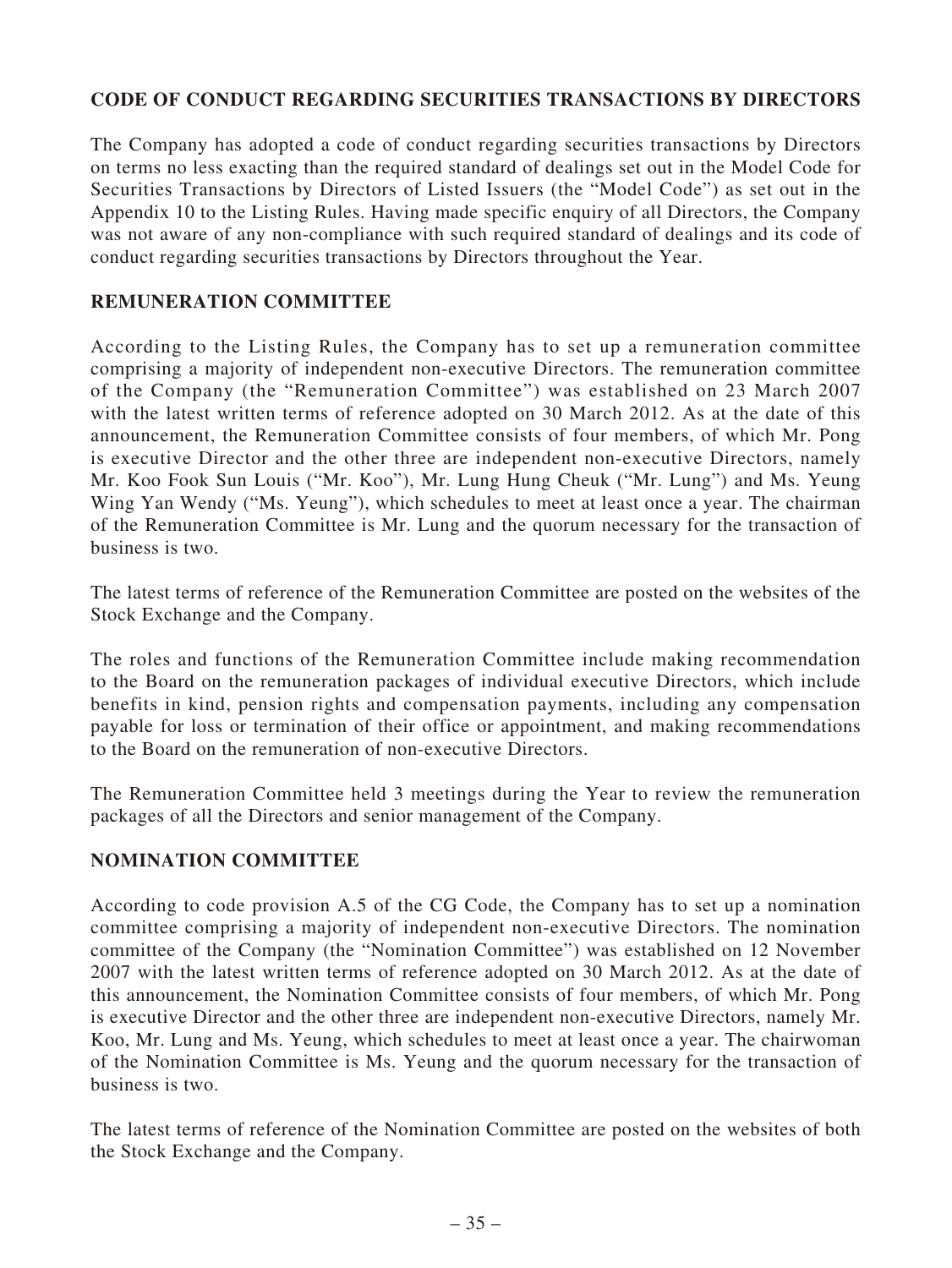The roles and functions of the Nomination Committee include nomination of the potential candidates for directorship, reviewing the nomination of the Directors, making recommendations to the Board for ensuring that all nominations are fair and transparent, reviewing and monitoring the implementation of the policy of diversity of the Board (the "Board Diversity Policy").

The Nomination Committee formulated the Board Diversity Policy. The Company recognises and embraces the benefits of having a diverse Board to enhance the quality of its performance. In designing the Board's composition, the Nomination Committee will consider a number of aspects, including but not limited to gender, age, cultural and educational background, ethnicity, professional experience, skills, knowledge and length of service.

For the purpose of implementation of the Board Diversity Policy, the following measurable objectives were adopted:

- (A) at least one-third of the members of the Board shall be independent non-executive Directors;
- (B) at least three of the members of the Board shall be independent non-executive Directors; and
- (C) at least one of the members of the Board shall have obtained accounting or other professional qualifications.

The Board has achieved the measurable objectives under Board Diversity Policy for the Year.

All Board appointments will be based on meritocracy, and candidates will be considered against objective criteria, having due regard for the benefits of diversity on the Board. The ultimate decision will be based on merit and contribution that the selected candidates will bring to the Board.

The Nomination Committee will review the Board Diversity Policy, as appropriate, to ensure its effectiveness and discuss any revisions that may be required, and recommend any such revisions to the Board for consideration and approval.

The Nomination Committee also monitors the implementation of the Board Diversity Policy and reports to the Board on the achievement of the measurable objectives for achieving diversity under the Board Diversity Policy.

The Nomination Committee held 4 meetings during the Year to review the structure, size and composition of the Board, assess the independence of independent non-executive Directors, make recommendations to the Board relating to the renewal services of non-executive Director and independent non-executive Directors and to review the Board Diversity Policy.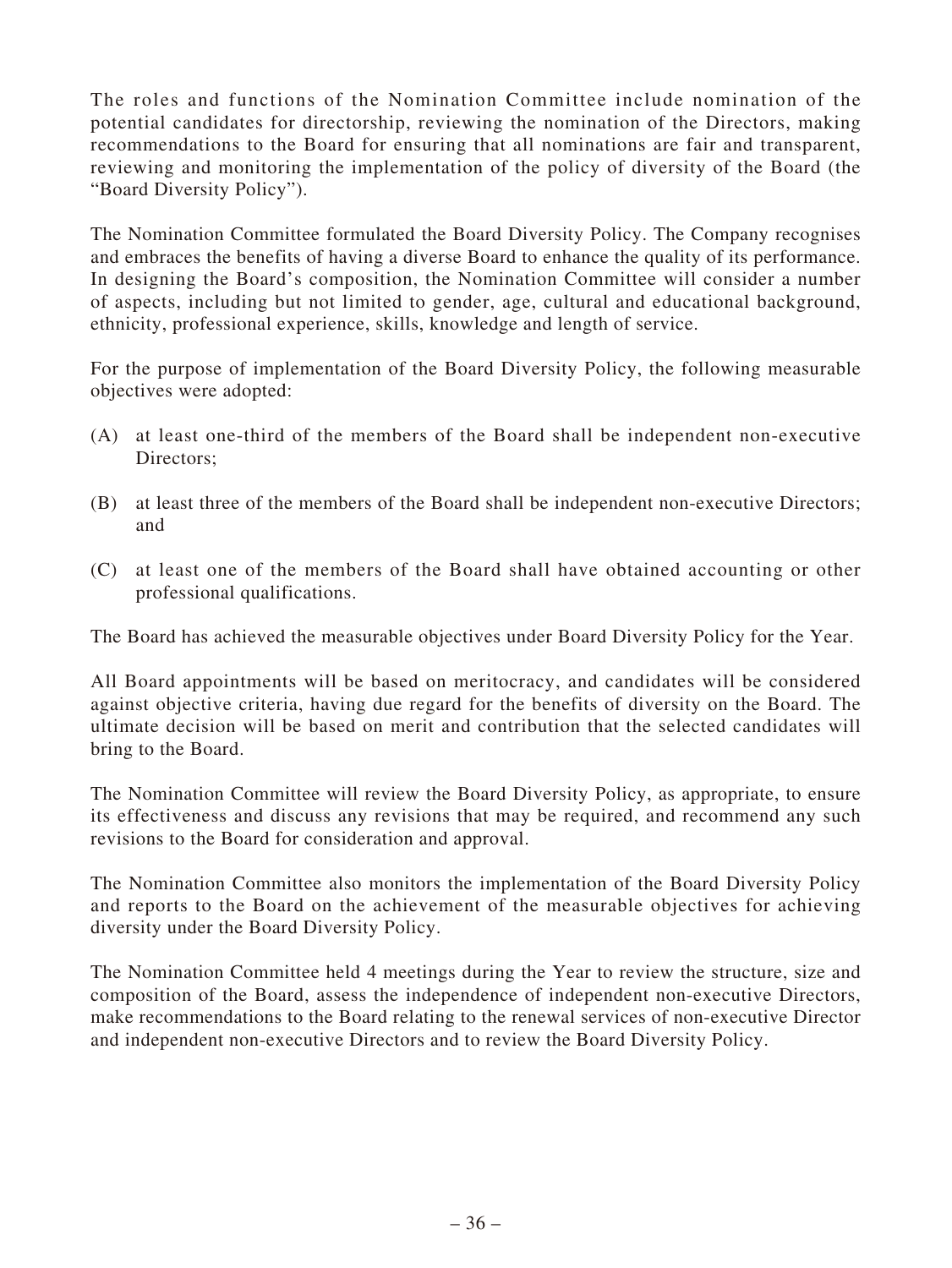# **AUDIT COMMITTEE**

According to the Listing Rules, the Company has to establish an audit committee comprising at least three members who must be non-executive directors only, and the majority thereof must be independent non-executive directors, at least one of whom must have appropriate professional qualifications, or accounting or related financial management expertise. The audit committee of the Company (the "Audit Committee") was established on 2 May 2002 with the latest written terms of reference effective from 1 January 2019. During the Year, the Audit Committee was chaired by Mr. Koo and as at the date of this announcement, all Audit Committee members are independent non-executive Directors, namely Mr. Koo, Mr. Lung and Ms. Yeung.

The latest terms of reference of the Audit Committee are available on the websites of the Stock Exchange and the Company.

The primary duties of the Audit Committee are to review and supervise the financial control, risk management and internal control systems of the Group and provide advice and comment on the Company's draft annual reports and accounts, half-year reports and, if prepared for publication, quarterly reports to Directors.

The Audit Committee held 4 meetings during the Year and had reviewed the audited consolidated financial statements for the year ended 30 June 2018 and the unaudited consolidated financial statements for the three months ended 30 September 2018, six months ended 31 December 2018 and nine months ended 31 March 2019 respectively, with the recommendations to the Board for approval; and to review the accounting principles and policies adopted by the Group and its financial reporting functions and risk management and internal control systems. During the Year, the Audit Committee met the Company's auditor three times.

The Group's unaudited consolidated quarterly, interim results and audited consolidated annual results for the Year have been reviewed by the Audit Committee, which was of the opinion that the preparation of such results complied with the applicable accounting standards and requirements and that adequate disclosures have been made. The Audit Committee has also reviewed the audited consolidated financial statements for the Year.

#### **SCOPE OF WORK OF BDO LIMITED**

The figures in respect of the Group's consolidated financial statements and the related notes thereto for the Year as set out in this announcement have been agreed by the Group's auditor, BDO Limited, as to the amounts set out in the Group's audited consolidated financial statements for the Year. The work performed by BDO Limited in this respect did not constitute an assurance engagement in accordance with Hong Kong Standards on Auditing, Hong Kong Standards on Review Engagements or Hong Kong Standards on Assurance Engagements issued by the Hong Kong Institute of Certified Public Accountants and consequently no assurance has been expressed by BDO Limited on this announcement.